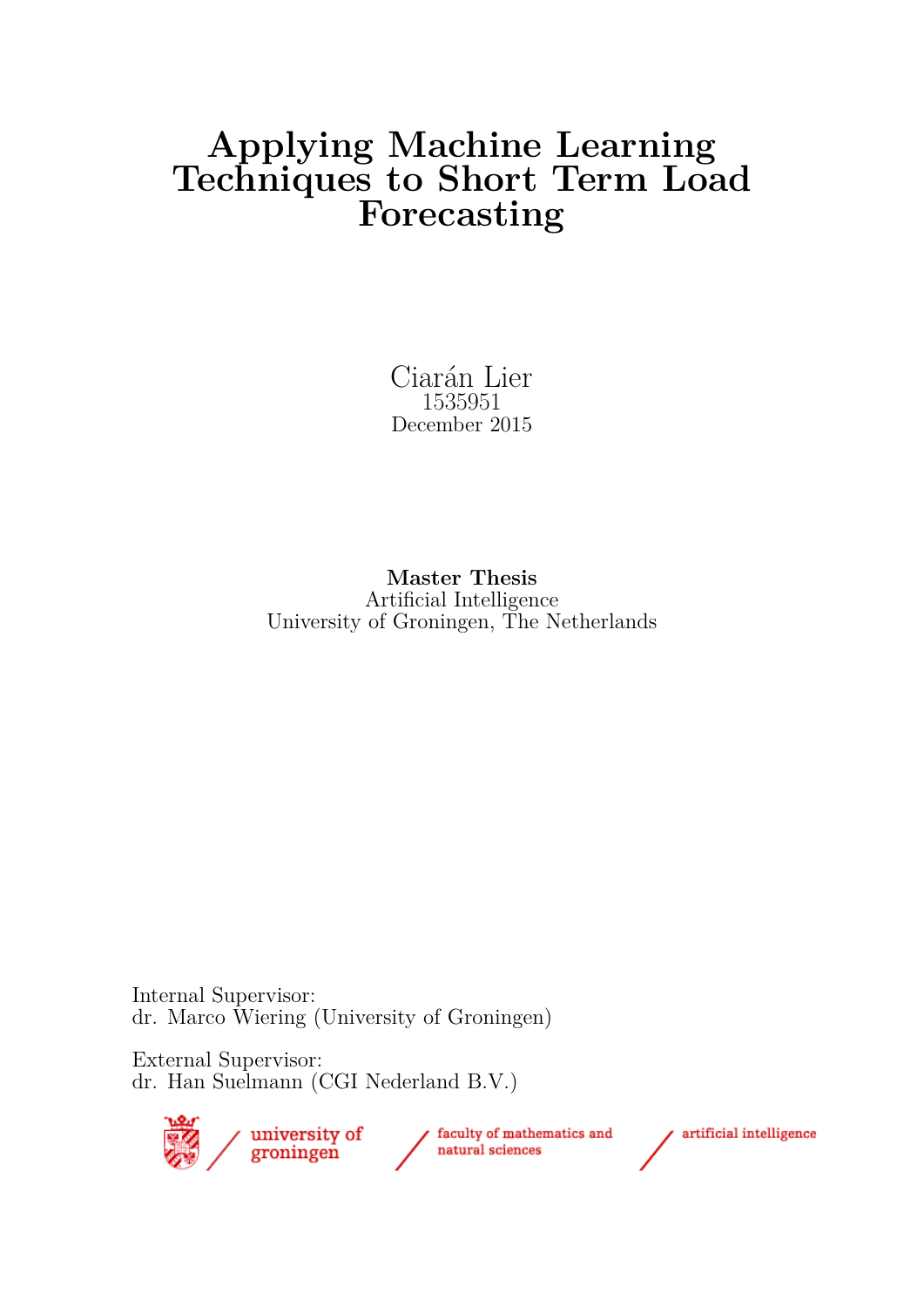#### **Abstract**

This thesis reports on the application of two machine learning techniques on the case of 24-ahead short term load forecasting (STLF). The methods used are Random Forests and Echo State Networks. Hierarchical linear models are used as baseline comparison. Four different cases of STLF will be combined in this research: Total power consumption of an area, power demand on the power supplier, power supply to the power network, and solar power generation (SPG).

These variables are useful things to know in power supply planning by power suppliers and short term peak detection for network operators. To know these variables beforehand means to be able to economically and securely operate the power grid and power supply. Therefore constant research is being done to improve forecasting techniques. More recently it has become important to incorporate the supply by users into the forecasting system as more and more households install solar panels.

A dataset was used from a neighbourhood in The Netherlands where most households are outfitted with solar panels and all households have smart meters. A large part of the project consisted of cleaning the data. Predictors were chosen from the dataset using domain knowledge and partly by Fourier analysis. Some measurements of weather data were added to the dataset using an interpolation between two stations of the KNMI. Four datasets were created; one for each case. These were split up for training, validation, and testing purposes.

Random Forests and Echo State Networks use a number of hyper-parameters as initiation or training settings. These parameters were optimized on the training and validation sets using particle swarm optimization (PSO). The resulting optimal settings were used to train new models and test performance on the test sets. Comparison was done by testing the differences in RMSE with Welch's t-test.

The results are interesting. It was found that the linear model is quite a good performer in most cases, but is sometimes outperformed by the Random Forest. Solar power generation has appeared to be the hardest to predict and even the linear model is not performing well in this case. The Echo State Network seems to be unsuitable for this kind of forecasting in all cases.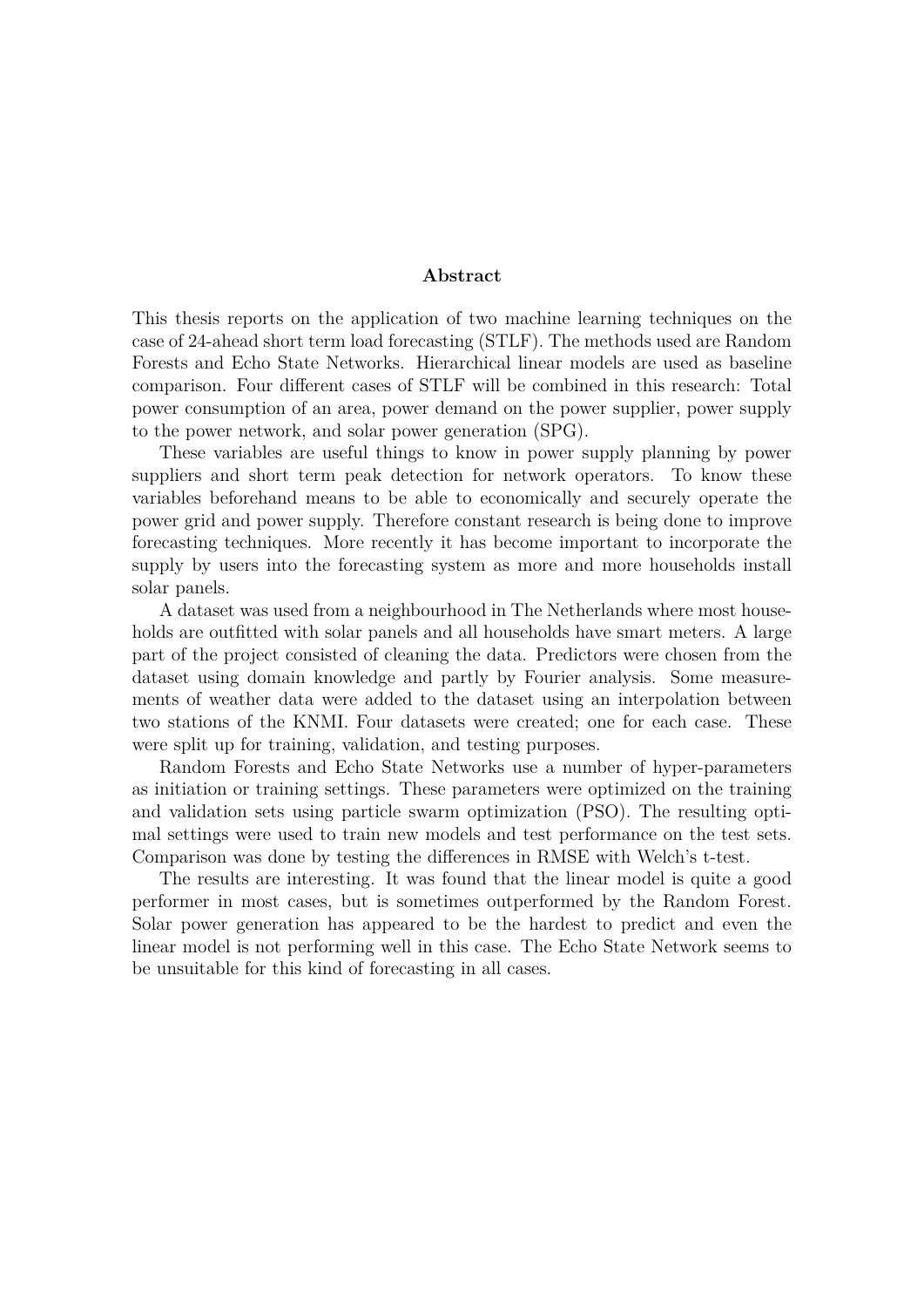# **Acknowledgements**

This thesis is the result of my graduation research project at the University of Groningen for the department of Artificial Intelligence. The project was done as in graduate internship at CGI Nederland B.V. First I would like to thank my two supervisors Dr. Marco Wiering of the University of Groningen and Dr. Han Suelmann of CGI. Marco Wiering provided me with welcome guidance in the academic form. Han Suelmann made sure I really kept on working on the project and it is perhaps much by his aid that I finished the thesis now. As a third sort of supervisor I would like to thank Dr. Wico Mulder for his everlasting enthusiasm for his work and mine. He also arranged some interesting meetings for me during my project. CGI has provided substantial resources and support for me to conduct this research for which I am very thankful. I would like to thank my colleagues at CGI. Especially the ones I saw on a daily basis and enjoyed our afternoon walks with. Thank you for your interest in my work and small talk during coffee time. Special thanks to Aliene van Veen MSc who was my co-research intern for her own project.

I would like to thank the University of Groningen for allowing me to use the Millipede cluster and especially thank the staff at the High Performance Computing center for their support in the use of the cluster.

Thanks to my mother, Caroline Lier-Murphy, father, Mario Lier, and sister, Fiona Lier for their support not only during the past year, but during my whole academic career. My friends from dancing who always helped me forget about work during the many events we attended. Especially ir. Anke Veens with her hilariously cynical approach to motivation. Also lots of thanks to my friends in Groningen for supporting me during these busy times. You have all been of great support to me and helped me finish this project and thesis.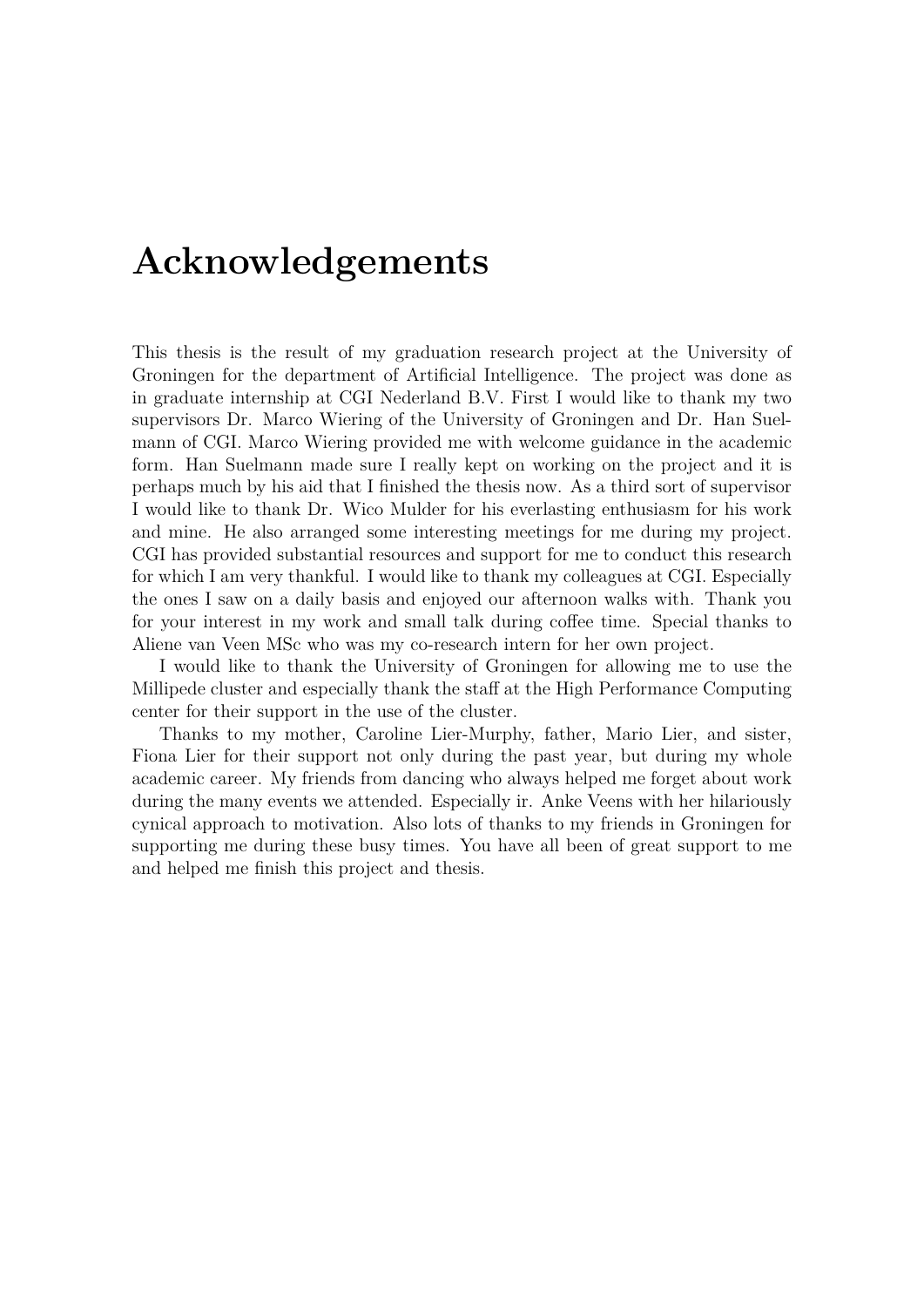# **Contents**

|                |                   | Acknowledgements                                         | 1                             |
|----------------|-------------------|----------------------------------------------------------|-------------------------------|
| $\mathbf{1}$   | 1.1<br>1.2<br>1.3 | Introduction                                             | 3<br>3<br>$\overline{5}$<br>6 |
| $\overline{2}$ |                   | <b>Theoretical Background</b>                            | $\overline{7}$                |
|                | 2.1               |                                                          | 8                             |
|                | 2.2               |                                                          | 9                             |
|                | 2.3               |                                                          | 10                            |
|                |                   | 2.3.1<br>Random Forests                                  | 10                            |
|                |                   | 2.3.2                                                    | 13                            |
|                | 2.4               |                                                          | 16                            |
| 3              |                   | Data: From Source to Dataset                             | 18                            |
|                | 3.1               |                                                          | 18                            |
|                | 3.2               |                                                          | 20                            |
|                | 3.3               |                                                          | 22                            |
|                | 3.4               |                                                          | 23                            |
|                | 3.5               |                                                          | 24                            |
|                | 3.6               |                                                          | 26                            |
| 4              |                   | <b>Experiments</b>                                       | 28                            |
|                | 4.1               |                                                          | 29                            |
|                | 4.2               |                                                          | 30                            |
|                |                   | 24-hour Ahead Power Consumption Prediction<br>4.2.1      | 30                            |
|                |                   | 24-hour Ahead Demand Prediction<br>4.2.2                 | 31                            |
|                |                   | 4.2.3<br>24-hour Ahead Supply Prediction                 | 33                            |
|                |                   | 4.2.4<br>24-hour Ahead Solar Power Generation Prediction | 34                            |
| $\bf{5}$       |                   | <b>Conclusion and Discussion</b>                         | 37                            |
|                | 5.1               | Conclusions                                              | 37                            |
|                | 5.2               |                                                          | 39                            |
|                | 5.3               |                                                          | 39                            |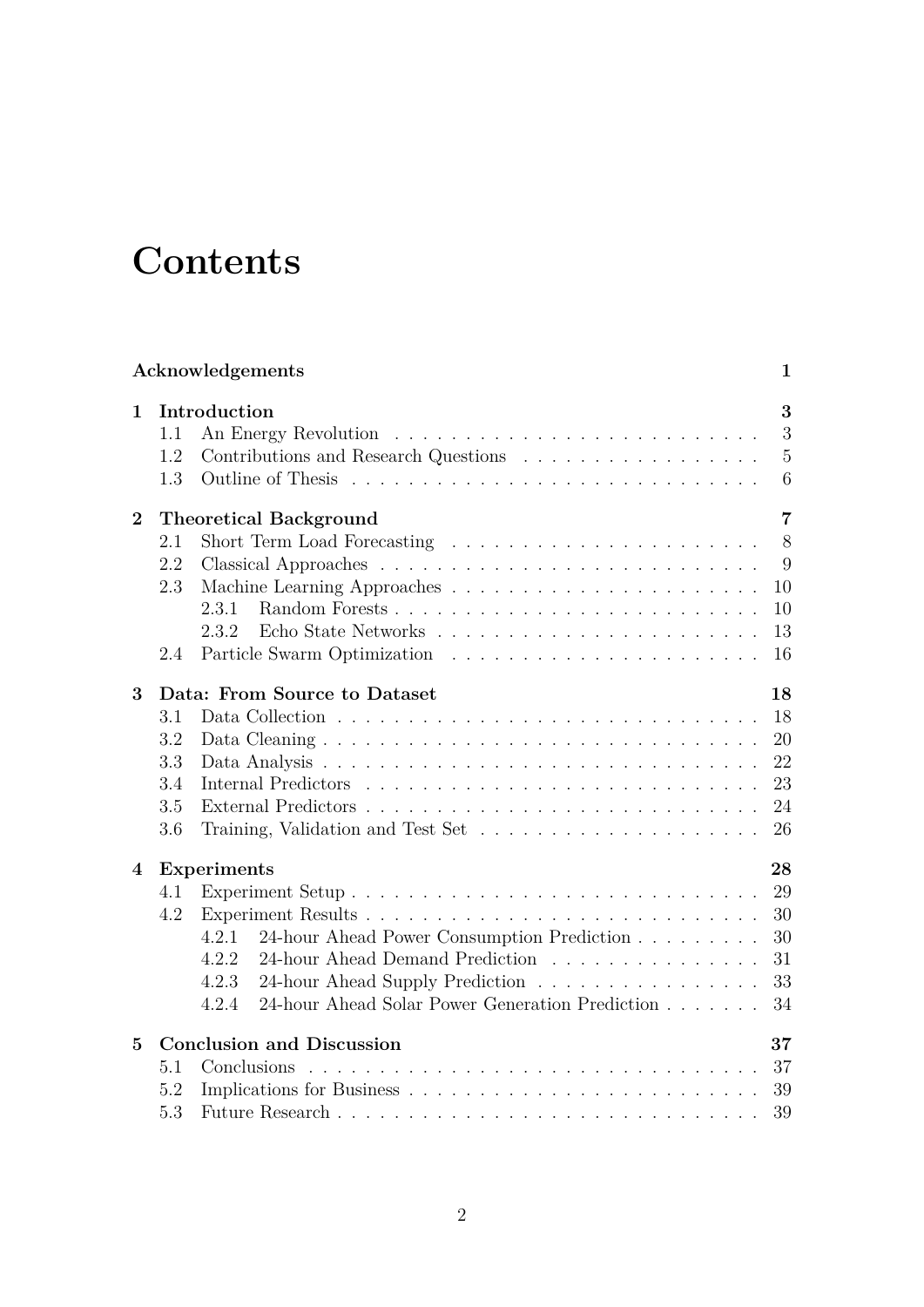# **Chapter 1**

# **Introduction**

### **1.1 An Energy Revolution**

Over the past decades an energy revolution is taking place in the world. On all continents people are investing in renewable sources of energy. Reasons behind this can be self sufficiency and lower climate impact. These energy sources, mostly solar and wind power, are different from the old electricity sources. While the old sources are often centralized power plants, run by governments and, more recently, private corporations, the new energy sources are distributed over a larger area and often installed at a consumer site. Another difference between the old and the new sources of energy is that with the new sources there is no control over when we generate electricity. This is because these sources rely on uncontrollable variables such as wind speed and sunshine. When there is wind or sunshine we generate electricity but when there is not we can not do anything about it and have to rely on other sources.

This change in generation capacity distribution is cause for concern for utility companies. While before these utilities knew exactly who the players on the electricity market were and could control generation and distribution themselves, now there are many more producers and thus many more variables to take into account when planning for network management and generation capacity. Even in the old situation Short Term Load Forecasting (STLF) is used to predict how much electricity is going to be needed the next day. This way the supplier always knows how much demand it can expect and can make sure it arranges enough backup capacity. Now with the new variables this system is becoming more complex. We are dependent on solar irradiation and wind forecasts and these have to be taken into account when doing Short Term Load Forecasting. This thesis therefore focuses on Short Term Load Forecasting for a residential area where most houses are fitted with solar panels.

The European Council wants the share of renewable energy sources in the European Union to be at least 20% by 2020 (European Council). During the last decade investments in renewables have been growing and with it the share of renewables in overall electricity production. While the overall share of solar and wind power remains small when compared to a source like hydro power, their share has been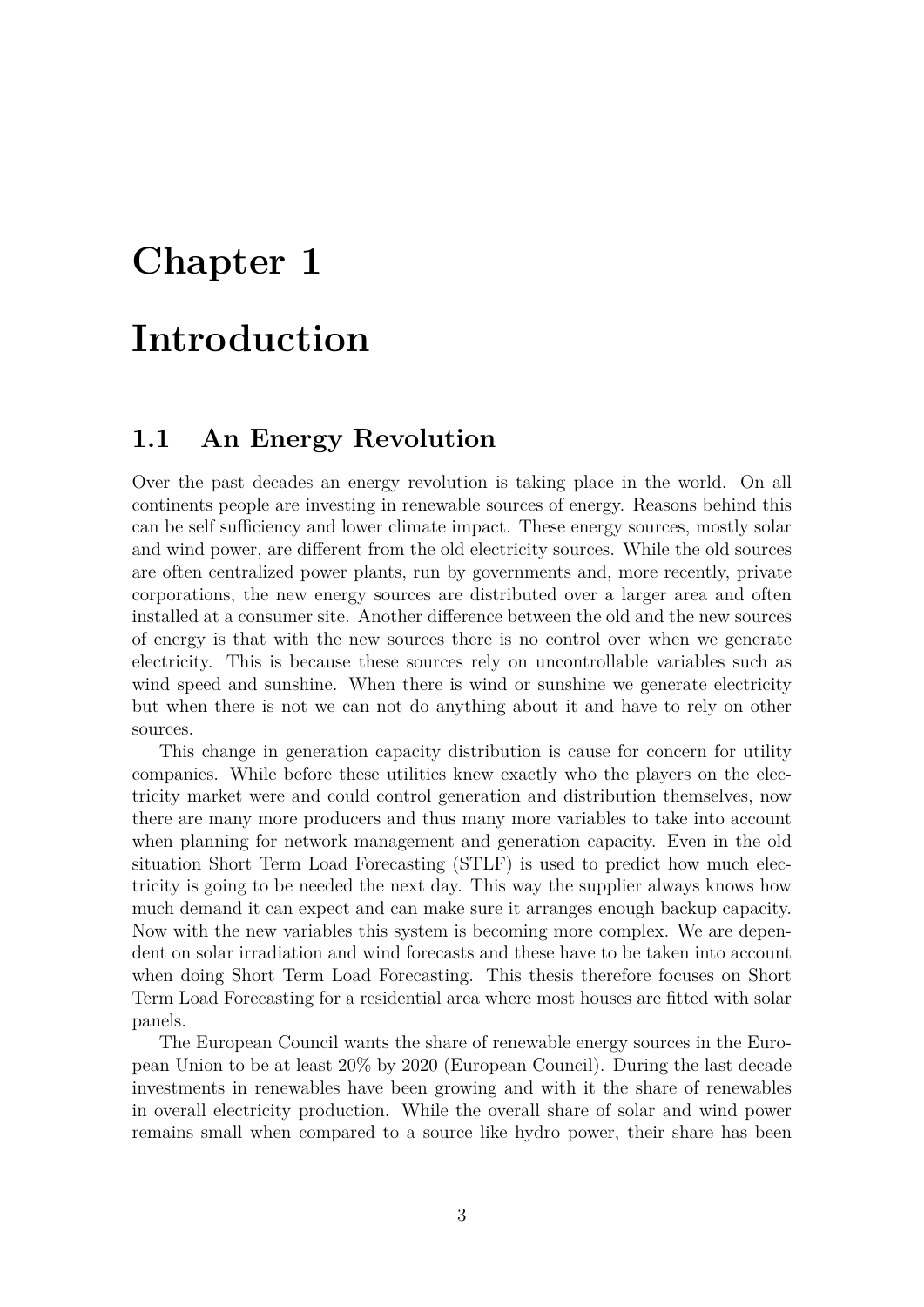growing rapidly, especially since  $2013<sup>1</sup>$  Electrification of transport will shift peak loads to different times of the day and enlarge them greatly. Research is also being done on how to take measures to shift loads during the day, using smart grids, to lower daily peak loads.

The electricity network used to be a government-owned system where all parts were run by the same entity. In the last decade and a little before more and more of this system got liberalized and to ensure fair market competition all subunits are supposed to be owned by separate parties. This made the electricity network a complex system of multiple parties who have their own responsibilities and goals. The system has two end points. One at central generation and one at the consumer side. As mentioned before, the consumer side is getting a little more fuzzy by the day, because of consumers who are also starting to generate electricity. The central generation side is known to the market as the producer. The producer owns one or more power plants, which in The Netherlands are mostly coal and gas fired power plants, and a single nuclear power plant. The consumer buys electricity from a supplier. These suppliers can own their own power plants but it also happens that they do not own any generation capacity themselves, but buy it all from the producers to resell it to the consumers. In between these parties there are still two more parties involved. One is the Transmission System Operator (TSO) and the other is the Distribution System Operator (DSO). The TSO manages and maintains the high voltage transmission system between producers and the DSO. The TSO also maintains connections with other TSOs so electricity can be exchanged between different states, countries and continents. The DSO takes over where lower voltage lines are involved and distributes the electricity to the end points, the consumers.

Between these parties a daily market for exchanging electricity exists. Every day the suppliers want to ensure they have bought enough electricity from the producers to supply all their consumers. On their part, the producers need to ensure they have sufficient resources available to be able to produce the demanded amount of electricity. TSOs and DSOs need to ensure that their network is in sufficient working order to be able to transport all electricity between the parties. For all this planning assessment of future requirements is needed. Forecasting is a major part of this assessment. TSOs and DSOs can do with peak load forecasts further into the future just for maintenance scheduling and infrastructure upgrade planning. Producers also use forecasts further into the future, but would like to know the total demand over a longer period, so they can negotiate supply contracts for resources. The suppliers have the hardest job in forecasting, because they would like to know exactly how much power is going to be used at each point in the day. Every day they make new forecasts for the next day so they can trade capacity and ensure reliable electricity supply for their clients.

In the other chapters of this thesis you can read what was done to incorporate the use of solar panels at the consumer side into Short Term Load Forecasting. But first the next section will point out the major contributions of this research, which is then followed by the outline of the rest the thesis.

 $1<sup>1</sup>$ http://ec.europa.eu/eurostat/statistics-explained/index.php/Renewable\_energy\_statistics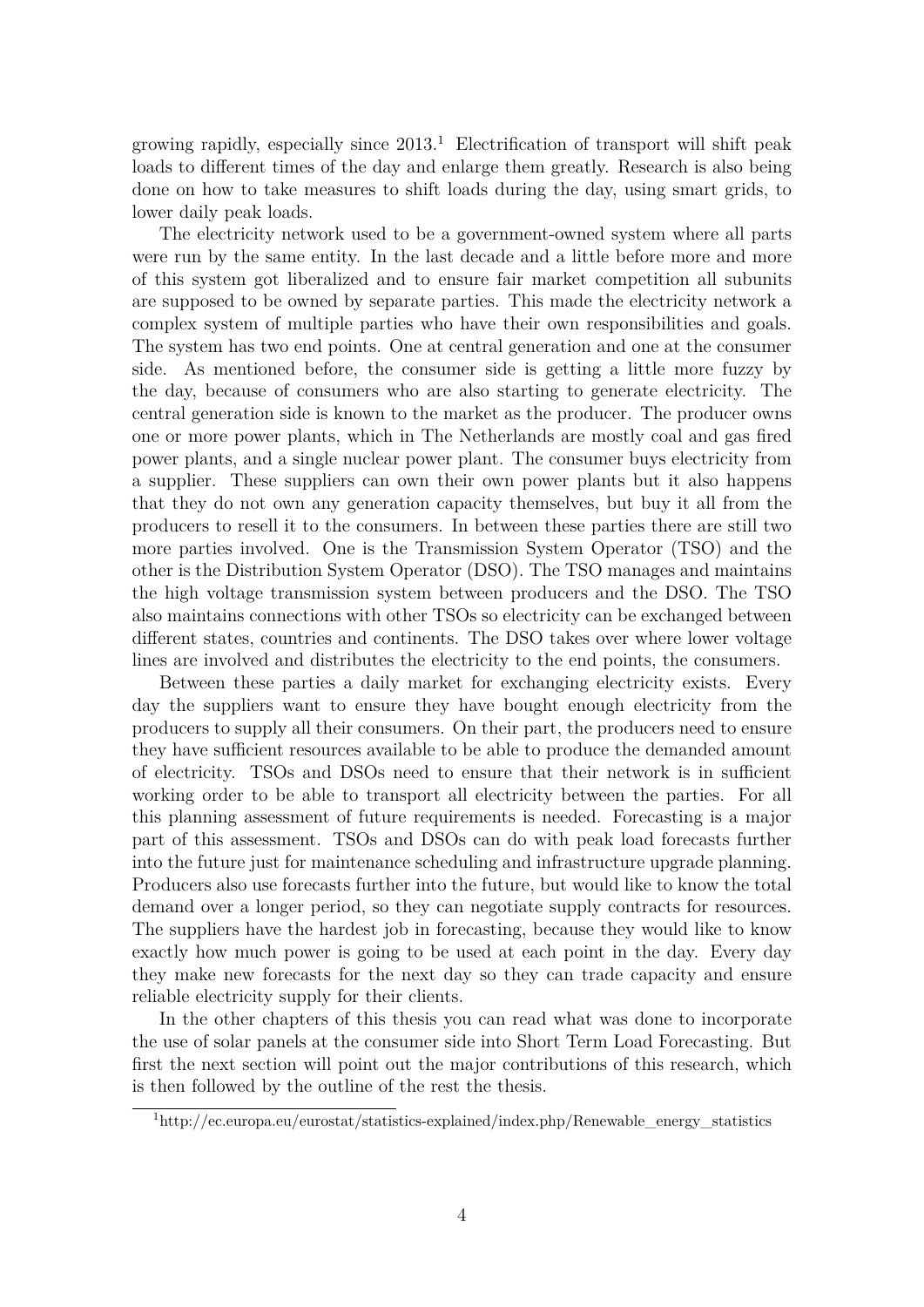## **1.2 Contributions and Research Questions**

This thesis was written as part of a research internship at CGI Nederland B.V. CGI is a global corporation with clients in the financial, health, government, transportation, and, most importantly for this research, the utilities sectors. In these sectors CGI provides, among others, business and IT consulting, application development and management, and systems integration services. This project will help CGI in the assessment of feasibility of doing predictions with the data they have.

Improvements to short term forecasting must constantly be made, because of the changing behavior of the market. Increase in decentralized and consumer side electricity production with renewables is also a major factor why ongoing research in this area is needed. This thesis contributes to the work in this field by answering the following questions:

1. Which of the following methods is the most accurate in short term forecasting?

Hierarchical Linear Model

Random Forest

Echo State Network

2. Is there a difference in forecasting accuracy for different variables related to load?

24-hour ahead area electricity consumption per 15 minutes.

24-hour ahead area electricity demand per 15 minutes.

24-hour ahead area electricity supply per 15 minutes.

24-hour ahead area solar power generation per 15 minutes.

For question one the hierarchical linear model was chosen because it is a common least squares method used in short term forecasting and serves mainly as a baseline to compare the other methods to. The Random Forest is chosen because of its proven worth in business decision making processes and its ability to deal with large datasets. The Echo State Networks are the main computational intelligence contribution of this thesis. These methods will be further explained in the second chapter.

The first sub-item of question two, the electricity consumption, is a variable which will mainly be of use for applications for consumers. One application could be to use the prediction of electricity consumption to challenge consumers to stay below the predicted amount and reduce electricity use. The demand is the amount of electricity that consumers actually buy from the supplier. This is important for the suppliers of electricity, because they need to meet this demand at all times. The supply is the amount solar power that is delivered by consumers to the suppliers network. It is also an important variable for suppliers of electricity, because they might be able to use that supply to meet demand else where and will thus buy less electricity from the central generators. The solar power generation forecasts will mainly be important for the consumers. They will be able to plan their energy use to times which are rich with solar power.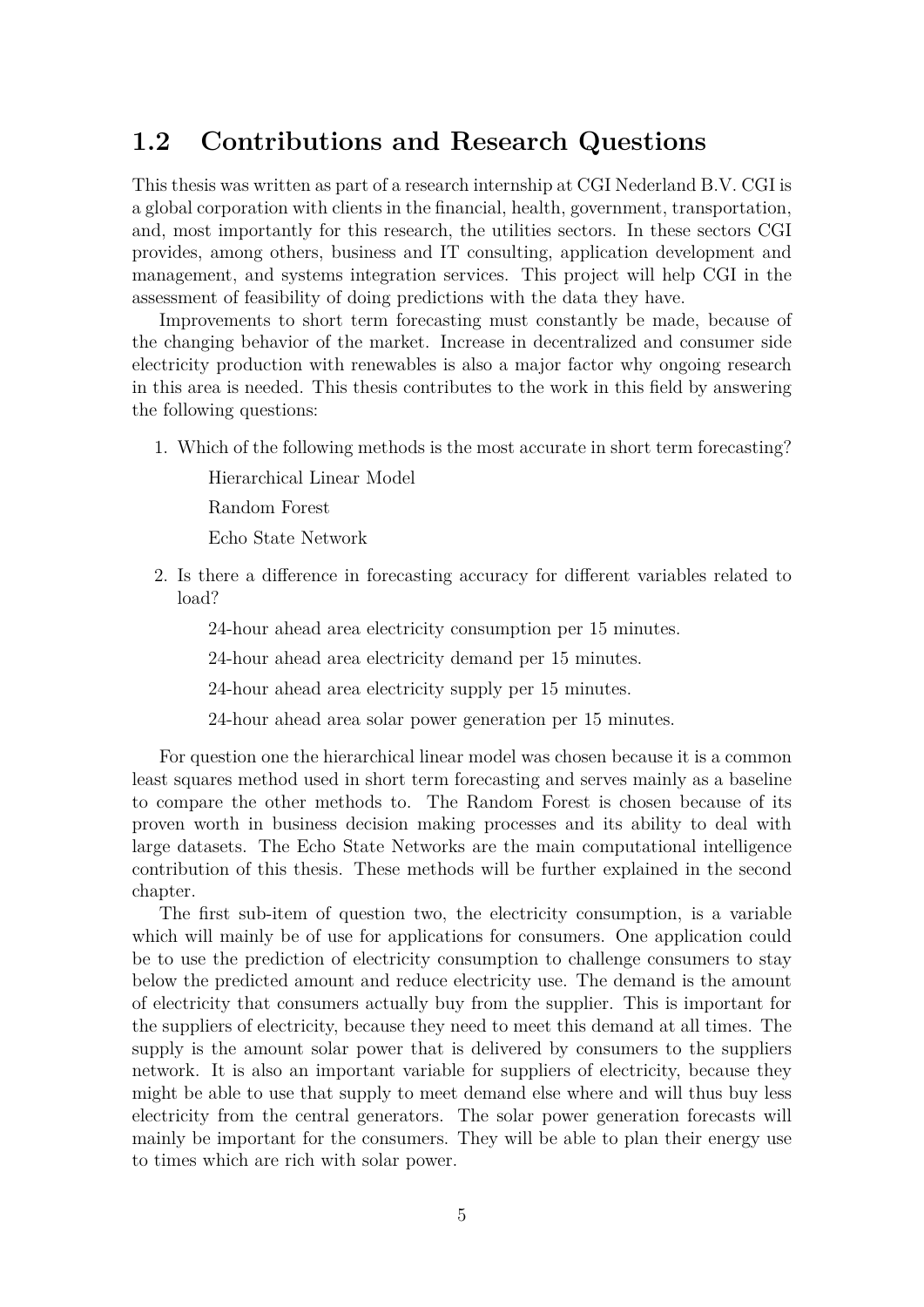## **1.3 Outline of Thesis**

The next chapter will go in depth on all topics related to the experiments. Some history on relevant methods will be provided and references to interesting papers given. In chapter 3 will be explained about the data that were used for the experiments and what needed to be done to prepare the data into datasets. The specifics of the created datasets will be explained here. Chapter 4 goes in depth on the implementations of the methods, experiments, and their results. Finally this thesis will conclude with a chapter for discussion of the results and some guidelines for future research.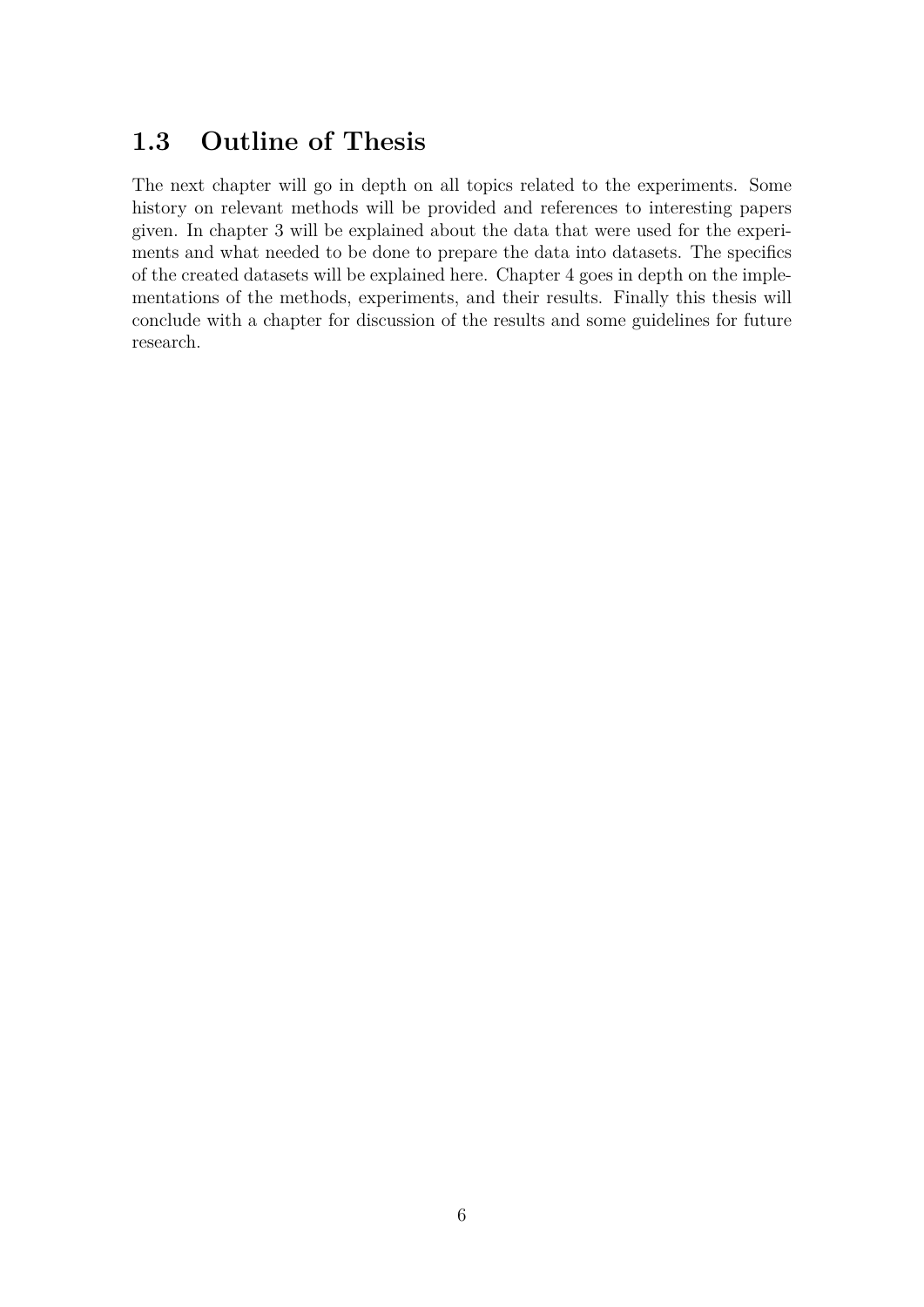# **Chapter 2 Theoretical Background**

Time-series forecasting problems have been investigated in many different contexts. Examples are economic (stock market) (Newbold and Granger, 1974), meteorological (temperature/climate) (Brown et al., 1984), and electric load forecasting for transmission networks (Paarmann and Najar, 1995). Over all the fields in which time-series forecasting is used there exist many different types of time-series forecasting problems. For example there exist univariate time-series problems where the future behavior of a variable is predicted based only on its own past behavior (Lütkepohl, 2004). Predictors are variables that are known at the time of forecasting and might be of influence to the response variable. Multivariate time-series use multiple predictors to predict future behavior of one or more response variables (Reinsel, 2003). Load forecasting is usually approached as a multivariate problem, having multiple predictors and one (in the case of peak load) or more (in the case of load profile) outputs. Another distinction between different time-series forecasting problems is the forecasting horizon or how far the prediction goes into the future. Short term problems focus on near future forecasting. In the case of electric load forecasting this means 24 hours to a week ahead. These forecasts are used to plan electricity generation and make market decisions for suppliers. Medium term load forecasting generally means a week to a year ahead and is used for instance in the negotiation of contracts with other companies. Long term forecasting is anything beyond a year and is generally used to plan structural adjustments to the infrastructure and power generation assets (Hahn et al., 2009). This project focuses on Short Term Load Forecasting and this chapter will therefore focus primarily on related work in that area.

The next section will go in depth on Short Term Load Forecasting with a small overview of papers on this subject. After that a section is devoted to statistical and time-series approaches to Short Term Load Forecasting. Then the Machine Learning or Computational Intelligence approaches are discussed with an in depth view at Random Forests (Breiman, 2001) and Echo State Networks (Jaeger, 2001) as the primary methods for the experiments presented in this thesis. Closing this chapter is a section about Particle Swarm Optimization (Eberhart and Kennedy, 1995; Kennedy, 2010) which is used to find the optimal hyper-parameters of the Machine Learning methods employed.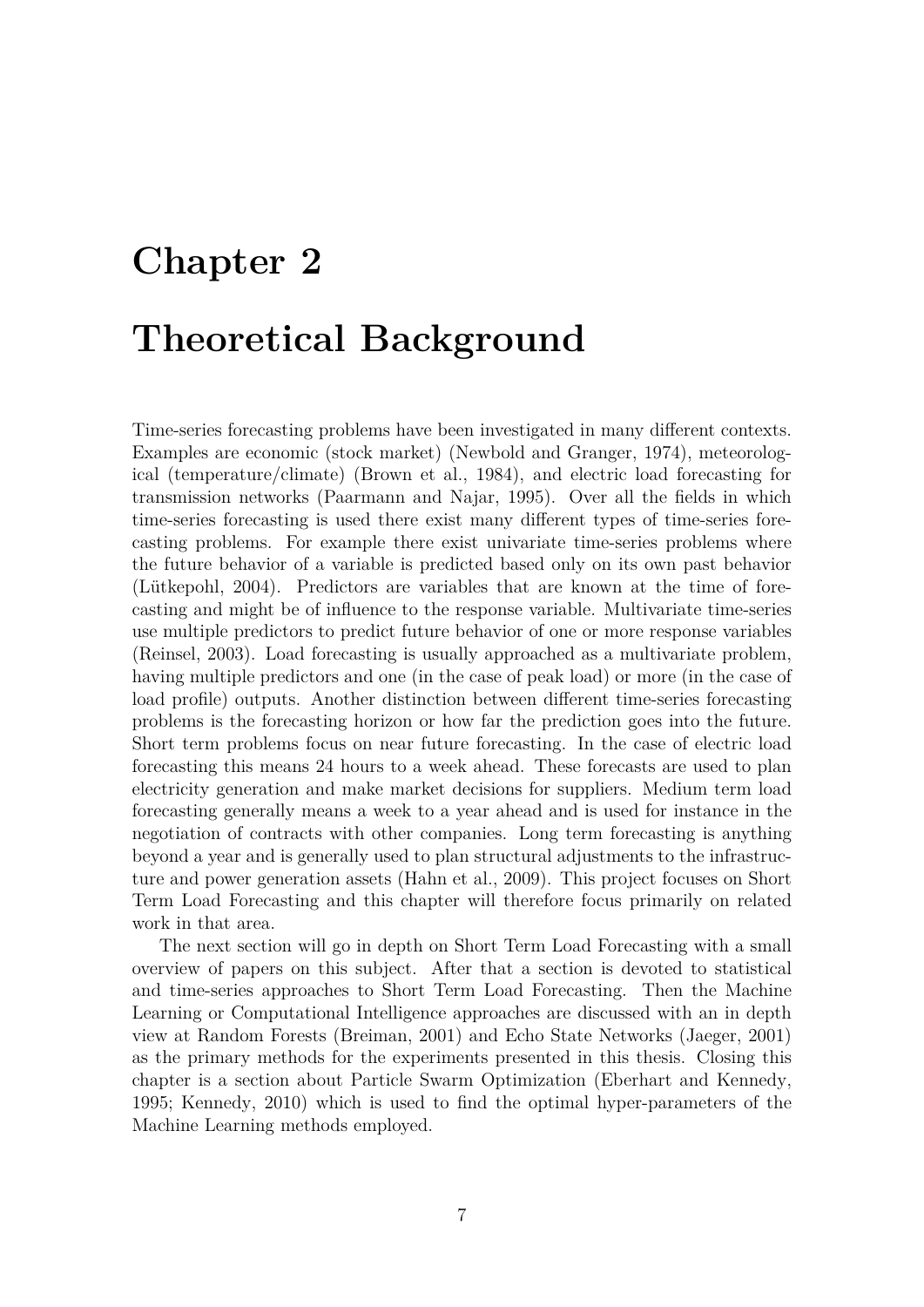### **2.1 Short Term Load Forecasting**

In Short Term Load Forecasting there are several target values which can be the forecasting goal. Some systems forecast peak load for a certain period in the future, which is the maximum load that can be expected. Other systems forecast the cumulative load of a certain point or period in time. A system can also return multiple values like hourly loads for the entire day. This is called a load profile for that day. There can be a difference between systems regarding the inputs to the system as well. Some systems work in a univariate (time-series prediction) manner, while other systems use inputs such as past loads and other influencing variables for the forecasting.

Load forecasting is done for many different components of the electricity network. Network managers and utility companies always need to know how much load they can expect for any given point in time. Network managers need to be sure that every day each subsystem of the network is capable of handling the expected loads and otherwise they can take action in re-routing or limiting loads. Utility companies need to know how much energy they need to generate or buy to meet the demands of their customers. This is specifically the case with Short Term Load Forecasting. Because it deals with immediate demand Short Term Load Forecasting needs to be as accurate as possible so no shortage or waste of resources will occur.

In the literature (Gross and Galiana, 1987; Hahn et al., 2009) the factors that influence the load are often divided into four categories.

- Economic
- Seasonal
- Weather
- Random

Economic is used to identify those factors that arise from the different types of users that exist on the network. Residential areas have very different load profiles than industrial areas. In some areas there would even be types of users which have no typical load profile but only occasionally consume a lot of energy. This can be research facilities and specific industrial sites. Seasonal is every factor arising from time. Every day people get up out of bed, go to work, come home and go to bed again. This daily rhythm is clearly visible in residential load profiles. Another seasonal effect is holiday anomalies in the load profile as people tend to use electricity differently when they have a holiday. Weather effects are for instance the use of air conditioning in hot summers and electric heating in cold winters. Besides these measurable effects there is also a random component to the load, because the total load exists of all loads of different users together and each user has its own unpredictability in energy use. Most of these relationships are linear but a weather variable, such as the temperature, has a non-linear relationship to the load (Kyriakides and Polycarpou, 2007).

Research on Short Term Load Forecasting goes back as far as 1966 when Heinemann et al. (1966) used a model based regression approach to daily peak load fore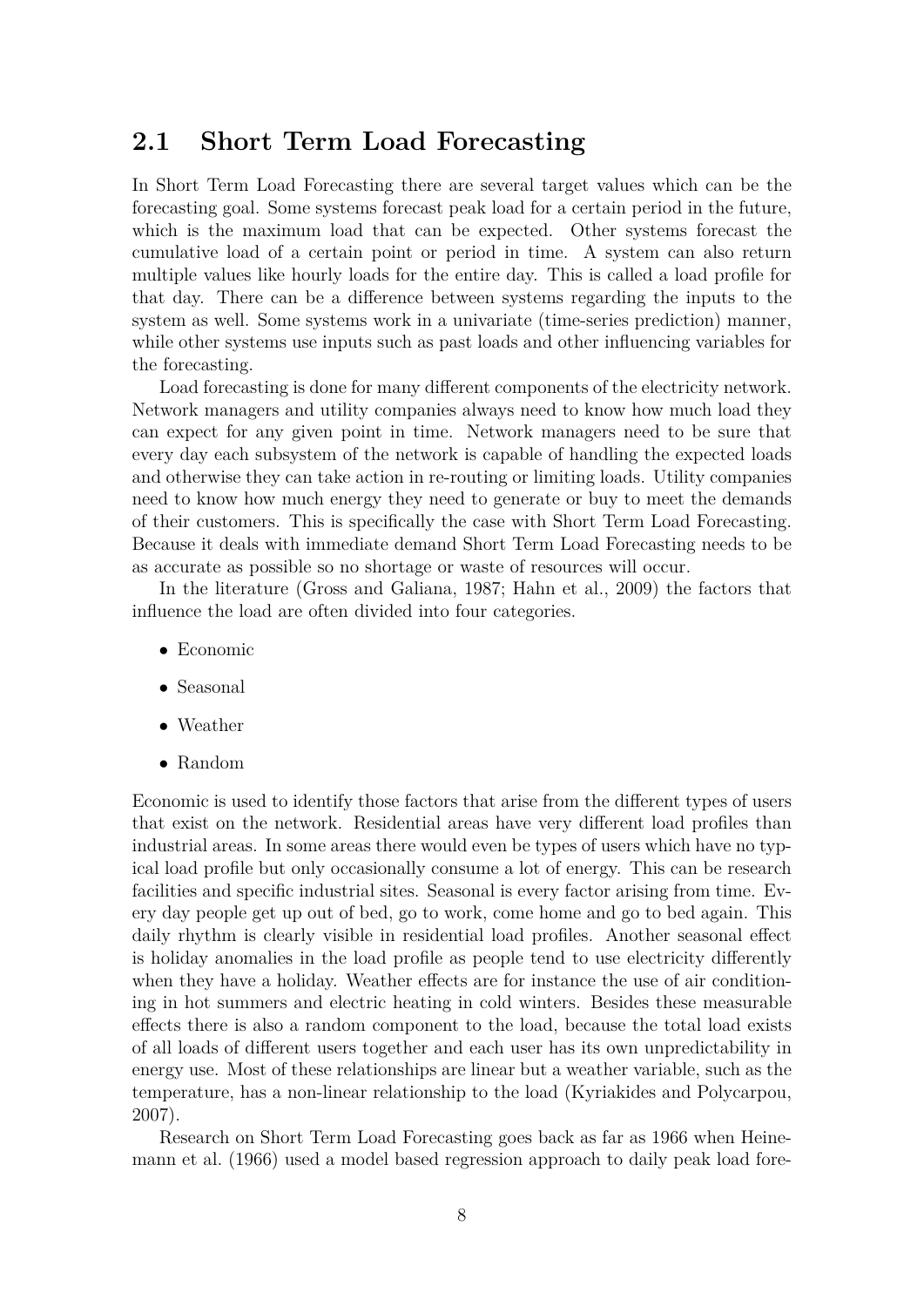casting for the summer months. Since then many different methods have been proposed which can be roughly divided into three different categories. Regression based, time-series approaches, and artificial intelligence/expert systems (Hahn et al., 2009). According to Hahn et al. (2009), the Mean Absolute Percentage Error (MAPE) is the most used error measure, but Hippert et al. (2001) conclude from their overview that squared error measures would be more fitting because the loss function in Short Term Load Forecasting is not linear.

One of the first overviews in this field is given by Gross and Galiana (1987). Although they focused more on the practical side of the load forecasting application than the theoretical side of the research. Still Gross and Galiana (1987) concluding remarks note that ARMA models were the most popular at the time for their relatively low complexity in number of parameters and computational load. Experiments on actual load and weather data were few in numbers, so conclusions about field performance could not really be made. Some examples of AR(I)MA models can be found in the next section.

Hippert et al. (2001) published a review paper on Feed Forward Neural Networks used for Short Term Load Forecasting. In that paper they explain how most published work on Neural Networks contains incompletely tested conclusions because researchers did not use standard benchmark tests or all the available analytical tools to understand the performance. They are also convinced that by using overly large Neural Networks researchers are overfitting their data and cannot expect good accuracy on unseen data. Despite of this, they note, that Neural Networks have been used in every day operation with good performance. An example of very early work using Neural Networks for Short Term Load Forecasting is Chen et al. (1992), where non-fully connected networks were used to do hourly load forecasting based on past loads and weather data. More recent work with Neural Networks can be found in the paper by Bashir and El-Hawary (2009) where Neural Networks were designed using Particle Swarm Optimization and the data were preprocessed using Wavelet Transforms to remove redundant information.

An overview by Tzafestas and Tzafestas (2001) also included Fuzzy Logic and hybrid Fuzzy Neural Networks. The idea behind using a Fuzzy Logic System is that it can make better use of expert information on the load forecasting problem through its Knowledge Base. The hybrid version combines the two methods to minimize the drawbacks of each and maximize the potential of the system. Some nice introductory tutorials on Load Forecasting were written by Kyriakides and Polycarpou (2007) and Feinberg and Genethliou (2005).

The next section will go in depth on statistical and regression approaches to the Short Term Load Forecasting problem including basic time-series approaches. After this some Machine Learning approaches will be discussed.

## **2.2 Classical Approaches**

Classical approaches to time-series forecasting can be divided into two major categories: Statistical approaches and regression approaches. The statistical approaches focus on the behavior of the time-series in the past and then try to extrapolate this behavior into the horizon that is wanted. The regression approaches model the rela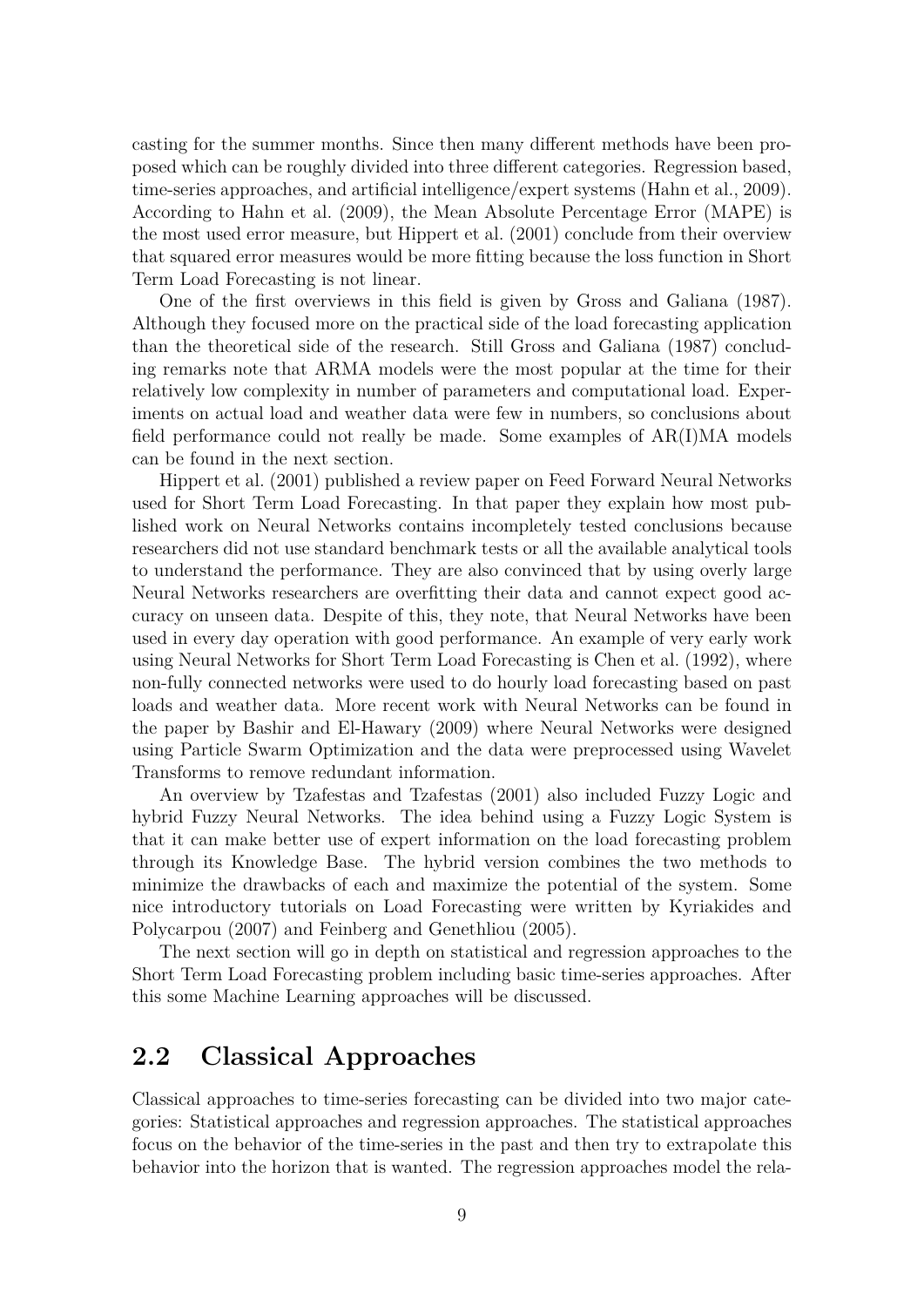tion between external predictor variables and the known load pattern. This model can then be used to predict unknown load values by using the external predictor variables.

The most used statistical approach in STLF literature is the Box-Jenkins Method (Box and Jenkins, 1994) for model selection (Taylor, 2003; Hagan and Behr, 1987). The Box-Jenkins method involves several steps to find the best model to fit a timeseries. The underlying model used in the Box-Jenkins method is an Autoregressive (Integrated) Moving Average (AR(I)MA) model. The first step is checking the timeseries for stationarity and seasonality. For a time-series to be stationary means that the rolling mean and rolling variance of the series remain the same during the whole period. Seasonality in a time-series means that there is a repeating pattern in the series. This information will determine whether and what order of Integration will be done by the AR(I)MA model. The Autoregressive terms estimate future values based on a weighted sum of previous values. The order of the AR model sets how many past values are used in the regression. The same principle exists with the order of the Moving Average terms.

Regression approaches are also widely researched. These include local polynomial (Bruhns et al., 2005), robust regression (Papalexopoulos and Hesterberg, 1990) and nonparametric regression (Charytoniuk et al., 1998) methods. But most salient in the literature is still the least squares optimized linear model (Christiaanse, 1971; Park et al., 1991; Haida and M., 1994). Here, based on the past measurements of the load, a weight is calculated for each input variable to signify how much it influences the load output. One exception to this rule is the temperature, which is often separately modeled non-linearly before being used as an input to the linear model. This is because a temperature drop on a hot day will cause a drop in load, because less air conditioning is used, while a temperature drop on a cold day will cause a rise in load because more heating is used.

## **2.3 Machine Learning Approaches**

Several machine learning or computational intelligence techniques have been tested in respect to Short Term Load Forecasting. These are mainly Regression Trees, Fuzzy Logic systems, and Neural Networks. The Fuzzy Logic systems are preferred by many, because the Fuzzy Inference rules allow the clear extraction of input to output relationships. Regression Trees offer the same functionality, but Neural Networks are more of a black box method, where no clear relation can be extracted between inputs and the output. An example of Fuzzy Logic use for STLF can be found in (Mori and Kobayashi, 1996), where they use a fuzzy logic system for 1-step ahead hourly load forecasting. Their dataset is very limited, but they managed to get results of below 1% error. The next sections will go in depth on Regression Trees and Recurrent Neural Networks for Short Term Load Forecasting.

#### **2.3.1 Random Forests**

One of the intelligent systems employed by forecasters is the regression tree (Mori et al., 2001; Yang and Stenzel, 2006). Decision trees are a type of classifier or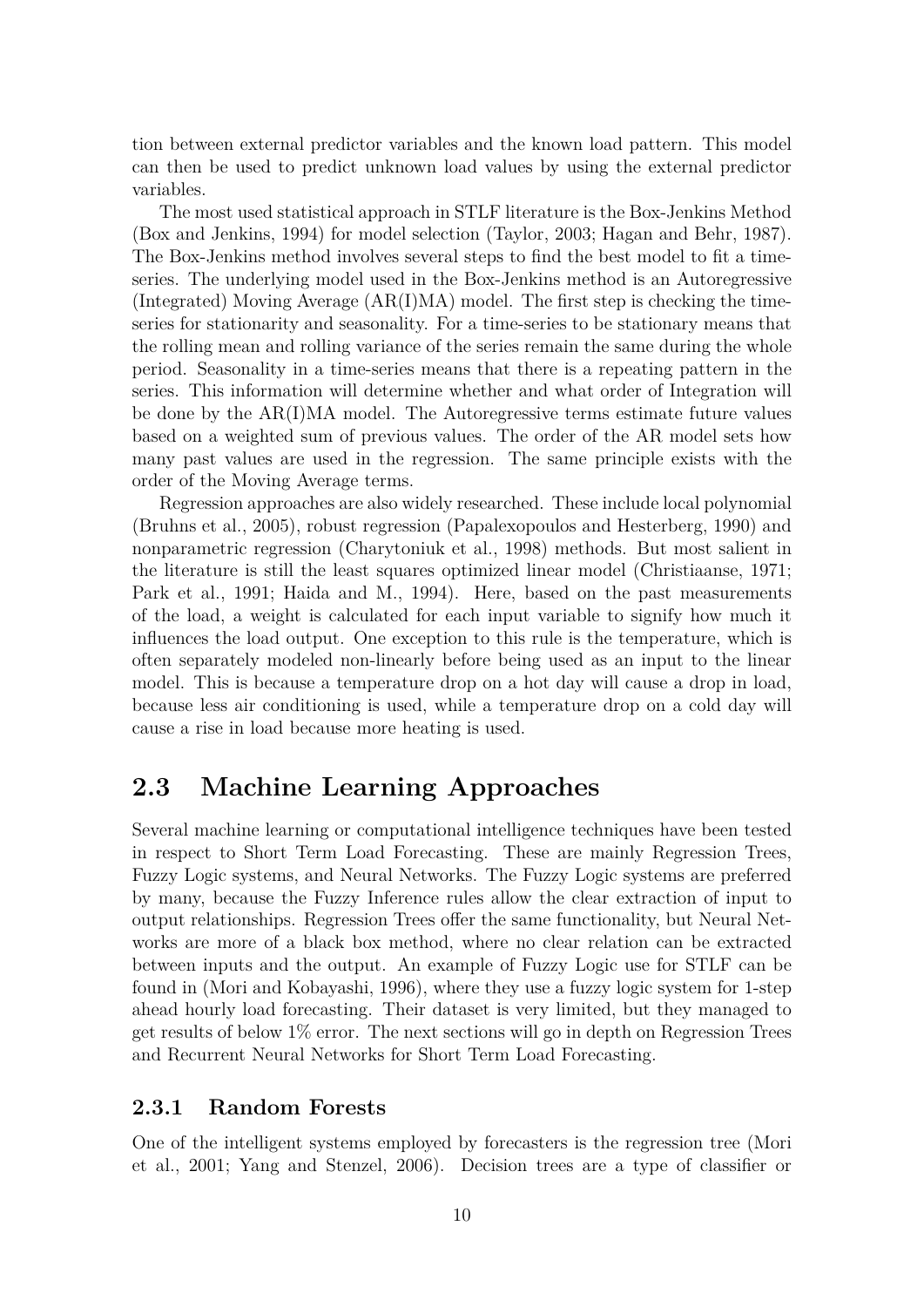regressor that splits the training data into subsets until a sufficiently fine grained result is obtained. This is more clearly explained in the next section. The following sections will first go into the history of decision and regression trees and how they can be trained. Then we will explain how an ensemble of regression trees becomes a Random Forest.

#### **Regression Trees**

Decision trees are widely used in all sorts of automated decision areas. In the old days human expertise was used to create the rules that made up the decision tree. But this process took quite long for each rule and the problems were getting more and more complex. Automated rule extraction was designed as a solution to this problem. Hunt et al. (1966) wrote one of the first papers on automatic decision tree creation. Since then a lot of research has been done on what criteria to use to build a decision tree that is efficient and accurate.

The CART algorithm (Breiman et al., 1984) was designed for decision and regression tree building. CART is an acronym for Classification and Regression Trees. Short Term Load Forecasting is a quantitative problem and so regression trees are used to predict the loads. Automated regression tree building is done by finding the most optimal successive splits between the training samples, until the prediction error is minimized. The tree building starts with a root node which contains all training data. The predicted value at this point is the average of all output values in the training data. The error of this prediction (in a leaf node *l*) is computed as the Mean Squared Error as in Equation 2.1, where  $N_l$  is the number of training samples in  $l$ ,  $D_l$  iterates over all samples in  $l$ ,  $y_i$  is the target value at sample  $i$ , and  $\hat{y}_l$  is the predicted value for this leaf node.

$$
MSE(l) = \frac{1}{N_l} \sum_{D_l} (\hat{y}_l - y_i)^2
$$
\n(2.1)

To minimize the tree error a split can be made of the training samples according to one of the feature variables. In case there are more than one feature variables a choice needs to be made to find the best one. This choice is made by first finding the most optimal split for each feature and then choosing the feature minizing the tree error. The error of the tree is computed as the weighted average of node errors (Equation 2.2). Where *N* is the total number of training samples in the tree.

$$
MSE_{tree} = \frac{1}{N} \sum_{l \in tree} \sum_{D_l} (\hat{y}_l - y_i)^2
$$
 (2.2)

The measure used to find the optimal split is the difference in MSE between the tree with the split and the tree without the split. The largest difference will be found at the most optimal split. This is shown in equation 2.3, where *t* is the unsplit parent node and  $t_l$  is the branch for which the split was True and  $t_r$  the branch for which the split was False.

$$
\Delta MSE = MSE(t) - \frac{n_{t_l}}{n_{tree}} MSE(t_l) - \frac{n_{t_r}}{n_{tree}} MSE(t_r)
$$
\n(2.3)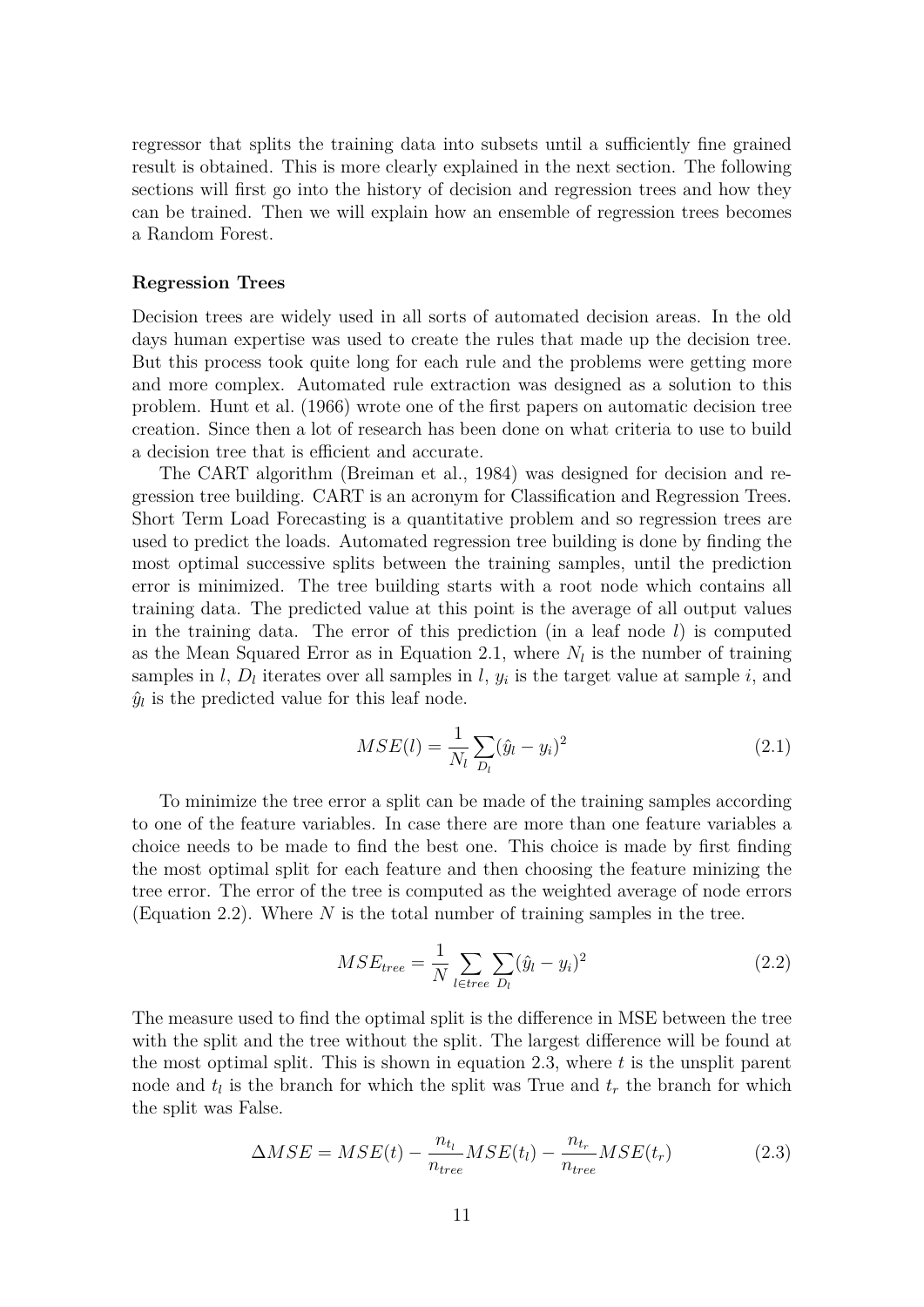

Figure 2.1: Example regression tree with a root node and two leaf nodes

An example of the first split of a tree is shown in Figure 2.1. The top of the figure shows the root node which contains all training data **t** and a splitting rule  $t_n < c$ , where *c* is the value of the optimal decision boundary for the set. At the bottom you see two child nodes and in the case of this small tree the leaf nodes where the subsets of training samples  $t_l$  and  $t_r$  fall into.

A common problem with automated learning systems is the possibility of overfitting. Regression trees are very prone to overfitting because a standard tree will split its nodes until there is only one sample per end node. This can result in an increase in test error. Two solutions have been proposed to combat this problem. One is pre-pruning where the decision tree is thresholded to a certain depth or number of leaf nodes. Another method is post-pruning which builds the entire tree and then uses a validation set to estimate generalization errors and prune split nodes that are the cause of error increase.

The method that is used in this research is less prone to overfitting as it uses a separate training set for each tree and can calculate the error of each tree with data that were not used for training; So called Out-Of-Bag samples. In the paper by Breiman (1996) it is shown that a bootstrap aggregation (bagging) approach to ensemble learning can improve upon single regressor accuracy. Bagging is the method that chooses a random sample of all training data to train a regression tree. The increase of accuracy is related to the level of decorrelation between the different regressors in the ensemble. Following this research Breiman (2001) proposed an extra level of decorrelation by not only taking random samples from the training data but also choosing a random subset of features to test at each split in a decision tree. This method was coined Random Forest and is less prone to overfitting because it uses a separate training set for each tree.

#### **Breiman's forests**

In Breiman (2001) an ensemble method for decision trees was introduced with random sampling of the training data and random sampling of accountable features.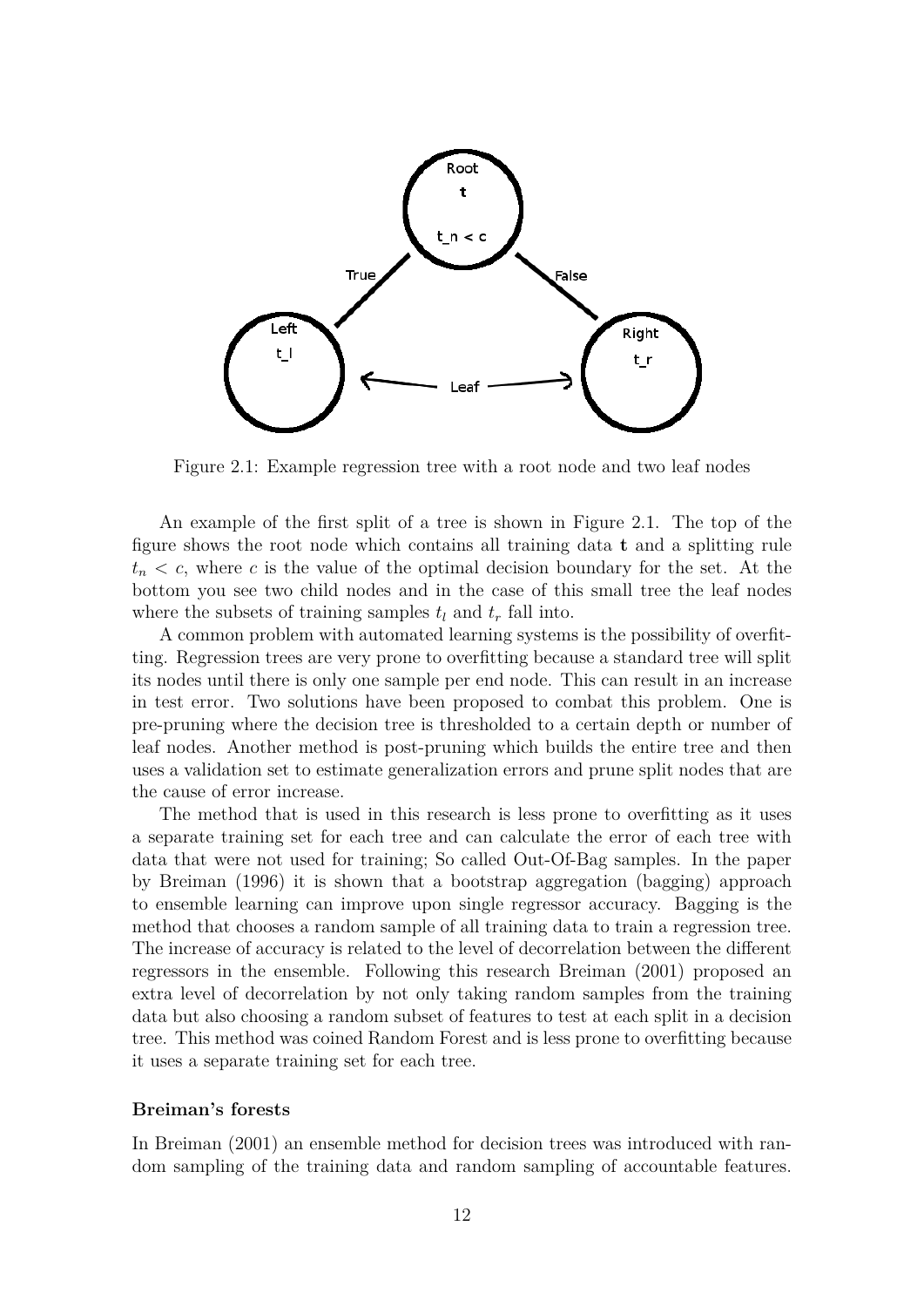The idea behind this was that many trees together have better generalization capabilities than one tree. This method is called Random Forest; Not only because of the random sampling of training data but also because at each split a subset of the predictors is chosen and only from this subset the best split variable is taken.

This method introduces several parameters that can be optimized for the best performance.

- Number of trees
- Number of training samples per tree
- Number of features tested at each split

The number of trees in the forest impacts several steps in the regression process. First of all, a new random sample of training data is taken for each tree, so increasing the number of trees increases the number of random samples of training data needed. Second, it has been shown that increasing the number of trees brings the accuracy closer to the theoretical limit of the system. The number of training samples per tree handles the amount of correlation between trees, because the higher this is, the more chance there is that trees have overlap in their training sets. The number of features tested at each split controls whether or not at each split the optimal feature is used. Lowering this number increases the chances that the global optimal feature is not in the subset of features tested at this split. This increases the chance that the different trees in the forest split in very different ways and will provide different estimates to the regression.

The Random Forests used in this research were generated with the RandomForest package<sup>1</sup> in R. This package provides support for classification trees as well as regression trees. No changes needed to be made to this implementation as it has all parameters for a Random Forest available and provides support for separate training and validation sets. A Random Forest does not require input normalization so the data were used as is.

In the following experiments the parameters optimized were: the *ntree* (Number of trees), *mtry* (Number of features tested at each split), *sampsize* (Number of training samples selected for each tree), *corr.bias* (Bias correction), *nodesize* (the amount of training samples left per leaf node). Other parameters are the *maxnodes*, which controls the maximum leaf nodes the tree can have and is not used by default, and the *replace* parameter, which controls whether training samples are drawn with or without replacement and defaults to true. The next section will introduce Echo State Networks, a specific form of recurrent neural network.

#### **2.3.2 Echo State Networks**

This section explains the background of the Echo State Network (ESN) (Jaeger, 2001). ESNs are a form of recurrent Artificial Neural Network (rANN). First we will explain what ANNs are, then we will explain the specific features that make an ANN an ESN.

<sup>1</sup>https://cran.r-project.org/web/packages/randomForest/index.html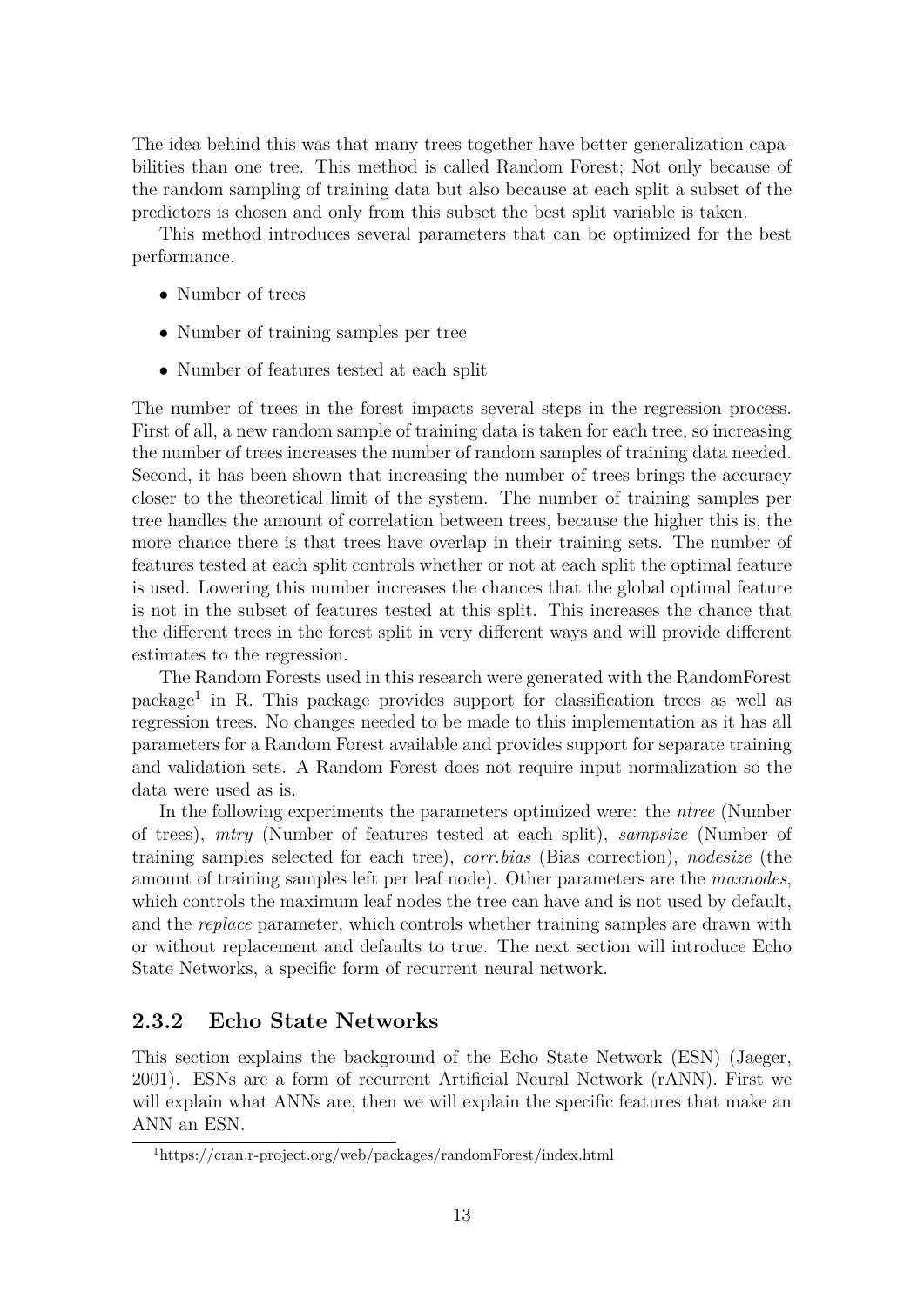#### **The Artificial Neural Network**

Artificial Neural Networks are known to be universal approximators (Hornik et al., 1989). This means that using a sufficiently large hidden layer, the network can map any function from one finite dimensional space to another. Based on a modular unit named the perceptron it would enable brain like function in a digital computer. A perceptron or artificial neuron is a computation unit which has an input vector and an activation and the mapping between the input and output is given by the activation function.

The strength of perceptrons becomes evident when you network them together, the activation of one becoming the input for another. Artificial neural networks are networks of perceptrons. Often with a distinct input layer, which receives the input variables. The input layer connects to a hidden layer which is often much larger than the input layer and can exist of multiple layers. The output layer reads the last hidden layer activations and the activation of the output layer is the output of the ANN. The perceptrons in the ANN are interconnected by weights. The strength of the weight determines how much of the activation of one perceptron goes into the perceptron it is connected to.

Changing the activation function for the artificial neurons can greatly alter their behavior. A linear activation function in the neurons of a network would make the network obsolete, because the results can be modeled by a single linear neuron. But when using another activation function, like a hyperbolic tangent, the network can map non linear functions and becomes more useful.

The use of hidden layers made it difficult to train the internal weights of the ANN, but the back-propagation algorithm (Rumelhart et al., 1988) solved this problem. It provided a way for the error on the output of the ANN to be used to train the weights between all layers of the ANN up to the inputs. This works fine for unidirectional networks, where the connections go from the input layer into the hidden layers and from the last hidden layer to the output layer without feedback loops between the layers. In some cases it might be useful to have these feedback loops in your network. The network is than called a recurrent network. Training recurrent networks can be done with back-propagation through time (Werbos, 1990) but is computationally expensive because of the need to compute all (partial) derivatives of the error with respect to the weights. This is the reason Echo State Networks were designed without having to train all hidden layer weights. The next section will explain exactly how Echo State Networks are structured and trained.

#### **The Echo State Approach**

Echo State Networks (or ESNs) are recurrent Neural Networks. A typical ESN consists of an input layer, a hidden layer consisting of a large reservoir, and an output layer. The input layer is fully connected to the hidden reservoir. The nodes in the reservoir are sparsely connected to each other and these connections are generated randomly at the initialization of the network. This means that nodes can be connected to themselves too and that there could be paths in the hidden layer which lead from a certain node and return back to that node.

The output layer is also fully connected to the hidden reservoir. In this case the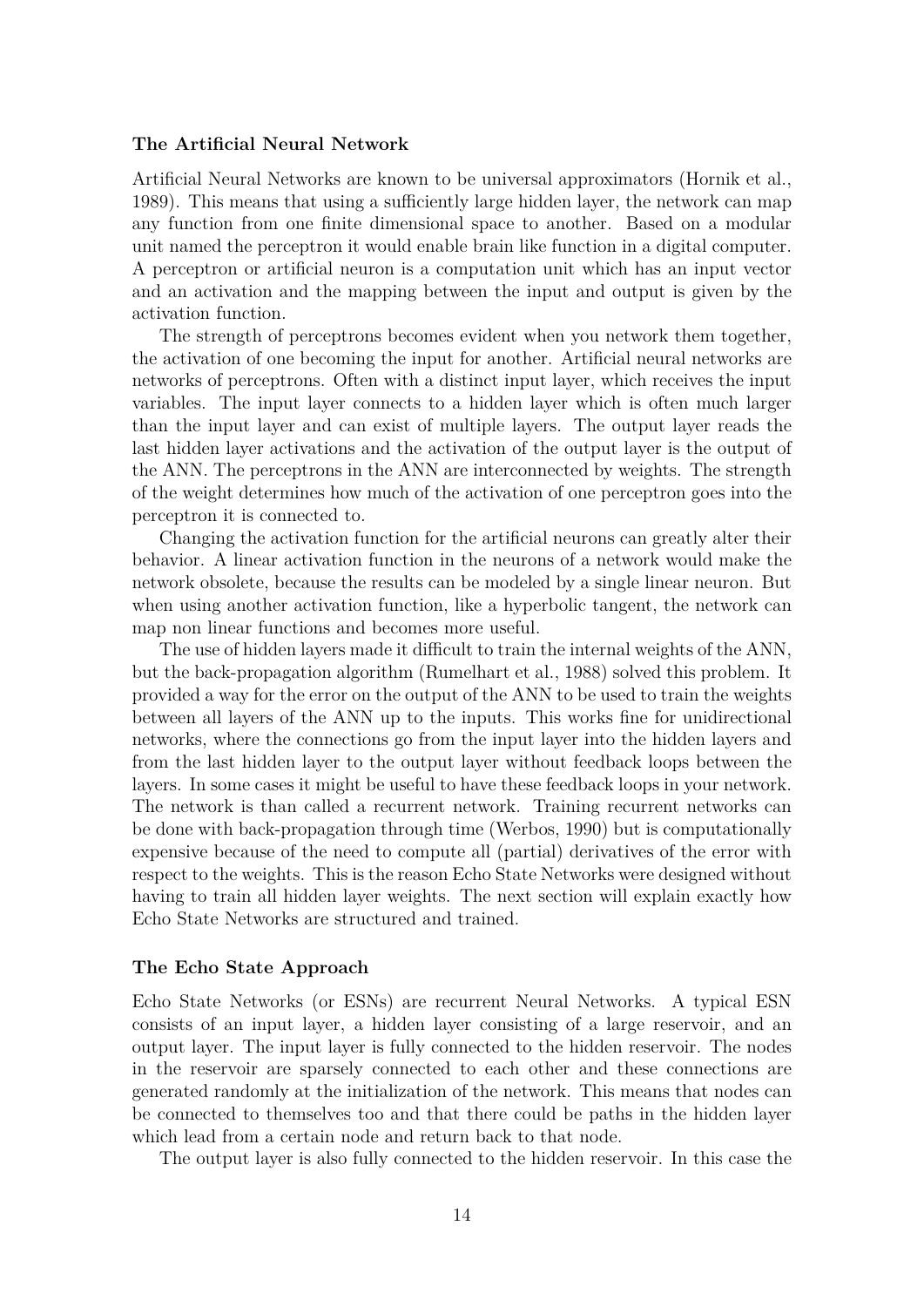connections between the reservoir and the output layer work in two ways. During training a teacher signal can be presented at the output layer to show the network the correct response. We already said that an ESN does not change all its weights during training. Only the reservoir to output weights are changed during the training phase of the network. Because of this the optimal weights can be calculated by solving the linear equation system of the activation of the reservoir to each presented training sample towards the target output for those samples. Most often the pseudo inverse method is used to this end (Lukoševičius, 2012).

The Moore-Penrose pseudo inverse  $A^+$  of a matrix A is a matrix which satisfies the following constraints (Penrose, 1955):

$$
AA^{+}A = A
$$
  
\n
$$
A^{+}AA^{+} = A^{+}
$$
  
\n
$$
(AA^{+})^{T} = AA^{+}
$$
  
\n
$$
(A^{+}A)^{T} = A^{+}A
$$

We could use the standard inverse in some cases but the pseudo inverse also works in situations where **A** is not invertible. The pseudo inverse is found by equation 2.4, where **X** is the collected states matrix (explained in the next paragraph) of the Echo State Network containing the activation of the reservoir for each training input.

$$
\mathbf{X}^+ = (\mathbf{X}\mathbf{X}^T)^{-1}\mathbf{X}^T
$$
\n(2.4)

The optimal output weights  $\mathbf{W}^{out}$  for the output connections can then be found by multiplying the pseudo inverse with the target output  $\mathbf{Y}^{target}$  (Equation 2.5).

$$
\mathbf{W}^{out} = \mathbf{Y}^{target} \mathbf{X}^{+}
$$
\n<sup>(2.5)</sup>

The collected states matrix is collected in the following way. For each sample in the training set the activation of the network is computed using Equation 2.6 from Jaeger (2001), where  $\mathbf{x}(t)$  is the state of the reservoir at time *t*,  $\mathbf{W}_{in}$  is the input weights vector,  $\mathbf{u}(t)$  is the input vector including a bias term, and **W** is the reservoir weights matrix. This is saved per sample in a row of the collected states matrix.

$$
\mathbf{x}(t+1) = \tanh(\mathbf{W}_{in} \cdot \mathbf{u}(t) + \mathbf{W} \cdot \mathbf{x}(t))
$$
\n(2.6)

The output  $y(t)$  is then computed with Equation 2.7, where  $\mathbf{W}_{out}$  is the output weights vector.

$$
y(t) = \mathbf{W}_{out} \cdot \mathbf{x}(t) \tag{2.7}
$$

The implementation used in this research is an adapted version of the free ESN sample code provided on the Jacobs University website<sup>2</sup>. The adaptations done were mainly parameterization of fixed variables in the code. The Spectral Radius was fixed at 1*.*25 for the example, but it will be optimized for the current application. The level of connectivity was not really implemented at all, but instead a random uniform distribution of the weights was used as initialization. In the code used in

<sup>2</sup>http://minds.jacobs-university.de/mantas/code.html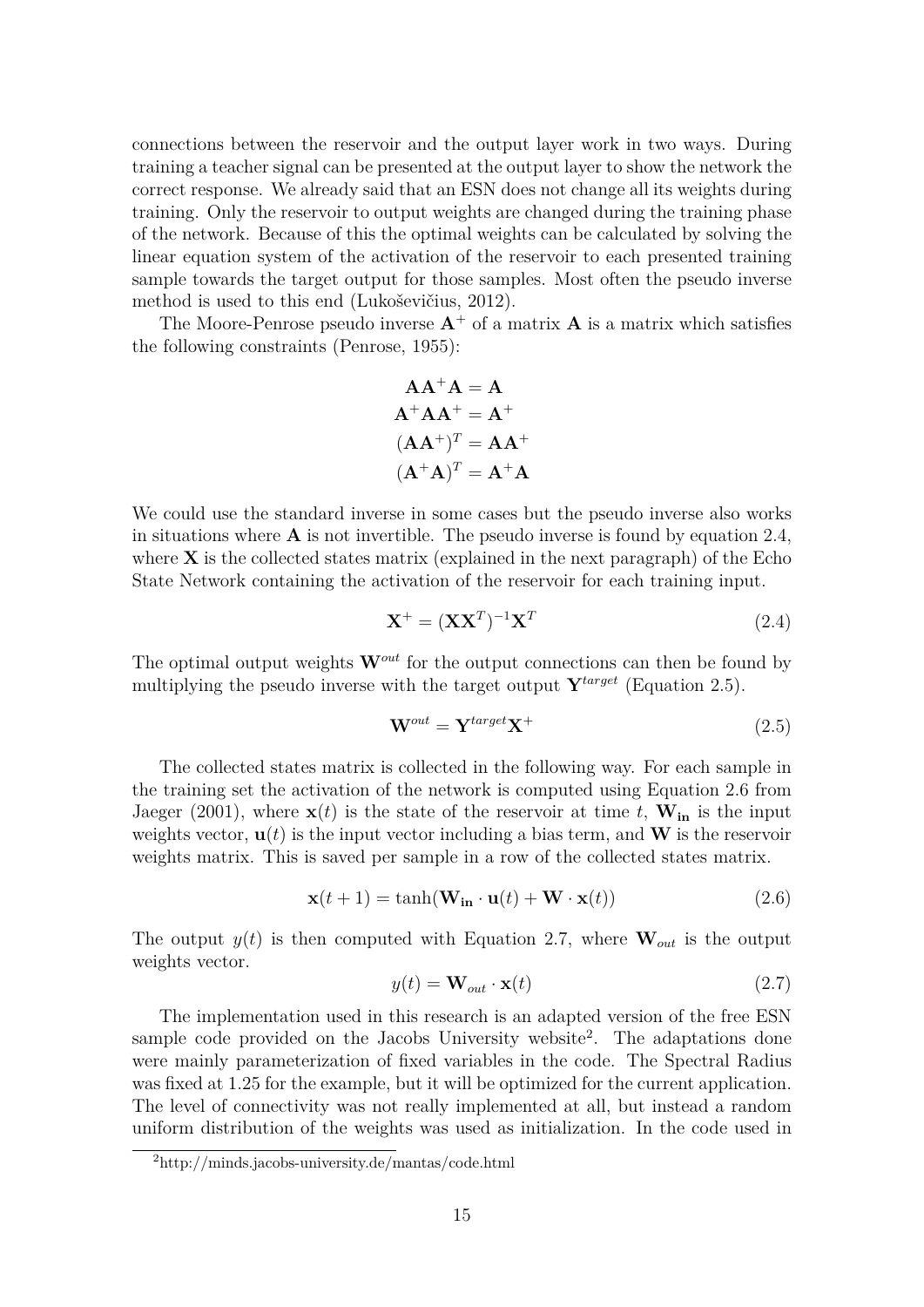this research the weights are initialized zero. Random weights are chosen to be given a random value between −0*.*5 and 0*.*5, until the number of non-zero weights are in percentage equal to the connectivity parameter. The spectral radius is controlled by dividing the weights matrix by its current spectral radius and multiplying by the desired spectral radius parameter.

Several parameters were mentioned which can be optimized to find the Echo State Network which gives best accuracy on an application. The size of the reservoir is an important parameter. A reservoir that is too large will easily cause overfitting on training data and worse accuracy on test data. If the reservoir is too small it might not be able to capture all nuances of the underlying function. The type of node used is also important and goes hand in hand with input normalization. There exist many types of nodes: tanh, linear, sigmoïd, step functions. Each of these has a different input range for which the activation function has a derivative which is non-zero. It is important to ensure that the inputs stay within this range, because otherwise changing the input will not have any effect on the activation of that node and consequently could have the same effect on the output of the entire network. The spectral radius of the reservoir weight matrix determines the memory of the reservoir or how long the activation of the network at time *t* will have influence in the future of the network activation.

The next section will explain the optimization procedure used to find the best parameters for both the Random Forests and the Echo State Networks.

### **2.4 Particle Swarm Optimization**

The Random Forests and Echo State Networks described in the previous sections rely on a number of parameters for optimal performance. Finding the most suitable parameters for any machine learning problem is a machine learning problem on itself. Several methods are available in literature for automatic parameter optimization. Grid search is a method where every parameter combination is tested in an extensive manner. Because there are often a significant amount of values to test, testing all possible combinations can be very time consuming. Parameter optimization can also be done with evolutionary algorithms. Evolutionary algorithms generate random combinations of possible parameter settings and then test how well these parameters perform. The next iteration only the best combinations survive and often get combined with other combinations and randomly altered a little before new tests are performed. Inspired by these algorithms is the Particle Swarm Optimization Algorithm (Eberhart and Kennedy, 1995).

Particle Swarm Optimization also starts with random combinations of parameters. Each iteration these combinations are tested and the global best performing parameters are saved centrally. Each 'particle' also remembers the local best performing parameters which it has visited itself. Then, after testing, a speed is calculated with Equation 2.8 for each particle depending on its current speed (*OldV elocity*), a random portion (*R*1) of the distance of the current location to the local best location (**DistanceToLocalBest**) multiplied by an acceleration constant (*ACC*), and a random portion (*R*2) of the distance to the global best location (**DistanceToGlobalBest**) also multiplied with the acceleration constant *ACC*.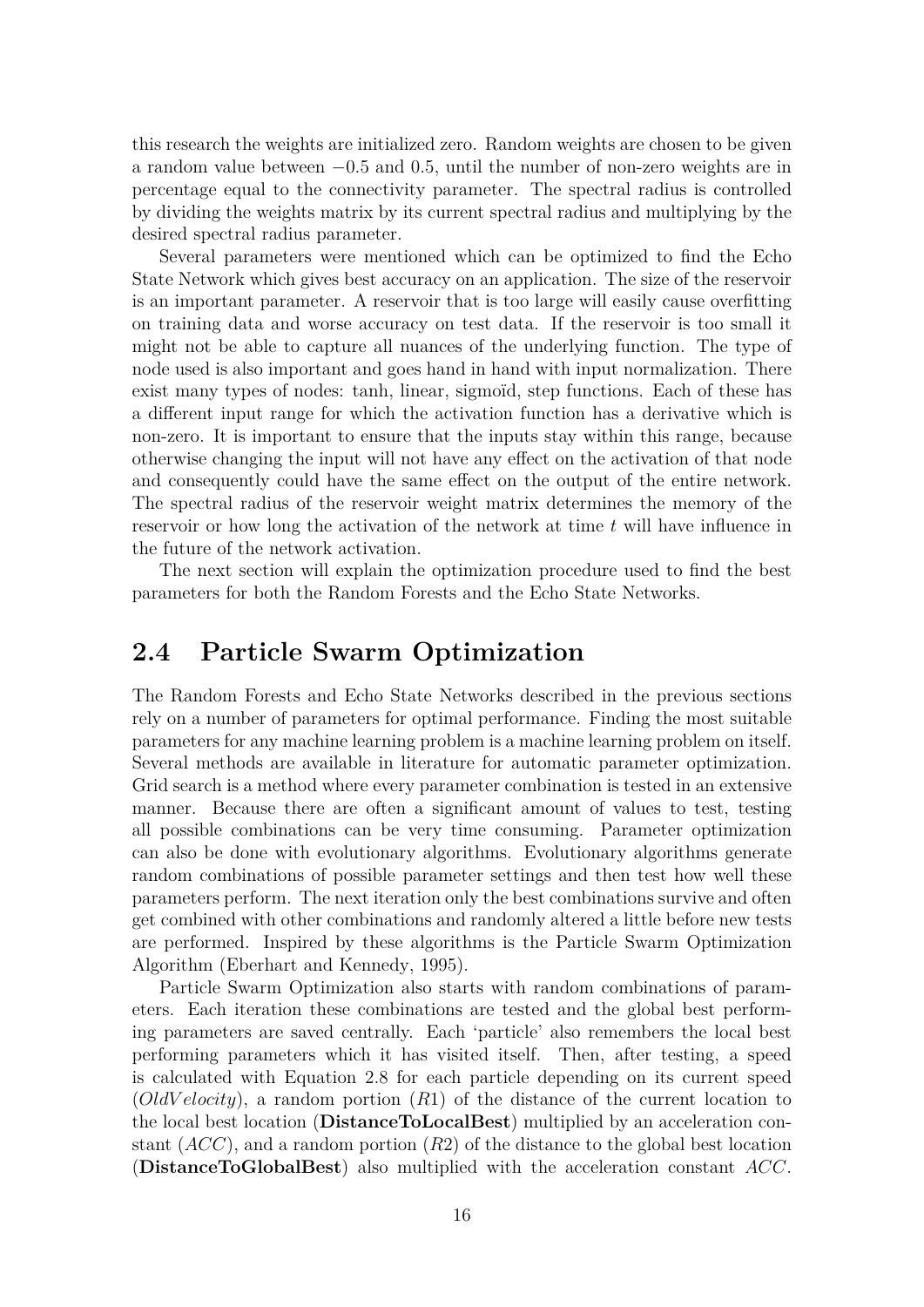The new speed of each particle is used to update the parameter set of the particle using Equation 2.9. Each particle slowly moves to the best found optimum this way, but is testing other parameters on the way and could eventually find a better optimum.

> **NewVelocity** = **OldVelocity** + *ACC* ∗ *R*1 ∗ **DistanceToLocalBest** + *ACC* ∗ *R*2 ∗ **DistanceToGlobalBest** (2.8)

**NewParameterSet** = **CurrentParameterSet** + **NewVelocity** (2.9)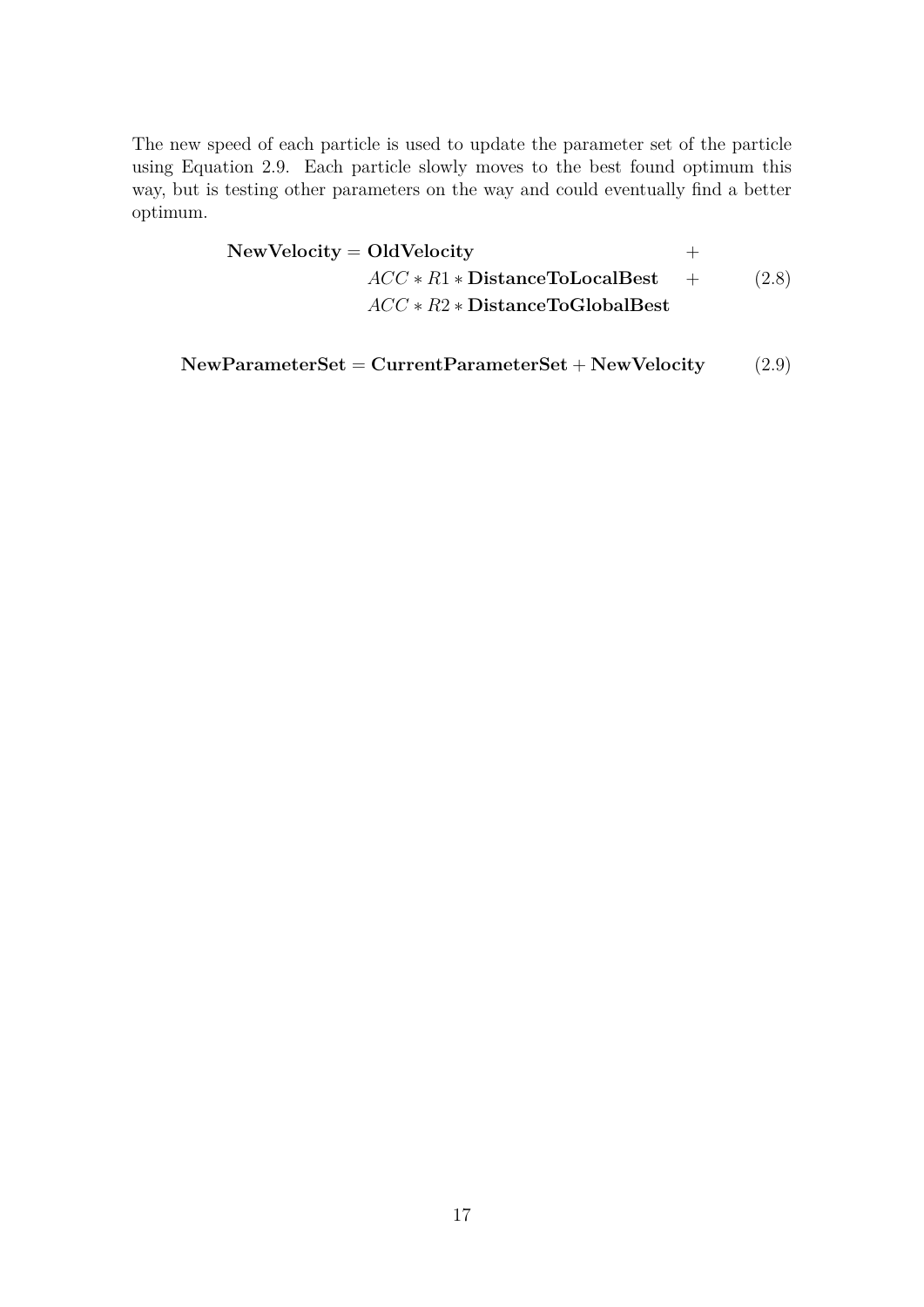# **Chapter 3 Data: From Source to Dataset**

This chapter explains where and how the data used in the experiments were collected and cleaned. In section 3.1 the project Your Energy Moment (YEM) and the Central Energy Management System (CEMS) will be introduced. These form the basis for the data collection. Section 3.2 explains what actions were needed to process the raw data from the database into clean data. Some preliminary data analysis was done and is presented in section 3.3. The last two sections of this chapter explain the internal and external predictors which form the datasets for the experiments.

## **3.1 Data Collection**

A DSO like Enexis sees the need for investigating the possibility of Demand Side Management (DSM) of energy requirements in the future. Without DSM the peak load on their network will be many times greater than the base load and this calls for unnecessarily high requirements for their distribution infrastructure (Klaassen et al., 2013). From these investigations have risen a few pilot studies with smart meters in residential areas. One of these was done in a residential area in Zwolle. There, in a new neighborhood, the houses were outfitted with smart meters and people had the option of getting a smart washing machine as well. These buildings also have solar panels installed on their roofs and thus the residents are considered prosumers by definition, because they both consume and produce electricity. Through an Energy Information Display called Toon ('show' in Dutch) participants get insight in how much electricity they are using and generating. The extra benefit of these displays is that they can also show a variable price curve and a predicted solar power generation curve for the current day. In this way the researchers at Enexis wanted to see how these incentives influence the daily load curve.

To facilitate these projects the expertise of CGI was employed to develop a central system to communicate between the smart meters, smart appliances and the research database. This system is called the Central Energy Management System (CEMS). CEMS formed the middle system between the displays and sensors, the information from the providers, and the database. The information from the smart meters is gathered every 15 minutes. The system records how much electricity was used, how much solar power was generated, and how much power the washing machine used. Table 3.1 shows the relevant data which are gathered into the CEMS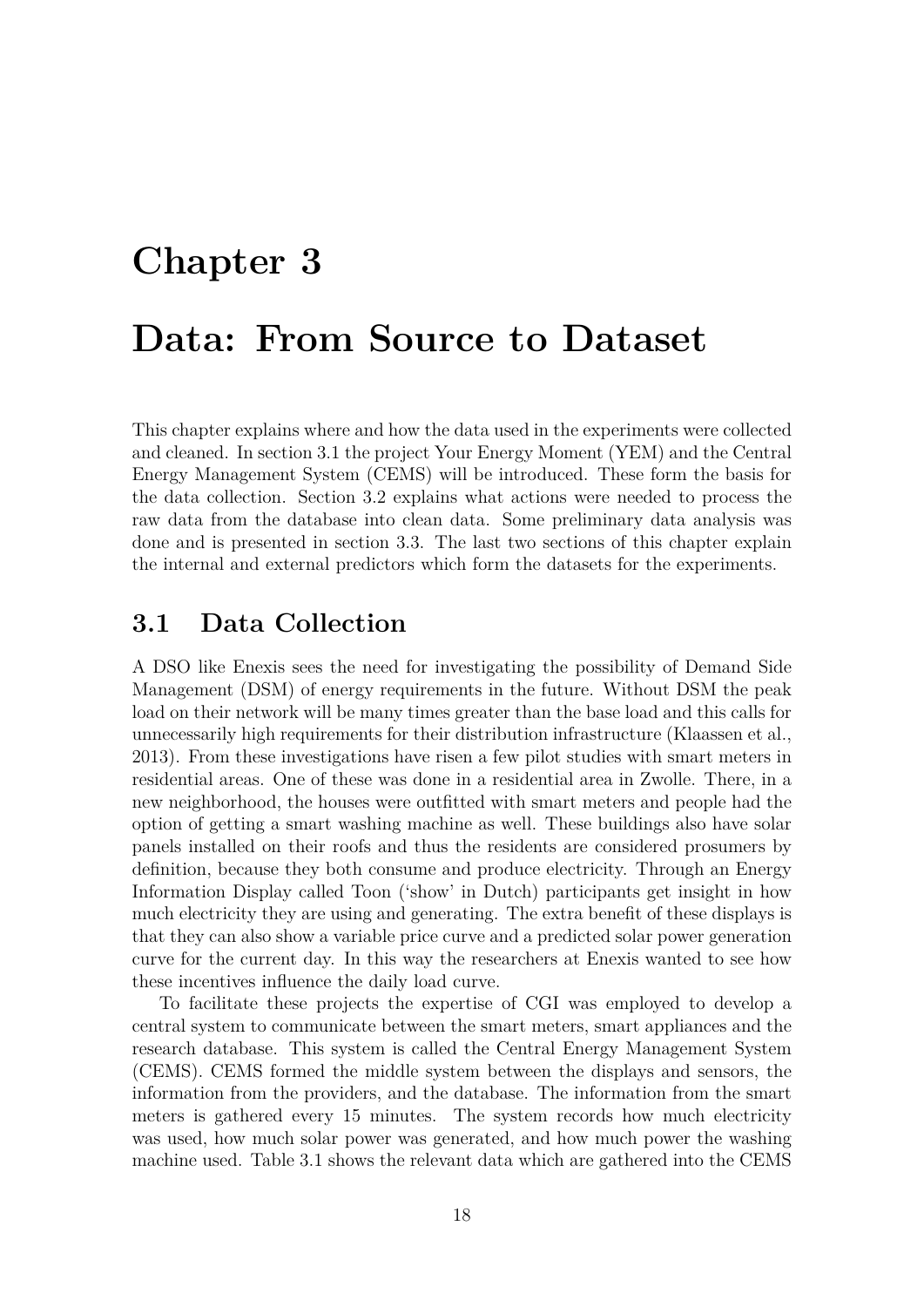database. Every day at noon the incentive price and eco curves for the next day are generated based on information from the energy suppliers and predictions by a meteorological office and sent to the Energy Information Displays. Based on settings in the Energy Information Display the smart washing machines can use the eco or price curve to plan turn on times if allowed by the user.

| Column name        | Unit           | <b>Table</b>         | Explanation                                                                        |
|--------------------|----------------|----------------------|------------------------------------------------------------------------------------|
| NetUsage           | Wh             | EnergyMeterFacts     | The total electricity use in<br>the current period                                 |
| WashingMachine     | Wh             | EnergyMeterFacts     | The power requirements of<br>the washing machine in the<br>current period          |
| PvProduced         | Wh             | EnergyMeterFacts     | The produced solar power<br>in the current period                                  |
| ConsumeHigh        | Wh             | EnergyMeterFacts     | <b>The</b><br>amount of external<br>supply demanded<br>power<br>during high tariff |
| ConsumeLow         | Wh             | EnergyMeterFacts     | The<br>amount of external<br>supply<br>demanded<br>power<br>during low tariff      |
| ProduceHigh        | Wh             | EnergyMeterFacts     | The amount of solar energy<br>delivered during high tariff                         |
| ProduceLow         | Wh             | EnergyMeterFacts     | The amount of solar energy<br>delivered during low tariff                          |
| DateTime           |                | all                  | The start date and time of<br>the period for which this<br>row holds information   |
| DateDimension Id   |                | EnergyMeterFacts     | The Id of the date of this<br>entry in the Dates table                             |
| PeriodDimension Id | $\overline{a}$ | EnergyMeterFacts     | The Id of the period of this<br>entry in the Periods table                         |
| HouseDimension Id  |                | EnergyMeterFacts     | The Id of the house of this<br>entry in the Houses table                           |
| SolarGeneration    | Wh             | WeatherForecastFacts | The expected solar genera-<br>tion for this period                                 |

Table 3.1: Relevant fields in CEMS database

All these data and more are collected into the CEMS database every day. While this usually goes well, especially in the first few months of data collection some start up problems created faulty entries in the database. The next section will explain how we used the data from the CEMS database to create a couple of clean datasets on which to run the experiments.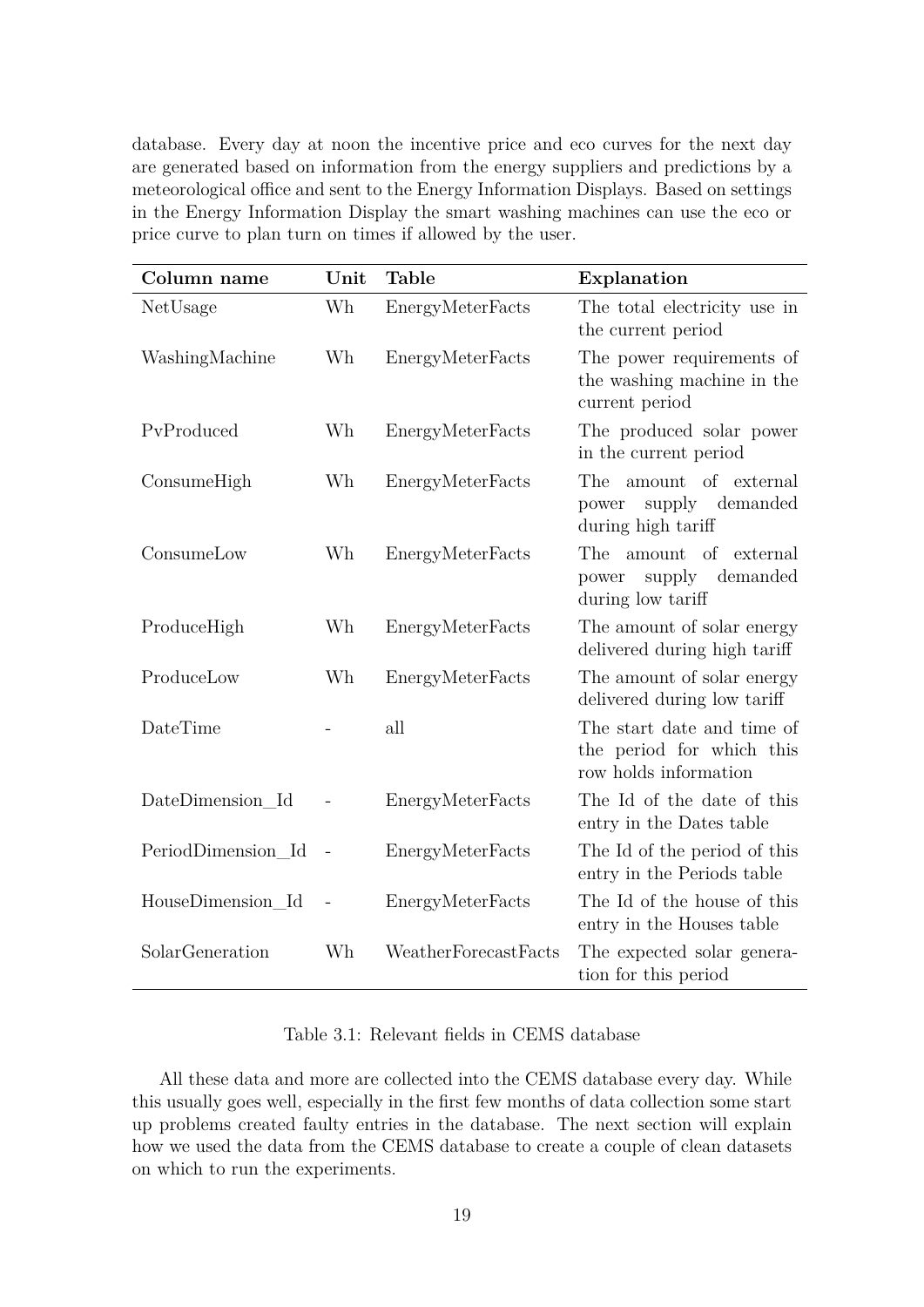#### **3.2 Data Cleaning**

To create datasets data were used from the CEMS database from October 2nd 2012 10:15 to May 7th 2015 8:00. This totalled to 13,176,463 rows in the CEMS database. Anywhere where data is collected, noise influences measurements. This is also the case in the YEM project where the database contains some erroneous entries. Cases are known where the date of the *DateTime* field and the date of the *DateDimension\_Id* do not coincide. Some samples are also dated in the past as far back as 1970, because the time on the smart meters was not correct. Then there are the missing rows. These are periods for which data from all houses are completely missing or only for a few houses of which is known that they were active in the past but do not have data in the database for a certain period. This section explains how these issues were dealt with.

At first sight 1132 rows appeared to be duplicates as they had the same *Date-Dimension\_Id*, *PeriodDimension\_Id* and *HouseDimension\_Id*. The *NetUsage* was not equal between the rows and it was discovered that the *DateTime* field did not specify the same date as the *DateDimension\_Id*. Because the *DateTime* appeared to be the most logical value in these cases it was decided to use that to reset the other fields. In 92874 cases however there was no DateTime present. So these had to be filled in with existing information from the *DateDimension\_Id* and the *PeriodDimension\_Id*.

For the latter cases the *DateDimension\_Id* and the *PeriodDimension\_Id* were used to create a *DateTime* value accordingly. Now all existing rows had a DateTime value, this was used to reset all *DateDimension\_Id*s. Table 3.2 shows how many rows have an offset between the *DateDimension\_Id* and the *DateTime* field from the year 2012 onward. The 92 rows that had a *DateTime* before 2012 (the starting year of the project) were adapted according to their *DateDimension\_Id* fields first.

| Offset in days | Number of rows |
|----------------|----------------|
|                | 22685          |
| 2              | 2679           |
| 3              | 874            |
| 4              | 654            |
| 5              | 162            |
| 6              | 267            |
|                | 185            |

Table 3.2: Offsets between *DateDimension\_Id* and *DateTime* field starting in 2012

After filling in the missing *DateTime* fields the *DateDimension\_Id* was adapted to the appropriate values according to the *DateTime* field. This left 1782 duplicates, which appeared to be mostly shifted periods on the same days. So the *PeriodDimension\_Id* was also adapted according to the *DateTime* field. This resulted in 138 leftover duplicates. From inspection it was noted that the first row of each of these duplicates showed very large or very small values, while the second row showed more likely values compared to existing entries for this period. Therefore it was decided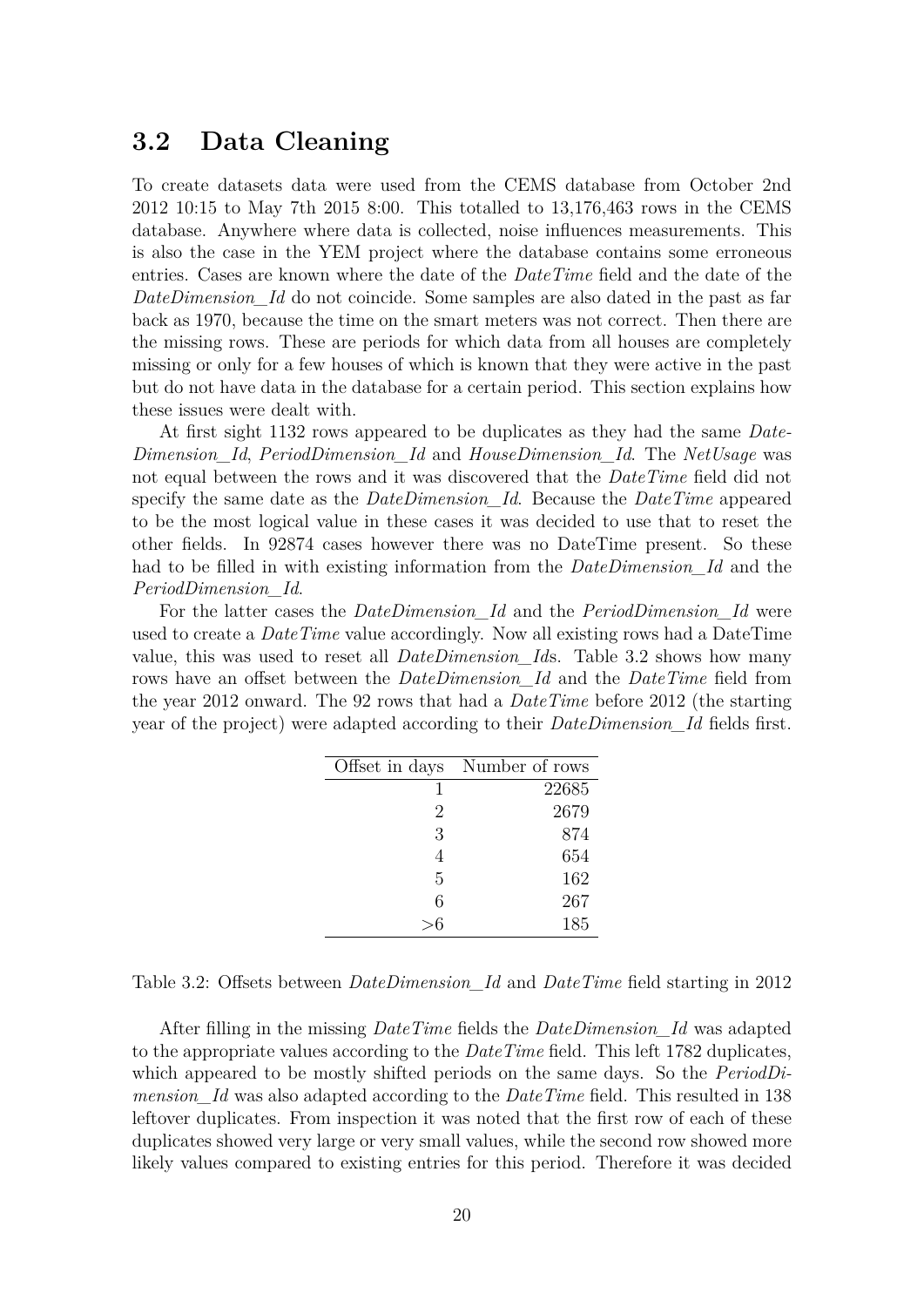to keep the second row of these duplicates and dump the rest.

After these actions there remained 14568 rows that had a *DateTime* and a *Date-Dimension\_Id* that lay before the project start date. As the total of these rows was a very small portion of the available rows and the maximum percentage for any one house was less than 10% of the rows for this house, it was decided to delete these rows. An issue that is related to the removal of rows is that some rows are missing. These are usually isolated periods or a couple of subsequent periods for a single house, but in a few cases also a complete period where for all houses the rows are missing. A script was devised to go through the data and inserting rows wherever they were missing. It keeps track of which houses have already sent information to the database so we don't add rows for a house when it was not active yet. Information we can fill in for these rows were just the *DateDimension\_Id*, *PeriodDimension\_Id*, *HouseDimension\_Id* and *DateTime*.

Measurements are usually noisy and sometimes this means values are completely missing. In the YEM database this has sporadically happened. For the *NetUsage* column only 14 millionth (1*.*4∗10<sup>−</sup><sup>5</sup>%) of data was missing. For every separate house this never amounted to over 0.27% of the available rows. In the *PvProduced* column the total missingness was also  $1.4 * 10^{-5}\%$ . Per house there was less than  $0.25\%$ missing except for two houses. The first had 1*.*9% missing and the other 100%. It was found that the last house had no solar panels. The missing value imputation algorithm inserted zeroes over the whole range of this house. Also when inserting rows that are completely missing there are no data available for the relevant columns. This is why there is a need for missing value imputation in the data processing pipeline.

A self-devised form of missing value imputation was implemented (Algorithm 3.2.1) for the columns *NetUsage*, *PvProduced*, *NetSupply*. Each period (*time*) is checked for missing values (NAs) in a certain column. When a period contains NAs an imputation value is calculated by taking the mean of all existing values for that period and column. If there are no existing values a zero is inserted. The imputation value is then filled in for all NAs in the current period. This was also used to fill in the columns resulting from combining the *ConsumeLow* and *ConsumeHigh* columns (*CentralSupply*) and from combining the *ProduceLow* and *ProduceHigh* columns (*SolarSupplied*). For the column *WashingMachine* zeroes were entered, because this column is almost always zero.

|             | Algorithm 3.2.1: LINEARMISSING VALUE IMPUTATION (dataTable,      |                                                                |  |  |  |  |
|-------------|------------------------------------------------------------------|----------------------------------------------------------------|--|--|--|--|
| columnName) |                                                                  |                                                                |  |  |  |  |
|             | for each $time \in$ unique entries in $dataTable \ times$ column |                                                                |  |  |  |  |
|             | (if in rows with <i>times</i> is <i>time</i>                     |                                                                |  |  |  |  |
|             |                                                                  | the sum of NAs in column <i>columnName</i> is larger than zero |  |  |  |  |
| do          |                                                                  | (if mean exist of entries excluding NAs for this time          |  |  |  |  |
|             | then                                                             | then <i>imputationValue</i> $\leftarrow$ <i>mean</i>           |  |  |  |  |
|             |                                                                  | else $\textit{imputationValue} \gets 0$                        |  |  |  |  |
|             |                                                                  | (NAs in <i>columnName</i> $\leftarrow imputationValue$         |  |  |  |  |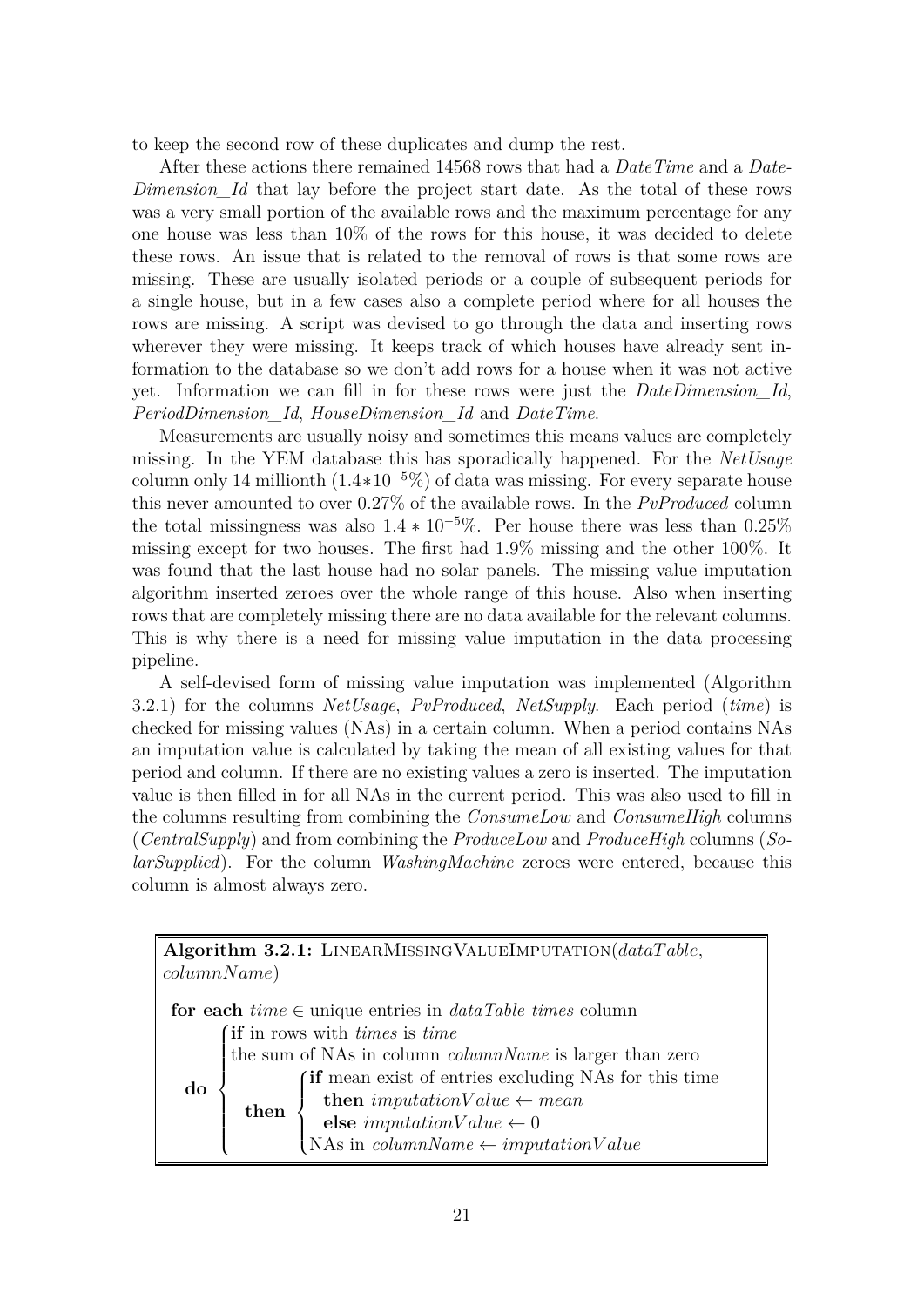#### **3.3 Data Analysis**

Data science always starts with investigating the properties of the data that is available. To this end some preliminary analysis was done on the dataset. Because these data are known to be periodic in nature, some frequency analysis was done to find out what frequencies are prevalent in the data. It was discovered that autocorrelation on the *NetUsage* data does not give a lot of information, because there is a high daily correlation in the data with a period of 96 samples and the other prevalent cycles in the data are larger and were clouded by the high daily correlation. To find out about other frequencies in the data Fourier Analysis was used.

The Fourier Analysis was carried out on 52 weeks of data. This includes a total of 34944 samples. As we have only almost three years of data Fourier analysis was carried out on the first 52 weeks, the second 52 weeks and the last 52 weeks. The last range therefore overlaps the second range. The mean of these analyses was taken to ensure that we would not be looking at artifacts within one range of data. Figure 3.1 shows the results of Fourier Analysis of the *NetUsage* column. It is clear that there is a large DC component by the peak at f0. A small peak shows at f1 which constitutes the yearly fluctuation of the energy use which can be more easily seen in Figure 3.1b. A peak at f52 is the weekly fluctuation in energy use as most households have a work/weekend structure in their energy use. The next peak occurs at f364 (Figure 3.1c), which constitutes the daily variation, because the data for our Fourier analyses contained exactly 364 days each time. Then there are consecutive peaks at f728 (twice daily) (Figure 3.1d), f1092 (three times daily), f1465 (four times daily), and f1820 (five times daily). The twice daily peak could be explained by the morning/evening pattern in daily life. The other peaks are not so easily explained even though they are clearly present in the data.

The *CentralSupply* data follows largely the same patterns as the *NetUsage* as you can see when comparing Figures 3.2 and 3.1a. There is a large base load component, a yearly component with  $f = 1$ , a weekly component with  $f = 52$ , and a daily component with  $f = 364$ . Interesting to note is that the weekly component is weaker and the daily component is much stronger than with the *NetUsage*. This is probably due to the fact that the demand is also influenced by the amount of solar power generated and the latter has a strong daily variation.

The solar energy that is produced in the area is of course more dependent on seasonal changes and day/night rhythm. That is why you would expect a strong daily rhythm in the frequency spectrum of the variable. Figure 3.3 show the frequency spectrum for this column. As you can see the daily rhythm at  $f = 364$  is really strong and again there are strong components at multiples of this frequency.

The solar energy supplied to the network by the area is a combination of solar power generated and power usage. Fourier analysis of this time-series shows a very large annual correlation with some random noise around (Fig. 3.4). As you can see for both the solar power generated as the solar power supplied there is no visible weekly component. These variables are primarily dependent on weather variables. The dataset to predict the supply therefore contains mostly weather variables and only the *PvProduced* and *Supply* values from the past day.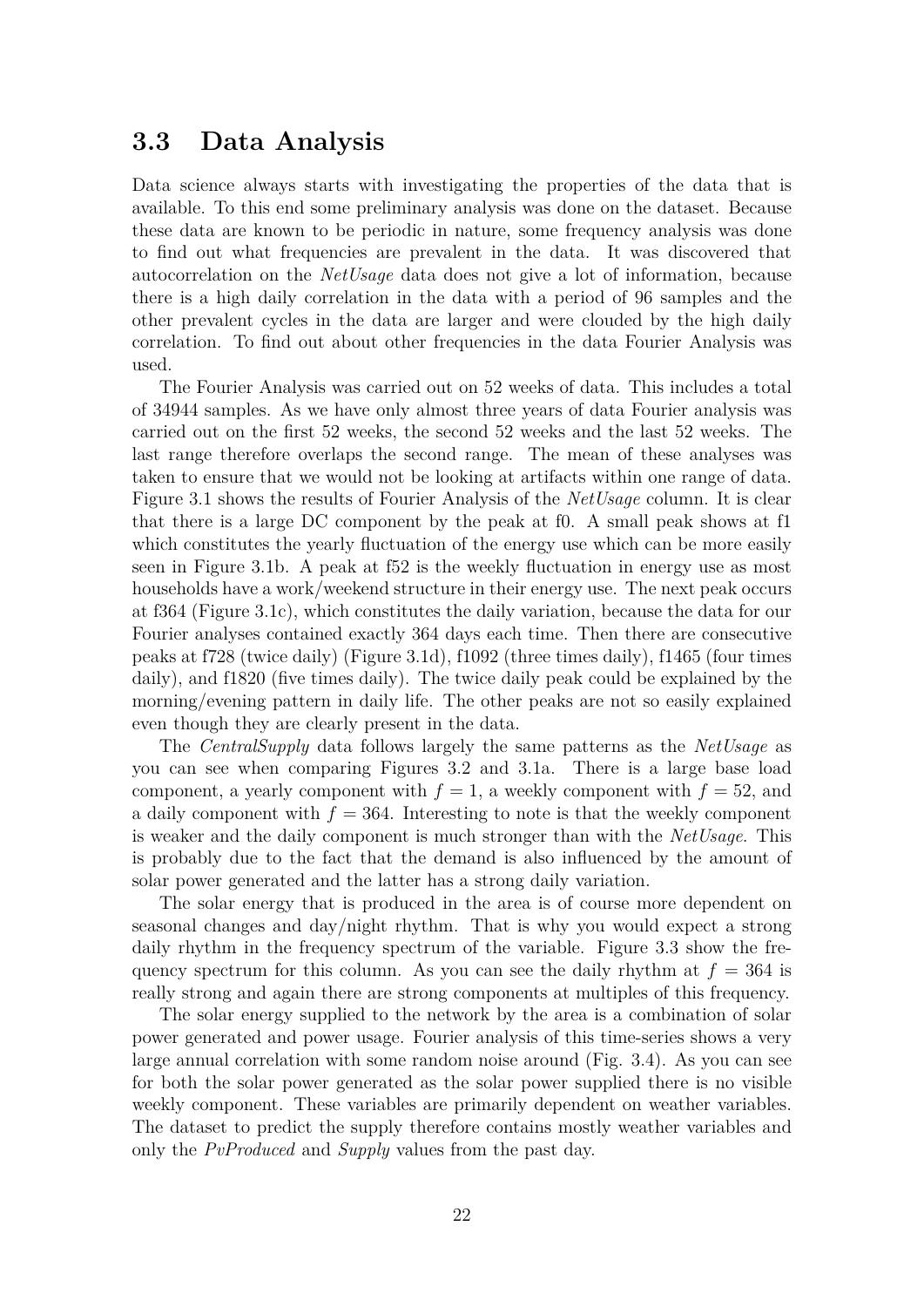

Figure 3.1: Fourier analysis on power usage data for 364 days



Figure 3.2: Fourier analysis on power demand data for 364 days

## **3.4 Internal Predictors**

The CEMS database provides us with measurements for a lot of variables. The important ones for demand prediction are *NetUsage*, *PvProduced*, and *WashingMa-*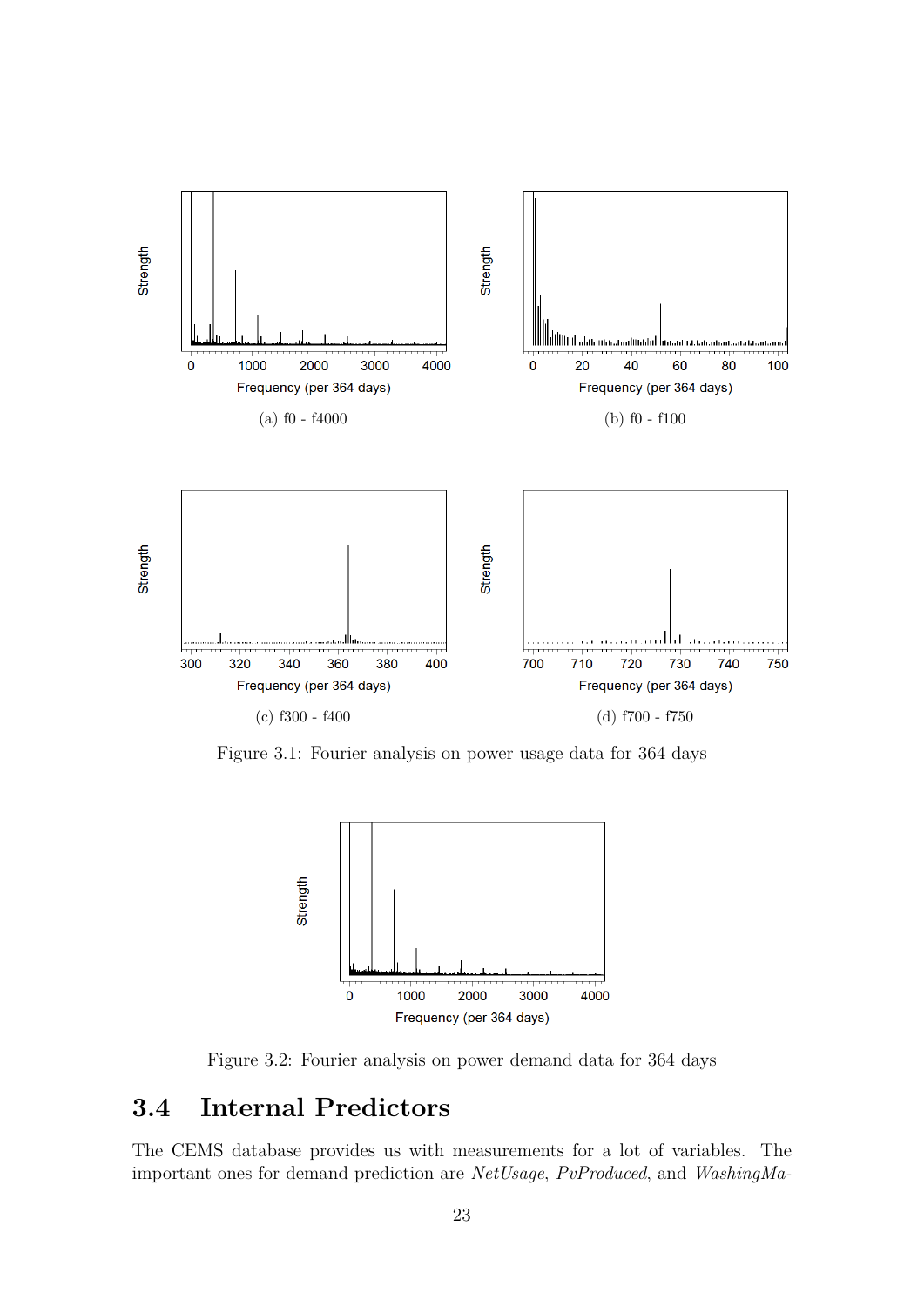

Figure 3.3: Fourier analysis on solar power generated data for 364 days



Figure 3.4: Fourier analysis on solar power supplied data for 364 days

*chine*. These can be used as predictors. Based on the analysis results in section 3.3 we use the *NetUsage* information of one day before, one week before, and one year before. Other important predictors which are present in the database are the date and time fields. To accurately predict the electricity demand you need to know what time of the year, the week, and what time of the day it is. Table 3.3 gives an overview of the 22 predictors that were derived from the CEMS database. Figure 3.5 shows why the number of houses is an important predictor for the predictions. The number is increasing steadily for a large part of the data collection period.

## **3.5 External Predictors**

Several predictors were also included to the dataset from another source than the CEMS database. Weather information is important for several reasons. The amount of sun during the day is important for the amount of solar power generated. Temperatures and wind speeds are important for the amount of energy used in heating homes. From the KNMI (Royal Dutch Meteorological Institute) data collection<sup>1</sup>

<sup>1</sup>KNMI DataCentrum: http://data.knmi.nl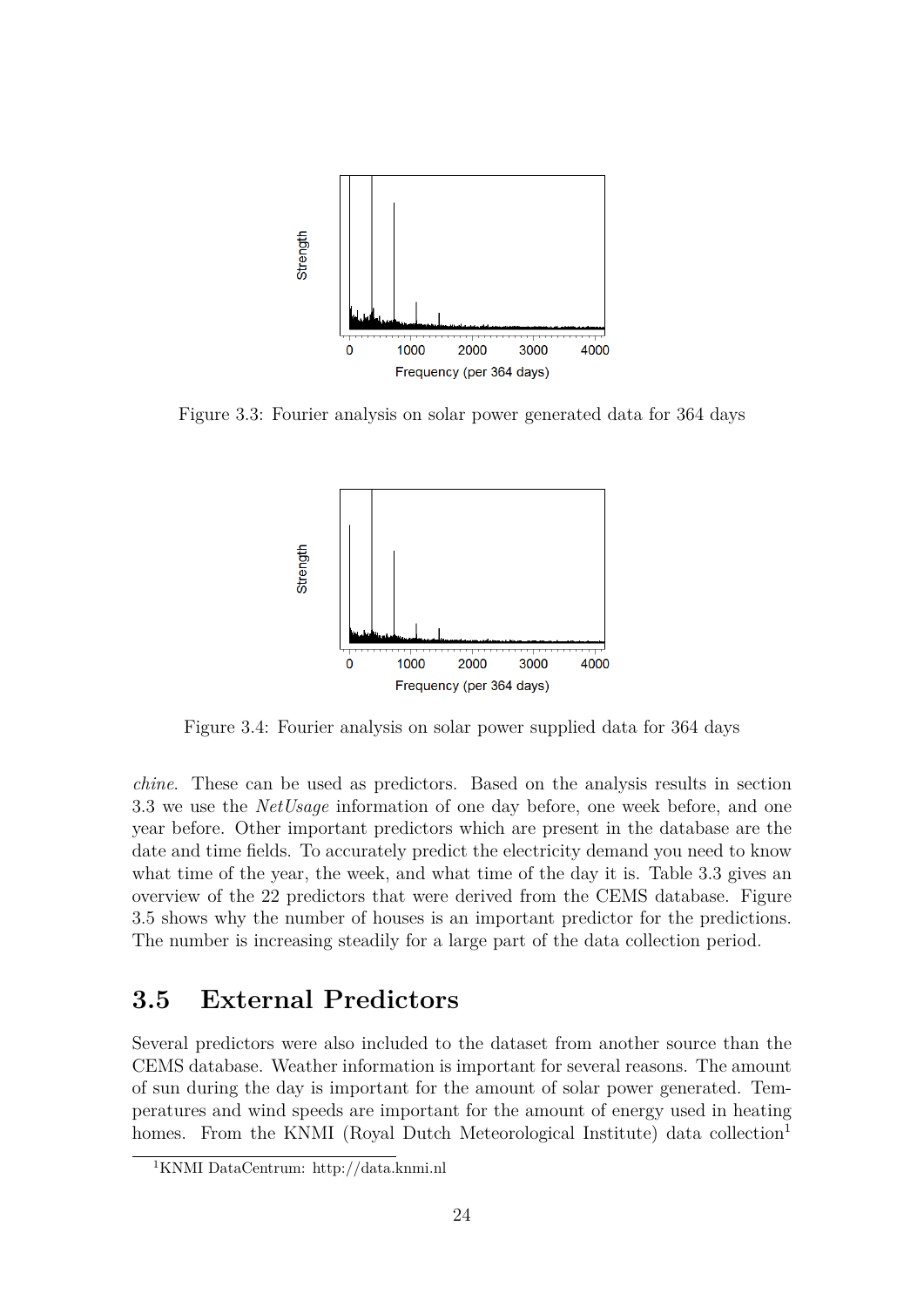| Name             | Description                                                                                                      |  |  |
|------------------|------------------------------------------------------------------------------------------------------------------|--|--|
| TargetOutput     | Not a predictor but the target value for this sample.                                                            |  |  |
| NetUsage1d       | The net electricity use of this moment one day ago.                                                              |  |  |
| PvProduced1d     | The produced solar power of this moment one day ago.                                                             |  |  |
| WashingMachine1d | The electricity demand of the washing machine one day                                                            |  |  |
|                  | ago.                                                                                                             |  |  |
| NumberOfHouses1d | The number of connections that were active one day ago.                                                          |  |  |
| NetUsage1w       | The net electricity use of this moment one week ago.                                                             |  |  |
| PvProduced1w     | The produced solar power of this moment one week ago.                                                            |  |  |
| WashingMachine1w | The electricity demand of the washing machine one week<br>ago.                                                   |  |  |
| NumberOfHouses1w | The number of connections that were active one week<br>ago.                                                      |  |  |
| NetUsage1y       | The net electricity use of this moment one year ago.                                                             |  |  |
| PvProduced1y     | The produced solar power of this moment one year ago.                                                            |  |  |
| WashingMachine1y | The electricity demand of the washing machine one year<br>ago.                                                   |  |  |
| NumberOfHouses1y | The number of connections that were active one year<br>ago.                                                      |  |  |
| UnixTime         | The POSIX time of the target output with timezone<br>'UTC' and origin $'1970-01-01'$                             |  |  |
| PeriodCode       | The point (quarter of an hour) of the day $(1 - 96)$                                                             |  |  |
| DayOfMonth       | What day of the month $(1 - 31)$ is predicted for                                                                |  |  |
| DayOfWeek        | What day of the week $(1 - 7)$ is predicted for                                                                  |  |  |
| MonthOfYear      | What month of the year $(1 - 12)$ is predicted for                                                               |  |  |
| SolarPanels      | The number of solar panels in the area                                                                           |  |  |
| Demand1d         | The power demanded from the network which is the sum<br>of <i>ConsumeHigh</i> and <i>ConsumeLow</i> one day ago  |  |  |
| Supply1d         | The power delivered to the network which is the sum of<br><i>ProduceHigh</i> and <i>ProduceLow</i> one day ago   |  |  |
| Demand 1w        | The power demanded from the network which is the sum<br>of <i>ConsumeHigh</i> and <i>ConsumeLow</i> one week ago |  |  |
| Supply1w         | The power delivered to the network which is the sum of<br><i>ProduceHigh</i> and <i>ProduceLow</i> one weeg ago  |  |  |

Table 3.3: Internal Predictors from the CEMS database

measurements were downloaded of two stations in the Netherlands which are close to the YEM project location in Zwolle. These are station number 273 (Marknesse) and station number 278 (Heino). These stations collect hourly weather data so for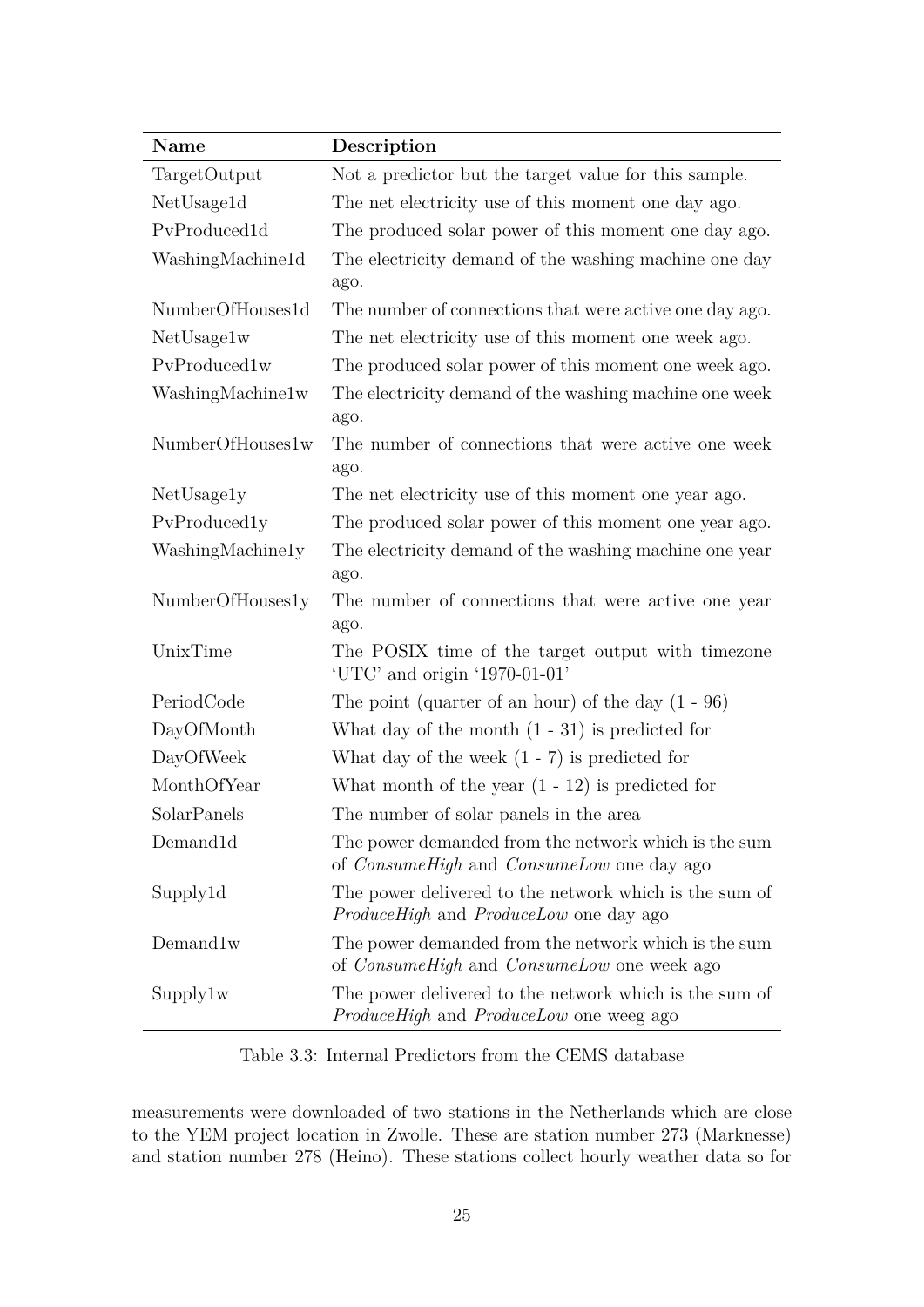

Figure 3.5: Number of Houses Active over Time

every four samples in our dataset the same weather information was used. The data from these two stations was averaged to come to an approximation of the weather conditions at the YEM project neighborhood. Table 3.4 shows the specifics of twelve external predictors that were taken from the KNMI data.

## **3.6 Training, Validation and Test Set**

Several pitfalls exist when using Machine Learning algorithms to classify or predict. One of these pitfalls is overfitting your training samples. To prevent this from happening a validation set is used to assess the performance of trained algorithms. This validation set consists of completely different samples with regards to the data used for training. Based on the performance on the validation set optimal parameters can be chosen. The reported performance of the methods used is generated using a test set of samples which is not included in training or validation. For the experiments with Random Forests and Echo State Networks these three different sets were created. For the linear model a cross validation approach was used to determine which predictors to use in the model. After determining the best model, a new model was trained on the training sets and tested with the test sets.

Four different experiments have been done and for this four different datasets were created. For the prediction of *NetUsage* and *Supply* datasets were created that also contained a feature taken from one year ago, which greatly shortens the length of the time period available as for the whole first year there will be no data available for this feature. The training sets for these cases contain 45112 samples. In the datasets for *Demand* prediction only data of up to one week ago was used and thus these datasets contain more samples (79480 training samples). The dataset for *PvProduced* contains no historical values but only weather measurements and the number of solar panels and houses so it contains even more samples (80152 training samples). The complete datasets for power consumption prediction and supply prediction ranges from "2013-10-02 10:15:00 UTC" to "2015-05-07 08:00:00 UTC". For demand prediction the dataset runs from "2012-10-09 10:15:00 UTC" to "2015-05-07 08:00:00 UTC". The date range of the solar power generation prediction dataset is "2012-10-02 10:15:00 UTC" to "2015-05-07 08:00:00 UTC". Figure 3.6 shows the position in time of the validation and test sets. As you can see a range of samples was used from each season of the year to prevent accuracy bias towards a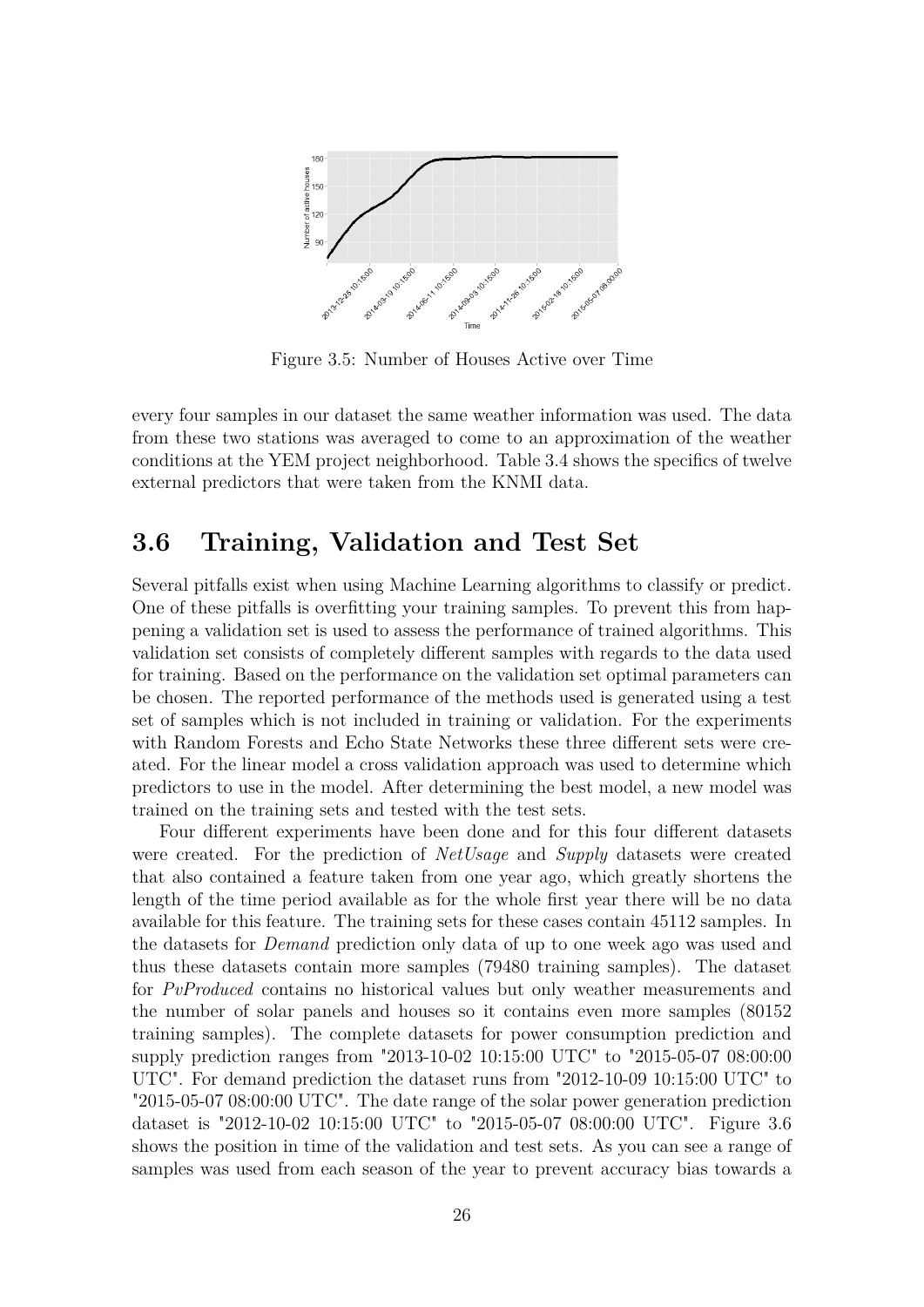| <b>Name</b>         | Description                                                                                                                                              |  |  |
|---------------------|----------------------------------------------------------------------------------------------------------------------------------------------------------|--|--|
| WindDirection       | Mean wind direction in the past hour $(360=North,$<br>$180 = South$ ,<br>$270 = West$ ,<br>$90 = East$ ,<br>$0 = No$<br>wind<br>$990 = \text{Changing.}$ |  |  |
| WindSpeedMean       | Mean wind speed (in $0.1 \text{ m/s}$ ) during the 10-minute pe-<br>riod preceding the time of observation.                                              |  |  |
| WindSpeedMax        | Maximum wind gust (in $0.1 \text{ m/s}$ ) during the hourly di-<br>vision.                                                                               |  |  |
| SunshineDuration    | Sunshine duration (in 0.1 hour) during the hourly di-<br>vision, calculated from global radiation $(-1)$ for $\langle 0.05$<br>hour).                    |  |  |
| GlobalIrradiation   | Global radiation (in $J/cm2$ ) during the hourly division.                                                                                               |  |  |
| GlobalIrradiation1d | Global radiation (in $J/cm2$ ) during the hourly division<br>one day ago.                                                                                |  |  |
| GlobalIrradiation1w | Global radiation (in $J/cm2$ ) during the hourly division<br>one week ago.                                                                               |  |  |
| GlobalIrradiation1y | Global radiation (in $J/cm2$ ) during the hourly division<br>one year ago.                                                                               |  |  |
| PrecipDuration      | Precipitation duration (in 0.1 hour) during the hourly<br>division.                                                                                      |  |  |
| PrecipAmount        | Hourly precipitation amount (in $0.1 \text{ mm}$ ) (0.04 for <0.05<br>mm).                                                                               |  |  |
| Humidity            | Relative atmospheric humidity (in percents) at 1.50 m<br>at the time of observation.                                                                     |  |  |
| MeanTemp            | Temperature (in 0.1 degrees Celsius) at 1.50 m at the<br>time of observation.                                                                            |  |  |

Table 3.4: External Predictors

particular season. The validation and test sets are the same size for all four cases; 5376 samples each.



Figure 3.6: Timeline of Data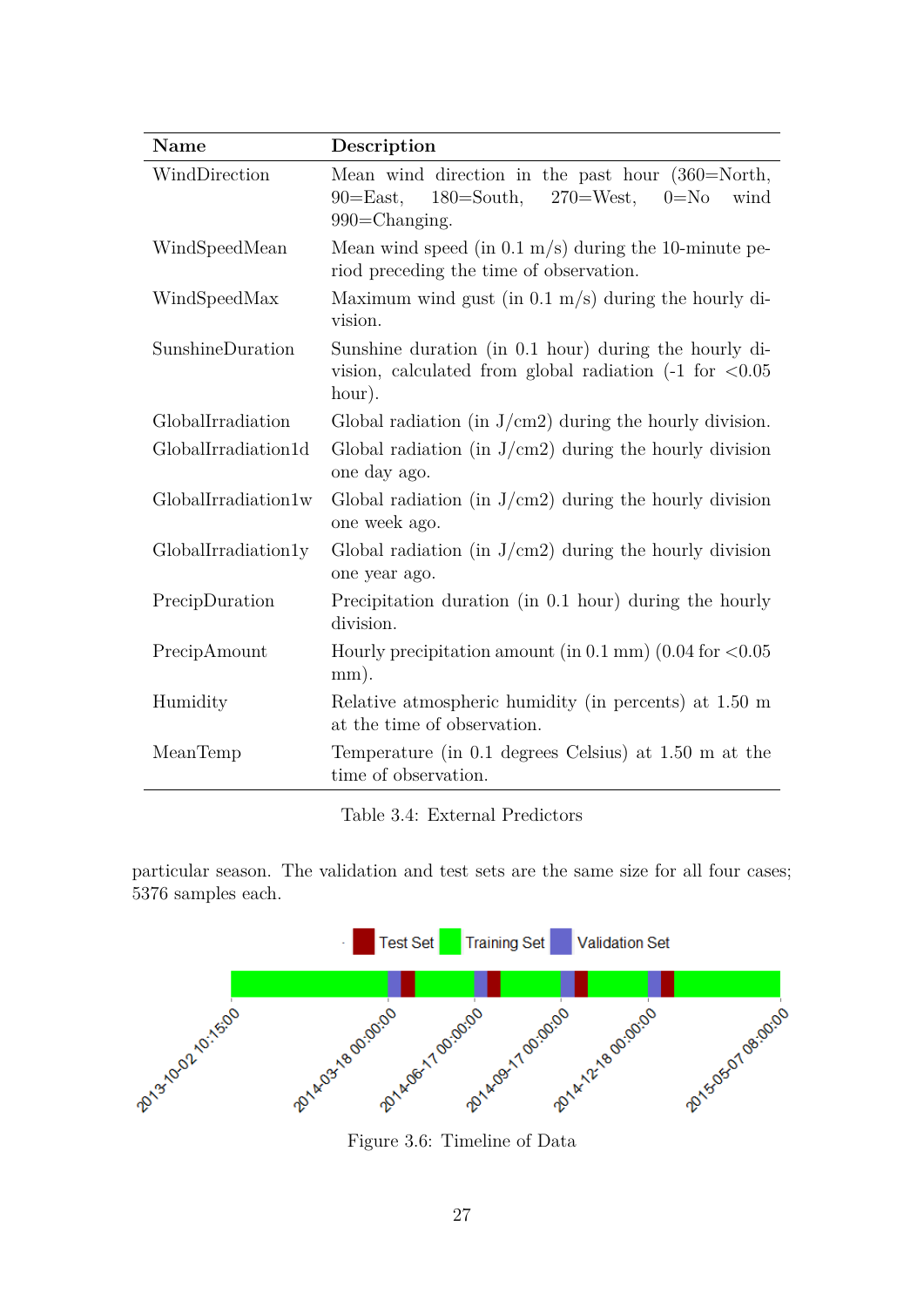# **Chapter 4**

# **Experiments**

This chapter explains the experiments that were done on the data. As it is important for the energy suppliers to know how much energy they must provide, one of the experiments predicts the electricity demand of the area. For network managers the load on the network is important and this is also dependent on how much electricity is delivered to the network from the area's solar panels. This is why the second experiment focuses on predicting the supply by the area to the network. Surrounding the YEM project there are also predictions for the user on how much solar energy will be produced at a given time the next day. Therefore we will also try to improve on the predictions already present in the system with an experiment in solar panel generation. A fourth interesting value to know is the total electricity use of the user, so experiments are done to predict this variable. This can for instance be used in programs to create incentives for people to use less electricity than would be expected based on their previous use pattern.

The chapter will continue with an explanation of the methods compared in each experiment. The first method serves as a baseline experiment and will be explained here. This will be a hierarchical linear model regression on the available predictors for the target value. The hierarchical linear model is built up starting with one predictor and each step adding a new one until the root mean square error does not decrease anymore. Each test is done with 10-fold cross validation, so we avoid overfitting to some degree. Through this step by step manner of choosing the best predictors we intend to build a good linear model with the available data, while refraining from testing all possible combinations of predictors, which would simply take too much time. The equation for the linear model is shown in equation 4.1, where  $y'$  is the predicted value and  $c_i$  are the model coefficients, with  $c_0$  being the bias term.

$$
y' = c_0 + \sum_{n=1}^{N} c_n * P_n
$$
\n(4.1)

The total number of predictors is denoted with *N* and *P<sup>n</sup>* is the *nth* predictor in the model.

In the next section the Echo State Network implementation will be explained. A section on the Random Forest implementation will follow this. After these methods sections some sections on the specifics for each separate experiment and its results are added.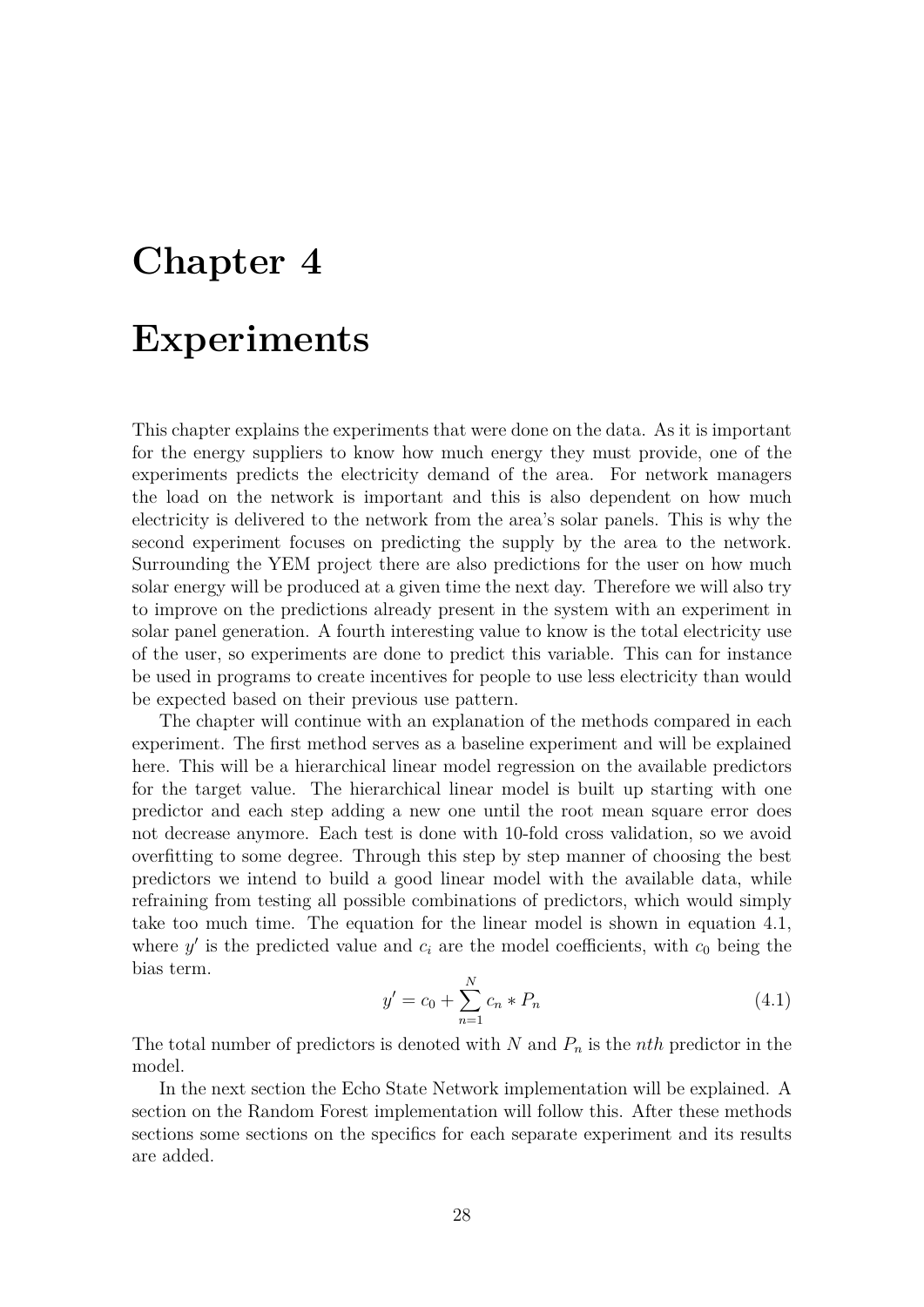#### **4.1 Experiment Setup**

As discussed before, there are several parameters that can be tuned in the use of ESNs and Random Forests. To be able to compare the different experiments accurately we first need to use the same error measure (RMSE) to assess the fitness of our solutions. The previous chapter already discussed how the data were split into training, testing and validation sets. So here we will start by explaining the different parameters that we optimize for each method. Second, we discuss how the millipede cluster of the University of Groningen was employed to quickly do our experiments.

Particle Swarm Optimization was used to find the best parameters for the Random Forest and Echo State Network methods. A parameter input file specifies what the parameter ranges can be. For each parameter is also specified whether it is a continuous or discrete parameter. This setting is used after updating the parameters to decide to which decimal to round the new values. For the Echo State Network we optimized on four variables. Table 4.1 shows the parameters and their ranges. The reservoir size controls the amount of nodes in the reservoir and is a discrete variable. The connectivity controls the amount of non-zero connection weights in the reservoir and is a continuous percentage. The spectral radius controls the short term memory of the network and is a continuous variable. For the Random Forest there are four parameters we are looking at, shown in table 4.2. These are the number of trees (ntree), the number of training samples selected for each tree (sampsize), the number of predictors selected at each node (mtry), and the node size, which determines how many samples can maximally belong to any leaf node. All parameters for the Random Forest are discrete.

| Name                        | Range        | Mode       |
|-----------------------------|--------------|------------|
| Connectivity                | $0.001 - 1$  | Continuous |
| Reservoir Size              | $100 - 2000$ | Discrete   |
| Spectral Radius $0.1 - 1.1$ |              | Continuous |

|  |  | Table 4.1: ESN Parameters Optimized |  |
|--|--|-------------------------------------|--|
|--|--|-------------------------------------|--|

| Name                | Range                                          | Mode     |
|---------------------|------------------------------------------------|----------|
| ntree               | $10 - 500$                                     | Discrete |
|                     | sampsize $100 - 10000$                         | Discrete |
| mtry                | 1 - max. nr. of predictors in dataset Discrete |          |
| node size $1 - 100$ |                                                | Discrete |

Table 4.2: Random Forest Parameters Optimized

Some parameters, like reservoir size in ESN and ntree in Random Forests, have large ranges so twenty particles were used to get a good spread across the parameter space. The values for the parameters were initialized with a uniform random distribution within the range specified by the parameter input file. Each particle was tested for performance by running an experiment ten times and averaging the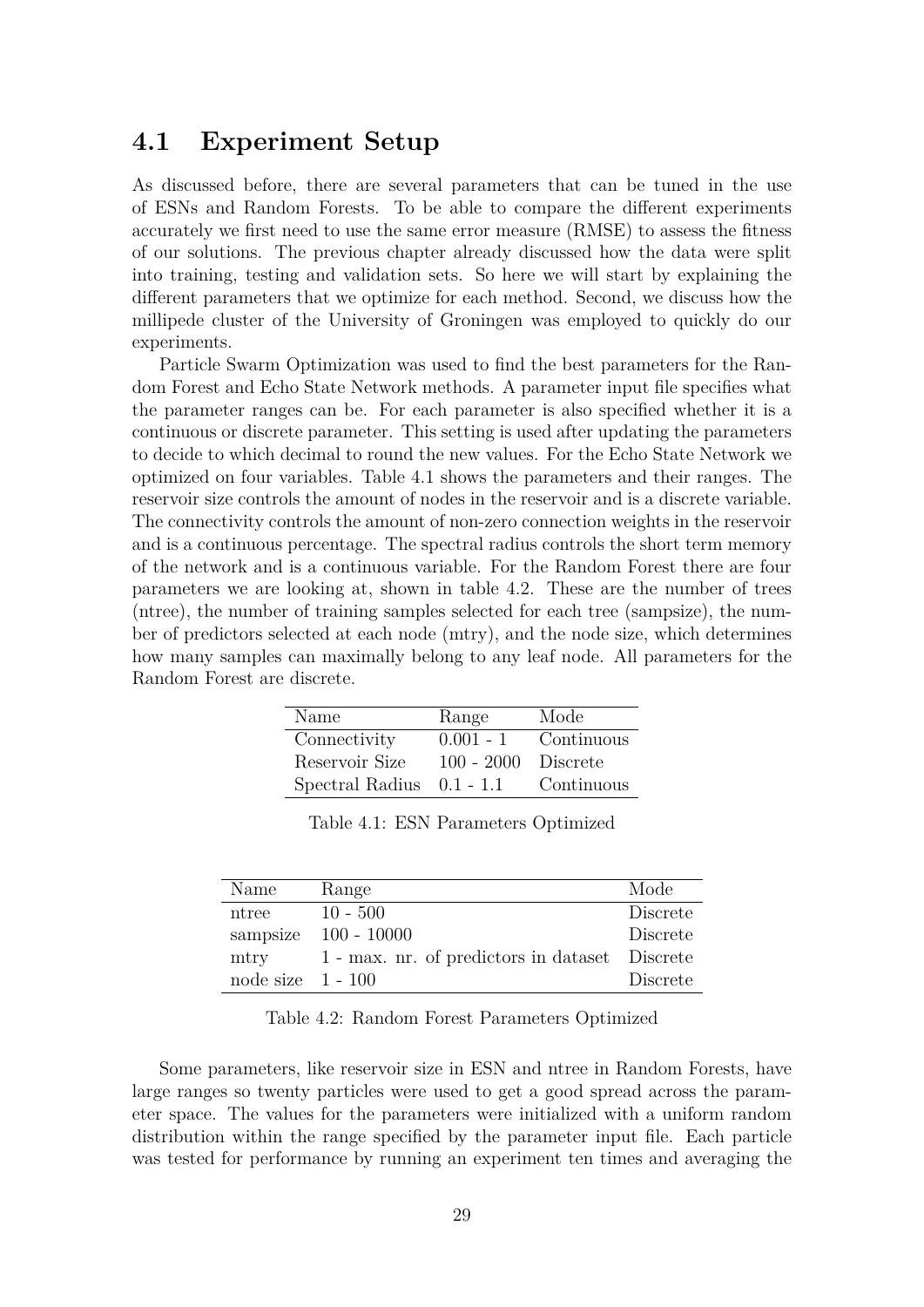results. The score used for optimization was the score of the predictor on the validation set. This way an estimate can be made of the performance on unseen data. After scoring all particles, the global best result is updated and for each particle the local best is updated whenever a better score was found. With the information of global and local best the velocity of the particles was adjusted according to Equation 4.2. For this update half the old velocity is taken so the particles will eventually stop whenever no better results are known. *R1* and *R2* are random uniform numbers between 0 and 1 which are re-chosen each time this formula is used.

NewVelocity = 
$$
0.5 * OldVelocity
$$
 +  
\n $R1 * DistanceToLocalBest$  +  
\n $R2 * DistanceToGlobalBest$  (4.2)

#### **NewParameterSet** = **CurrentParameterSet** + **NewVelocity** (4.3)

As said before this method was parallelized on the high performance computing cluster of the University of Groningen. Each generation of particles is tested in parallel and when all results from one set are back, an update can take place. A Python script was used to generate the particles and send the test jobs to the cluster queue. The cluster would then run the test with Random Forest or Echo State Networks and the parameters that belong to a certain particle. This way the experiments could be done much faster than if they are done one by one. The next section will show the results of the experiments.

### **4.2 Experiment Results**

The reported results are based on test set experiments. For the linear model these experiments always return the same error, because the solution is fixed, this is why the standard deviation of the errors is zero. For the Random Forest and Echo State Network the error reported is the mean RMSE of ten runs with the optimal settings. The significance of the difference between the methods was tested with a Welch ttest with a significance level of  $\alpha = 0.05$  in all cases. Some results show however that a much higher significance level can be met in a lot of cases. It has to be noted for clarity that these experiments only measured the inherent randomness of the methods used and that the methods might perform differently when the training sets are changed.

#### **4.2.1 24-hour Ahead Power Consumption Prediction**

In these experiments the actual power consumption of the area was predicted 24 hours ahead of time. The power consumption is measured in Watt-hours. For instance in showing the user the predicted power consumption over a certain period and challenging them to consume less than the predicted amount. Table 4.3 shows the optimal parameters found for Random Forest. Table 4.4 shows the optimal parameters found for the Echo State Network.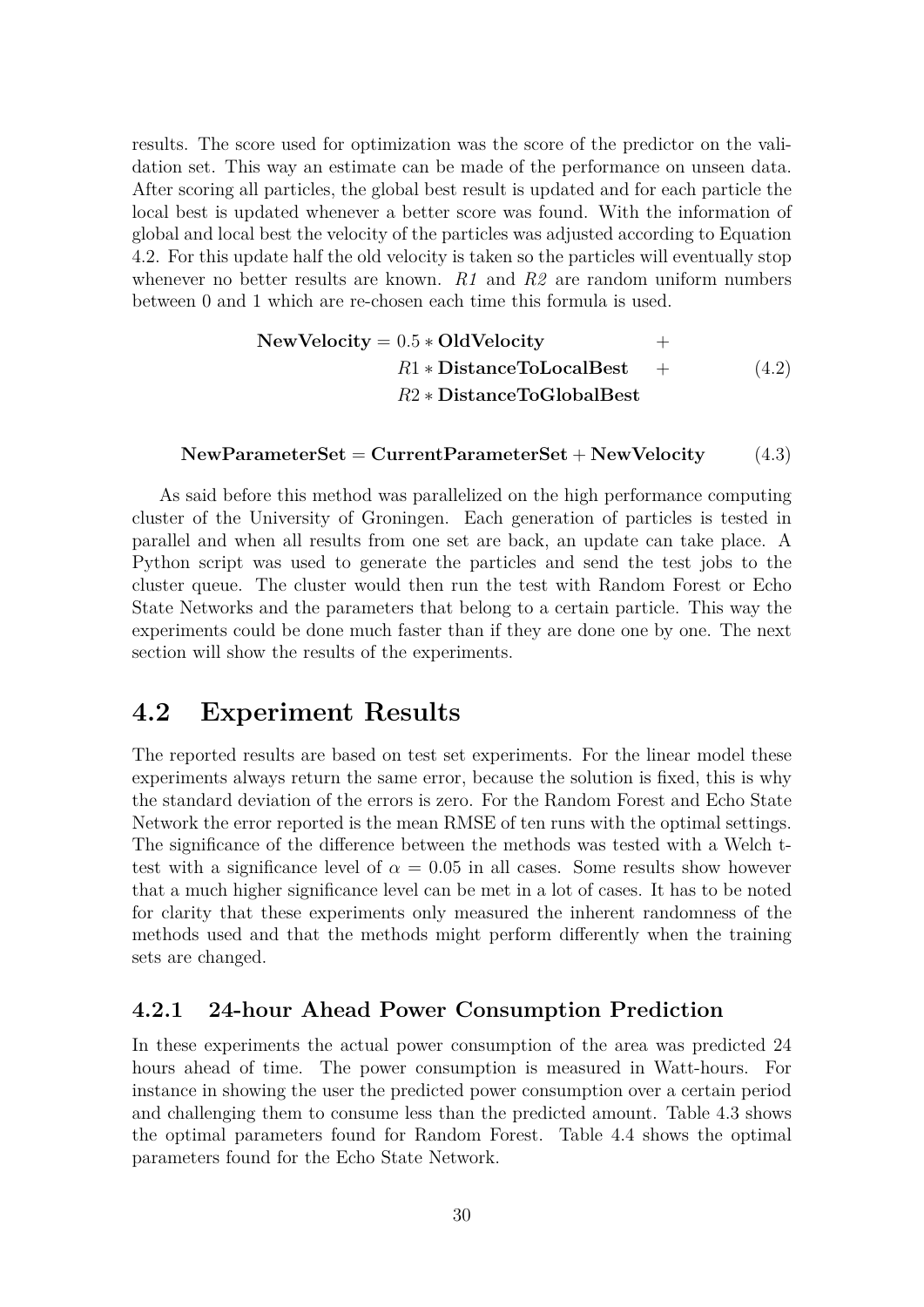|       |      | ntree sampsize mtry node size |  |
|-------|------|-------------------------------|--|
| Value | -500 | 10000                         |  |

Table 4.3: Optimal Parameters Random Forest for Total Power Consumption

|       | Connectivity $(\%)$ Spectral Radius Reservoir Size |      |     |
|-------|----------------------------------------------------|------|-----|
| Value | 41.31                                              | 0.91 | 199 |

Table 4.4: Optimal Parameters ESN for Total Power Consumption

Table 4.5 shows the results of these experiments. At first glance it is already clear that these experiments yield two best performers when it comes to test error. The significance levels in Table 4.6 confirm this. The difference between the Random Forest and the Echo State Network is highly significant. The difference between the Random Forest and the Linear Model is actually not significant. The performance expressed by the mean RMSE in Table 4.5 is almost equal for Random Forest and the Linear model too, but because the time and complexity to train a Linear Model is greatly smaller than that needed to train a Random Forest, the Linear Model should be the preferred method for this case.

| Method | RMSE | st.dev. |
|--------|------|---------|
| LM     | 1268 |         |
| RF     | 1267 | 2.05    |
| ESN    | 1371 | 5.37    |

Table 4.5: Results for Power Consumption Prediction

|          | LM | ВF                       | ESN                                     |
|----------|----|--------------------------|-----------------------------------------|
| $LM$ $-$ |    | $t(9) = -1.49, p = 0.17$ | $t(9) = 60.67, p = 4.53 * 10^{-13}$     |
| RF       |    | $\qquad \qquad$          | $t(11.56) = 57.22, p = 1.50 * 10^{-15}$ |

Table 4.6: Significance of the Results on Total Power Consumption

Figure 4.1 shows the predictions of the linear model plotted with the actual data. This is four weeks of data from our test set. The first half are winter data and the second half (after the black vertical line) are summer data.

#### **4.2.2 24-hour Ahead Demand Prediction**

The demand prediction experiments are very similar to the power consumption experiments. The difference is that in demand, we only take into account the amount of power that was bought from the power supplier. The same predictors are relevant in these experiments as in the power consumption prediction. What might be very difficult here is that we expect the system to predict just how much power is consumed and what share of that power is being produced by the solar panels in the area, and return a difference of these two. This is a quite complex question, because the total amount of power consumed in 15 minutes can be more than the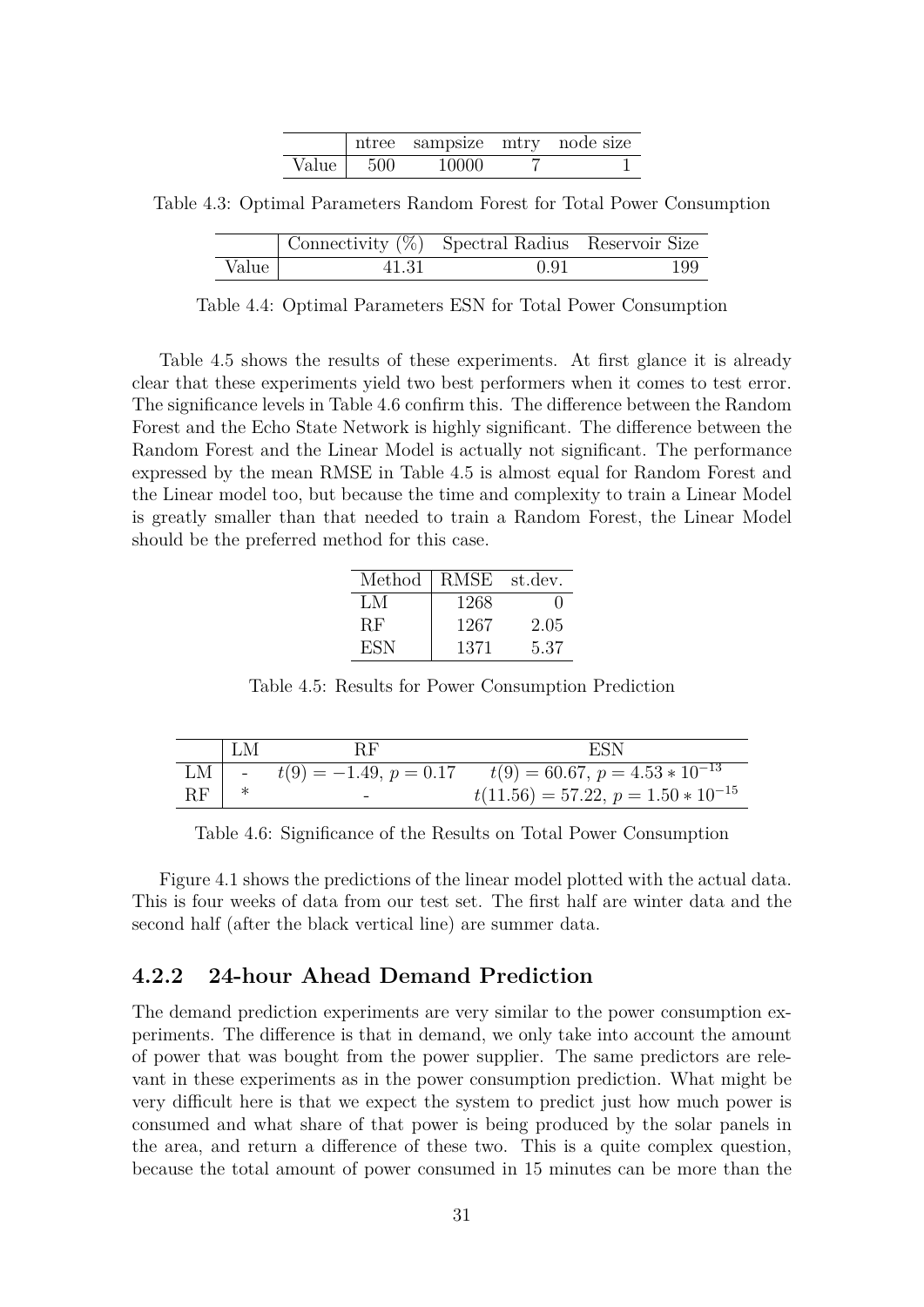

Figure 4.1: Total Power Usage Prediction with a Linear Model (Actual: Blue, Prediction: Red)



Figure 4.2: An Interval with Non-Zero Supply but also High Demand

amount of solar power produced, but still some solar power can have been delivered back to the supply network. Figure 4.2 shows how this works. The total amount of solar power for this interval is 150, and while the total consumption for the interval is 180 the supply is still 35. The supply line in the graph shows demand when it is negative and supply when it is positive. You can see that when consumption drops below SPG the supply is positive. The results of the Particle Swarm Optimization procedure are shown in Table 4.7 and 4.8 respectively for Random Forests and Echo State Networks.

|       |     | ntree sampsize mtry node size |    |  |
|-------|-----|-------------------------------|----|--|
| Value | 227 |                               | 13 |  |

Table 4.7: Optimal Parameters Random Forest for Demand Prediction

The results of these experiments are shown in Table 4.9. Because demand is also dependent on solar power generation, which is hard to predict, it was expected that the errors would be higher in this case. Now it is clear that this is indeed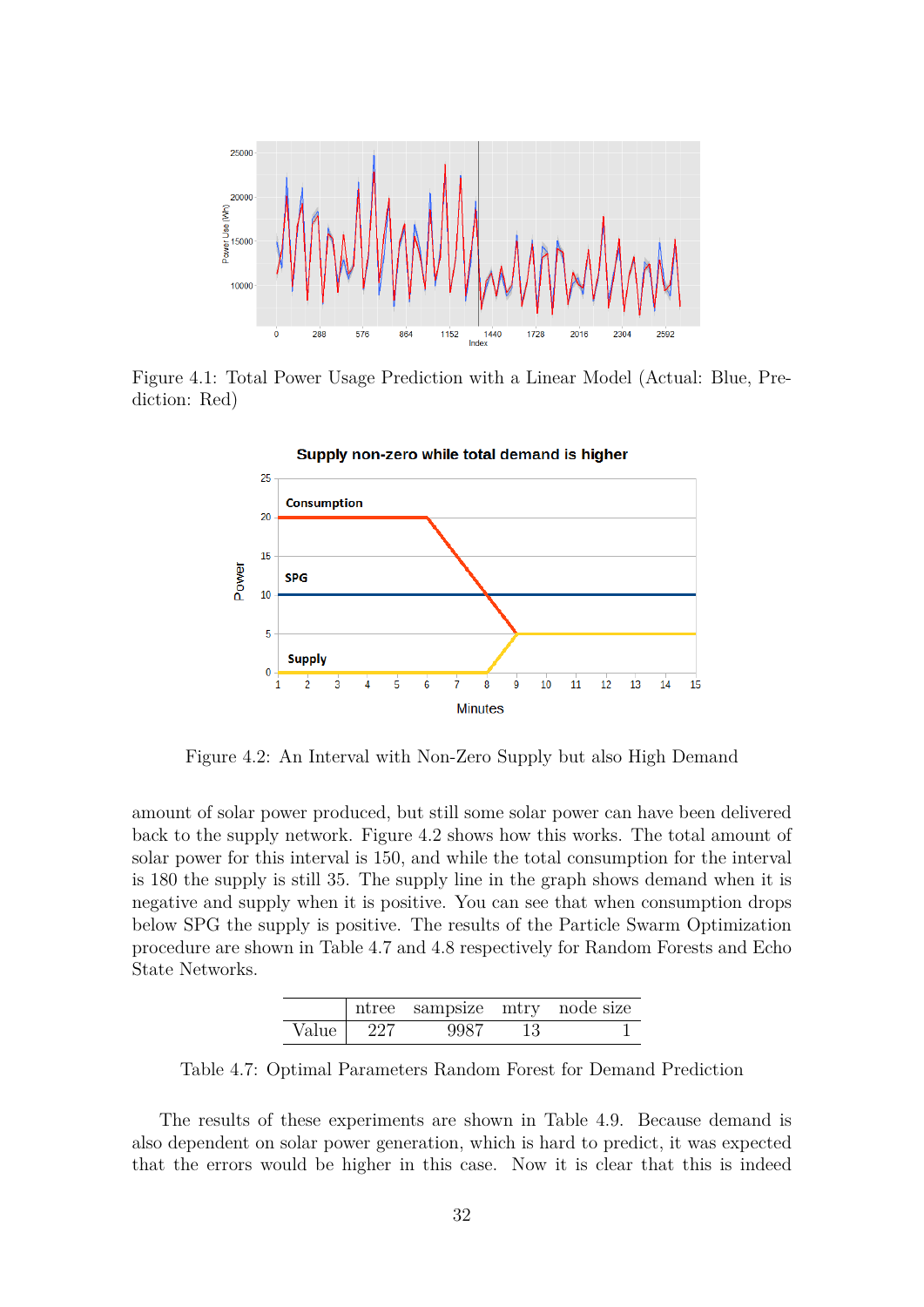|       | Connectivity (%) Spectral Radius Reservoir Size |      |        |
|-------|-------------------------------------------------|------|--------|
| Value | 0.37                                            | 1.01 | - 1486 |

Table 4.8: Optimal Parameters ESN for Demand Prediction

the case. What can also be seen is that the difference between the Linear Model and the Random Forest is bigger in this case. Table 4.10 show the p-values for the differences and they are all significant. This means that the Random Forest is the best performer in this case.

| Method | RMSE | st.dev. |
|--------|------|---------|
| LM     | 1559 | ' '     |
| RF.    | 1503 | 3.47    |
| ESN    | 1584 | 27.2    |

Table 4.9: Results for Demand Prediction

|      | LM | <b>RF</b>                              | ESN                                  |
|------|----|----------------------------------------|--------------------------------------|
| $LM$ |    | - $t(9) = -51.17, p = 2.09 * 10^{-12}$ | $t(9) = 2.87, p = 0.02$              |
| RF   |    | $\overline{\phantom{a}}$               | $t(9.29) = 9.30, p = 5.21 * 10^{-6}$ |

Table 4.10: Significance of the Results on Demand

#### **4.2.3 24-hour Ahead Supply Prediction**

For supply prediction mainly weather predictors were used. The supply is the amount of solar power that the area feeds back to the supply network in each period. This is dependent on the solar power generation and the consumption pattern of the area. That is why the dataset for these experiments contains weather variables that are related to solar power generation and some consumption variables. Table 4.13 lists the predictors used. In Table 4.11 the optimal parameters for the Random Forest are presented and in Table 4.12 the optimal parameters for the Echo State Network are presented.

|       |       | ntree sampsize mtry node size |  |
|-------|-------|-------------------------------|--|
| Value | - 366 | 8786                          |  |

Table 4.11: Optimal Parameters Random Forest for Supply Prediction

|       | Connectivity $(\%)$ Spectral Radius Reservoir Size |      |     |
|-------|----------------------------------------------------|------|-----|
| Value |                                                    | 0.69 | 941 |

Table 4.12: Optimal Parameters ESN for Supply Prediction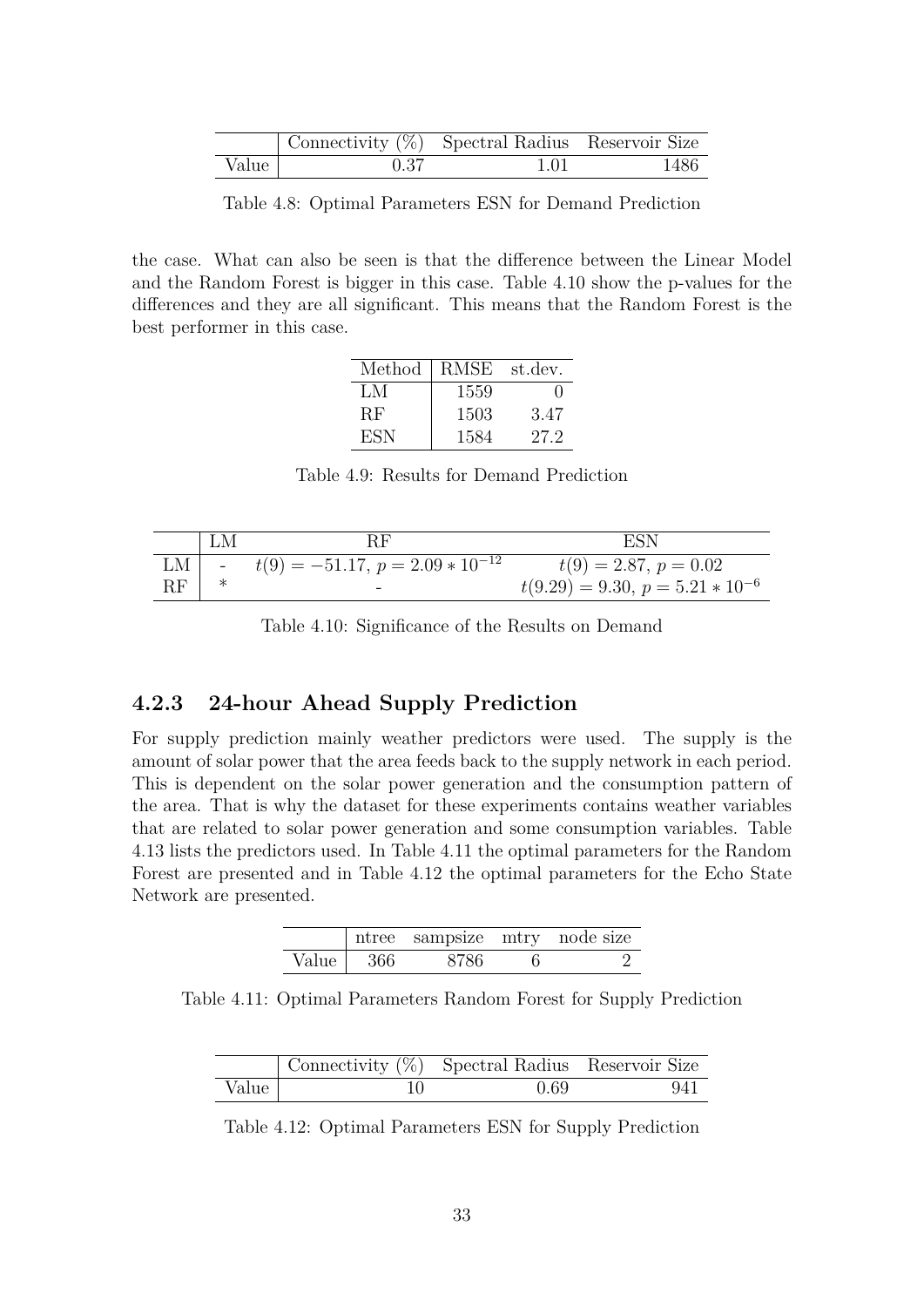| Name                  | Description                                       |
|-----------------------|---------------------------------------------------|
| Unix Time             | POSIX time in seconds since 1970-01-01            |
| Solar Duration        | Duration of sunshine (in units of 0.1 hours)      |
| Global Irradiation    | The power of the sunshine                         |
| Relative Humidity     | How much moisture was in the air                  |
| Solar Panels          | The number of solar panels in the area            |
| <b>NumberOfHouses</b> | The number of houses in the area                  |
| Supply1d              | The solar power supplied 24 hours ago             |
| NetUsage1d            | The amount of power used 24 hours ago             |
| PyProduced1d          | The amount of solar power produced 24 hours ago   |
| NumberOfHouses1d      | The number of houses in the area 24 hours ago     |
| Global Irradiation 1d | The power of the sun on the interval 24 hours ago |
| Supply1w              | The solar power supplied one week ago             |
| NetUsage1w            | The amount of power used one week ago             |
| PvProduced1w          | The amount of solar power produced one week ago   |
| NumberOfHouses1w      | The number of houses in the area one week ago     |
| Global Irradiation 1w | The power of the sun on the interval one week ago |
| MonthOfYear           | The number of the month $(1 - 12)$                |
| PeriodCode            | The number of the period $(1 - 96)$               |

Table 4.13: Predictors for Supply Prediction

Results of these experiments are shown in Table 4.14. The error is a lot higher than in the previous experiments while the variance of the target output in this case is much smaller. The results show little difference between the three methods. The significance levels (Table 4.15) of the results are clear. Random Forest is the best performing method in this case.

| Method   RMSE |      | st.dev.      |
|---------------|------|--------------|
| LM            | 2518 | $\mathbf{I}$ |
| RF.           | 2504 | 5.32         |
| ESN           | 2532 | 23.5         |

Table 4.14: Results for Supply Prediction

|                     | LM |                                                 | ESN                                  |
|---------------------|----|-------------------------------------------------|--------------------------------------|
|                     |    | LM $\vert$ - $t(9) = -8.19, p = 1.84 * 10^{-5}$ | $t(9) = 1.91, p = 0.09$              |
| $\operatorname{RF}$ |    | -                                               | $t(9.92) = 3.67, p = 4.37 * 10^{-3}$ |

Table 4.15: Significance of the Results on Supply

#### **4.2.4 24-hour Ahead Solar Power Generation Prediction**

The Solar Power Generation prediction experiments are based solely on weather variables and the amount of solar panels and houses. The Sun Duration keeps track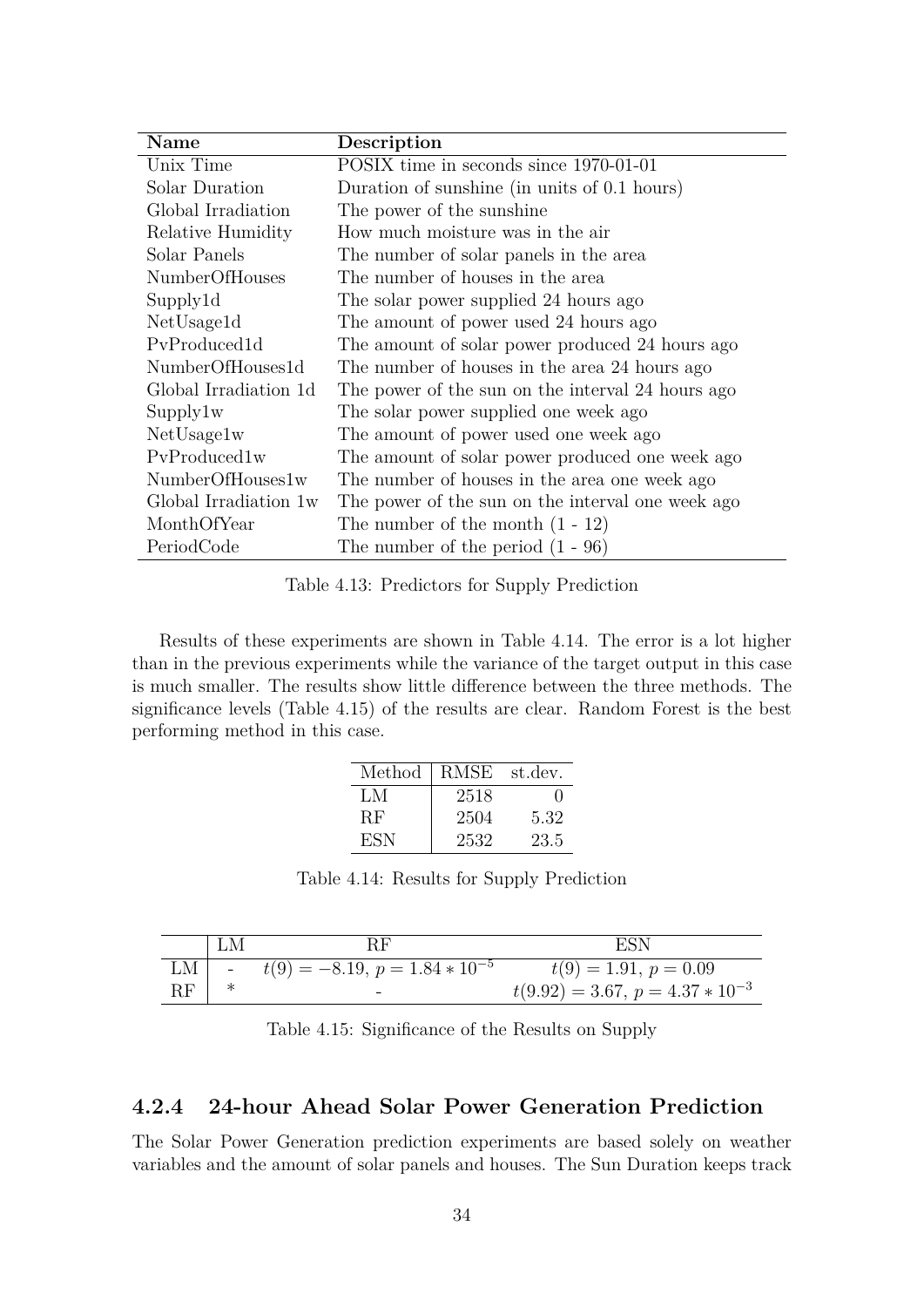of how long the sun shines. The Global Irradiation gives the amount of energy that reaches the surface. The Humidity is related to how well the sunshine can penetrate the atmosphere. Optimal parameters found for this case are shown in Table 4.16 for Random Forests and Table 4.17 for Echo State Networks.

|       |      | ntree sampsize mtry node size |  |
|-------|------|-------------------------------|--|
| Value | -299 | 8053                          |  |

Table 4.16: Optimal Parameters Random Forest for SPG Prediction

|       | Connectivity $(\%)$ Spectral Radius Reservoir Size |      |      |
|-------|----------------------------------------------------|------|------|
| Value |                                                    | 0.72 | 1953 |

|  |  | Table 4.17: Optimal Parameters ESN for SPG Prediction |  |  |  |  |  |
|--|--|-------------------------------------------------------|--|--|--|--|--|
|--|--|-------------------------------------------------------|--|--|--|--|--|

The results shown in Table 4.18 are interesting, because it seems that the Echo State Network and the Random Forest both greatly outperform the Linear Model. Between the Echo State Network and the Random Forest a smaller difference in performance was measured, but the difference is significant according to the test results shown in Table 4.19.

| Method    | RMSE | st.dev. |
|-----------|------|---------|
| LM        | 3685 | 0       |
| <b>RF</b> | 3062 | 11.4    |
| ESN       | 3099 | 40.8    |

Table 4.18: Results for Solar Power Generation Prediction

|    | LM | <b>RF</b> | ESN                                                                                |  |  |  |
|----|----|-----------|------------------------------------------------------------------------------------|--|--|--|
|    |    |           | LM $\vert$ - $t(9) = -173, p < 2.2 * 10^{-16}$ $t(9) = -45.5, p = 5.95 * 10^{-12}$ |  |  |  |
| RF |    |           | $t(10.4) = 2.70, p = 2.13 * 10^{-2}$                                               |  |  |  |

Table 4.19: Significance of the Results on Solar Power Generation

Figure 4.3, Figure 4.4, and Figure 4.5 show the predictions of the linear model, a Random Forest, and an Echo State Network respectively plotted with the actual data. This is four weeks of data from our test set. The first half are winter data and the second half (after the black vertical line) are summer data. As you can see the linear model is constantly staying below the maxima and over the minima of the data. The Random Forest and the Echo State Network do a better job in this case.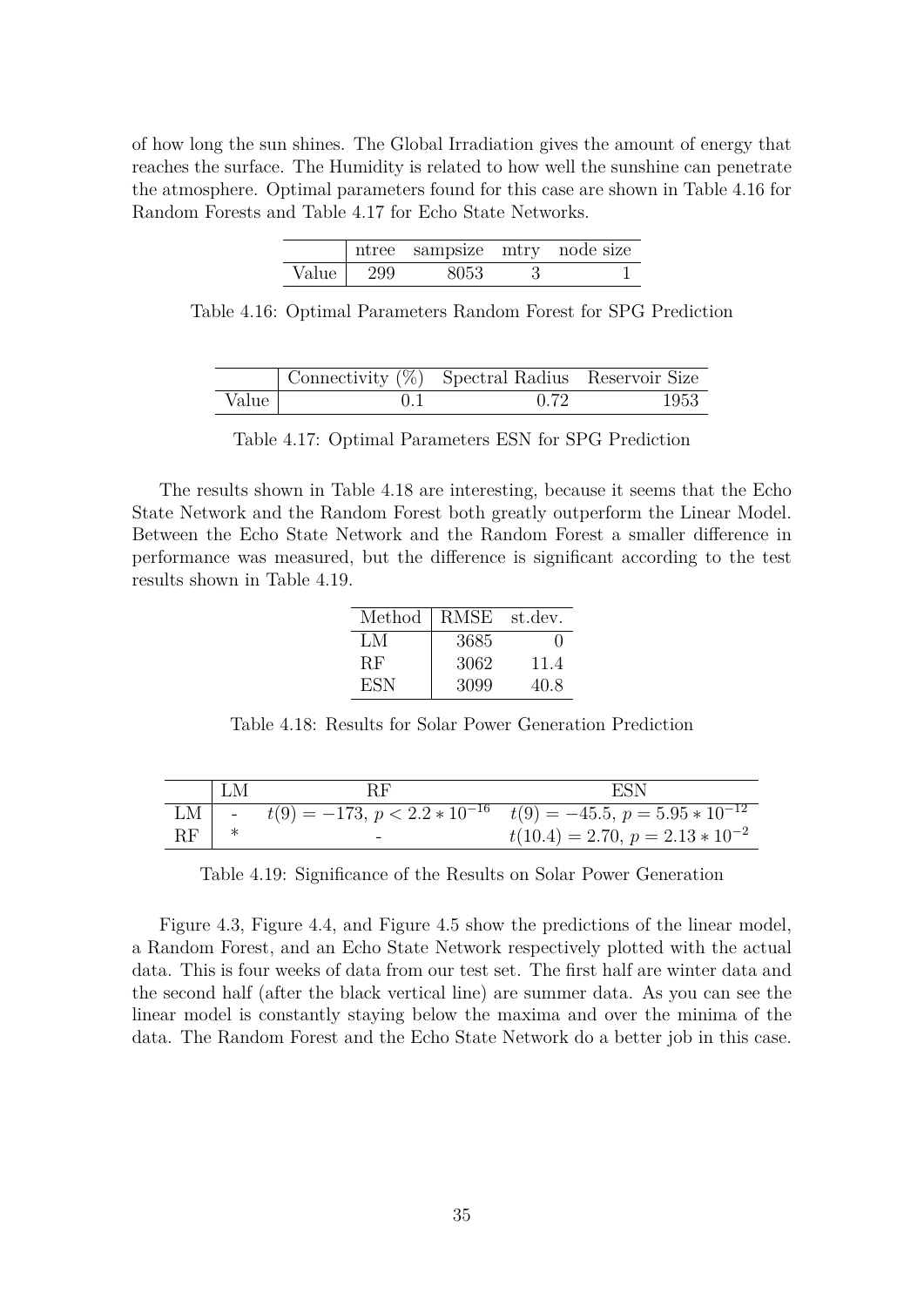

Figure 4.3: Solar Power Generation Prediction with a Linear Model



Figure 4.4: Solar Power Generation Prediction with a Random Forest



Figure 4.5: Solar Power Generation Prediction with an Echo State Network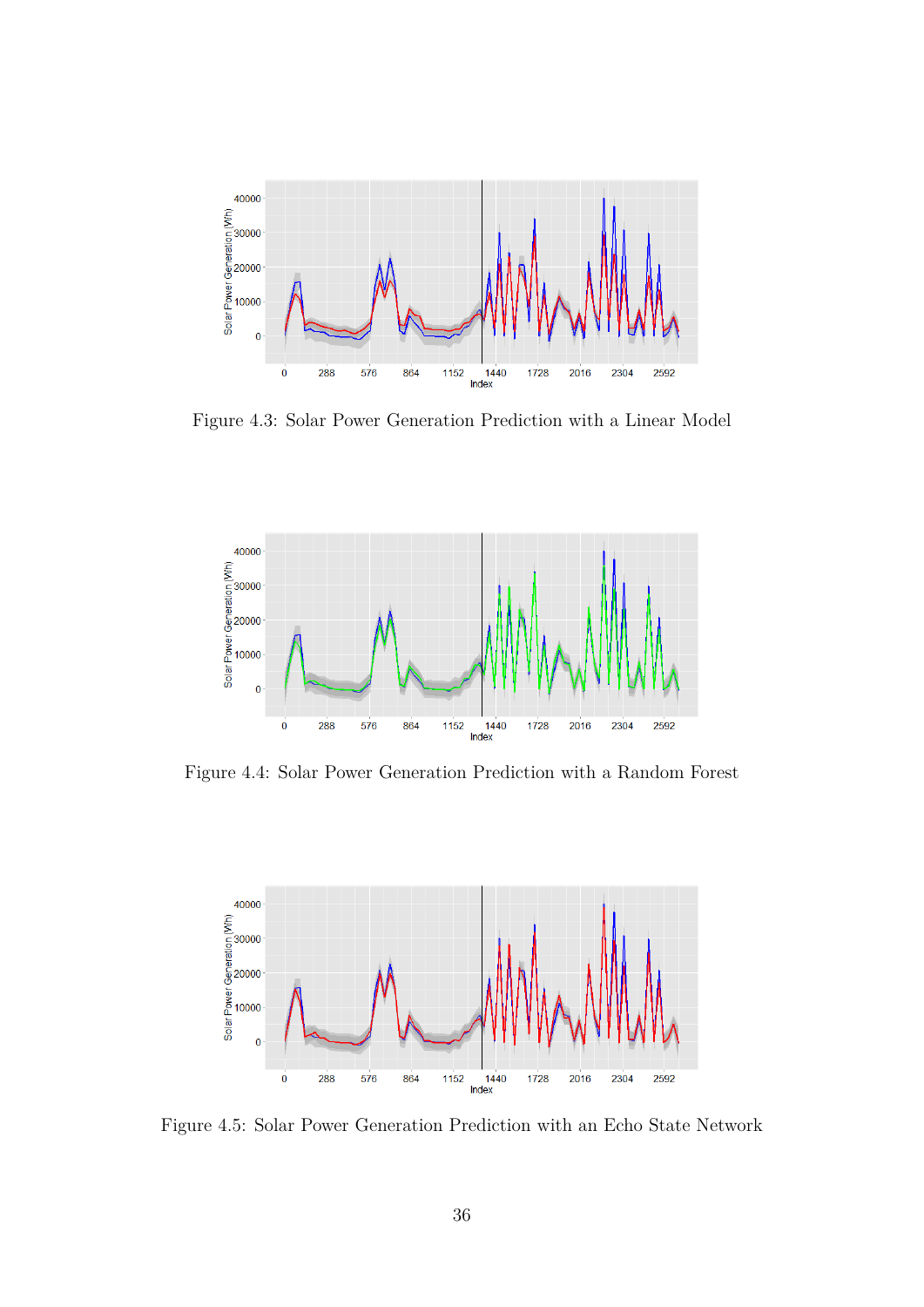# **Chapter 5**

# **Conclusion and Discussion**

In this chapter we will discuss the results presented in the previous chapter and present the conclusions. The implications this study has on the business side of things will be discussed after that. Suggestions for future work will conclude this chapter.

## **5.1 Conclusions**

The answers to the research questions posed at the beginning of this thesis now become evident. In regards to question 1 we could debate whether Random Forest is clearly the best, since in power consumption prediction we see that the linear method was the smarter choice. However, it is shown that Random Forests have been performing well in all cases. So when looking for a one-for-all solution Random Forests would be the best choice guided by the results of this research. For question 2 the results displayed in the previous chapter will give a clear answer on all four cases. We will further elaborate on the exact conclusions in the four seperate cases now.

In the case of power consumption prediction there is not a clear winner. A linear model and a Random Forest are equally good. Of course using Occam's razor we should say that a linear model is better, because it is less complex and takes less training time than a Random Forest.

With the case of power demand prediction the Random Forest managed to outperform the linear model. The difference between the methods are not that great, but the differences are all statistically significant. Demand production is dependent on the consumption and the production of solar power. The production of solar power is dependent on the weather and has a non-linear relationship with some predictors. This might be the cause of failure for the linear model and be something that the Random Forest managed to pick up on.

Seeing the conclusion of the previous case, the linear method should not be the best performer in solar power generation prediction either. If we look at the results of the SPG prediction case, we see that this is indeed the case. Again Random Forests outperform the linear model and the Echo State Network. It is clear however that for some reason all methods have great difficulty with predictions on this variable. There are a couple of possible causes that can be noted about this. First, the lack of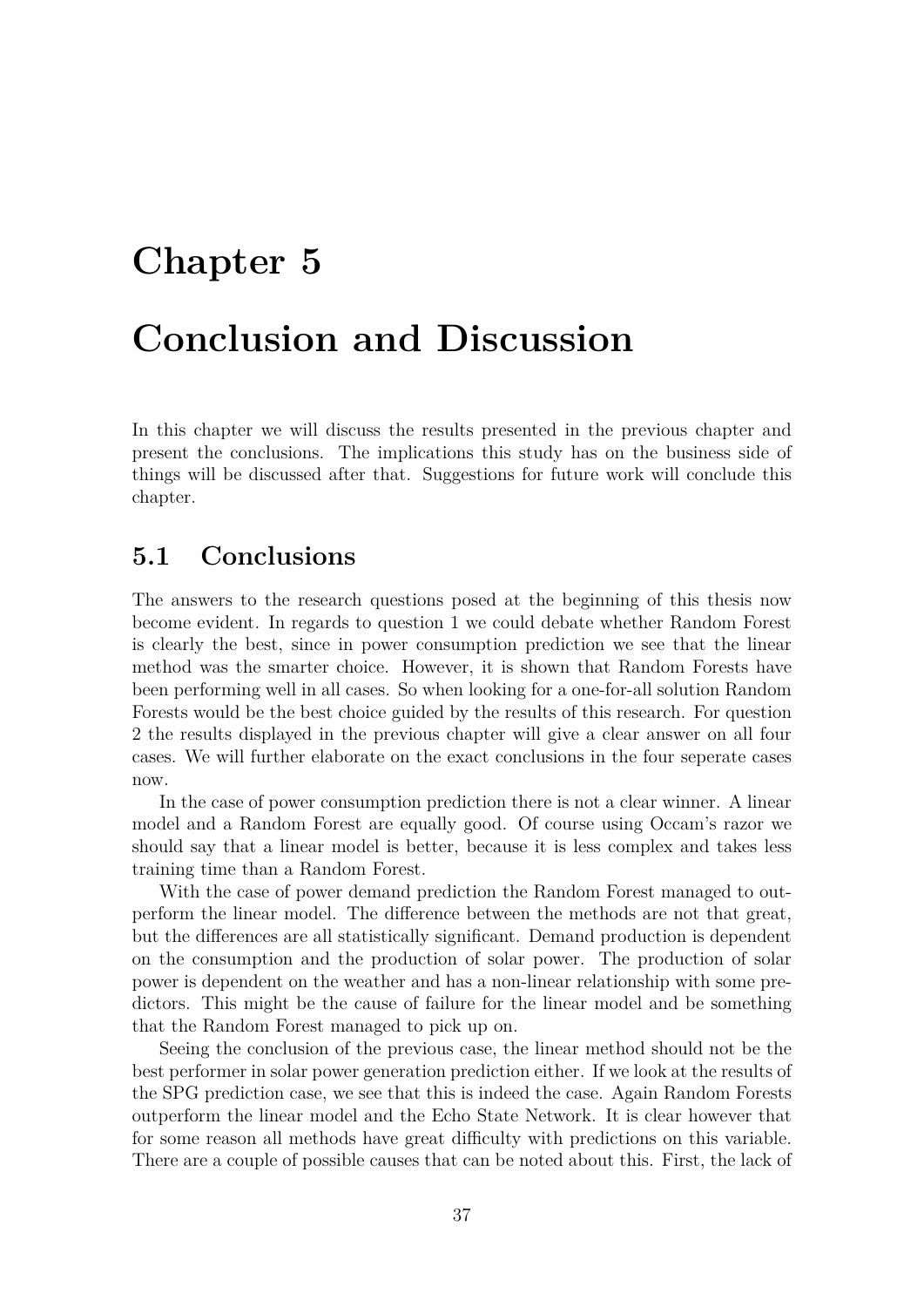

Figure 5.1: Solar Power to Global Irradiation and Amount of Solar Panels

historical values. For this case we used only weather measurements and predictions and did not include historical values of the predicted variable. This could also be the main reason why the linear model performs so badly in this case. The relations between these historicals and the output are definitely linear and they have proven to be very important predictors in the hierarchical linear model as well as the Random Forest method in the cases of consumption, demand and supply prediction.

Second, the predictor - target relationship. It is clear that the chosen predictors are of influence to the SPG in some way. But if we look for instance at the number of solar panels, you will see that sometimes more solar panels means more SPG, but of course only when there is sun in the first place. For some reason the global irradiation in the dataset does not have a clear relationship with the SPG (Figure 5.1). Even when we take the amount of solar panels into account the data does not show a clear relation between global irradiation and SPG. This can have several reasons. The global irradiation data used has not been measured locally, while it is a variable that is hard to interpolate. The only measurements we had available were of two stations quite some distance from the area of interest. Of course a cloud slowly moving over the area has a very distinct moment of solar obscuring and when interpolating data from two stations there is no way of knowing of clouds that move in between these stations over our area of interest. Perhaps also there were solar panels switched off sometimes when there are no inhabitants of a residence. Since no data were available for the residency variable, we can not be sure that the solar panels were actually delivering to the network for their whole life span.

The last case to make a conclusion for is the solar power supply prediction. The Random Forest gives the best prediction results, but overall performance of all methods is bad. This case has a target output which has less variance than in the other cases and one would hope the root mean squared error would be much less than the others in such a case. This time we can even say that the Echo State Network performs just as well as the linear model, which is a novelty in this study. Probably this is caused by the higher complexity of this problem. What the system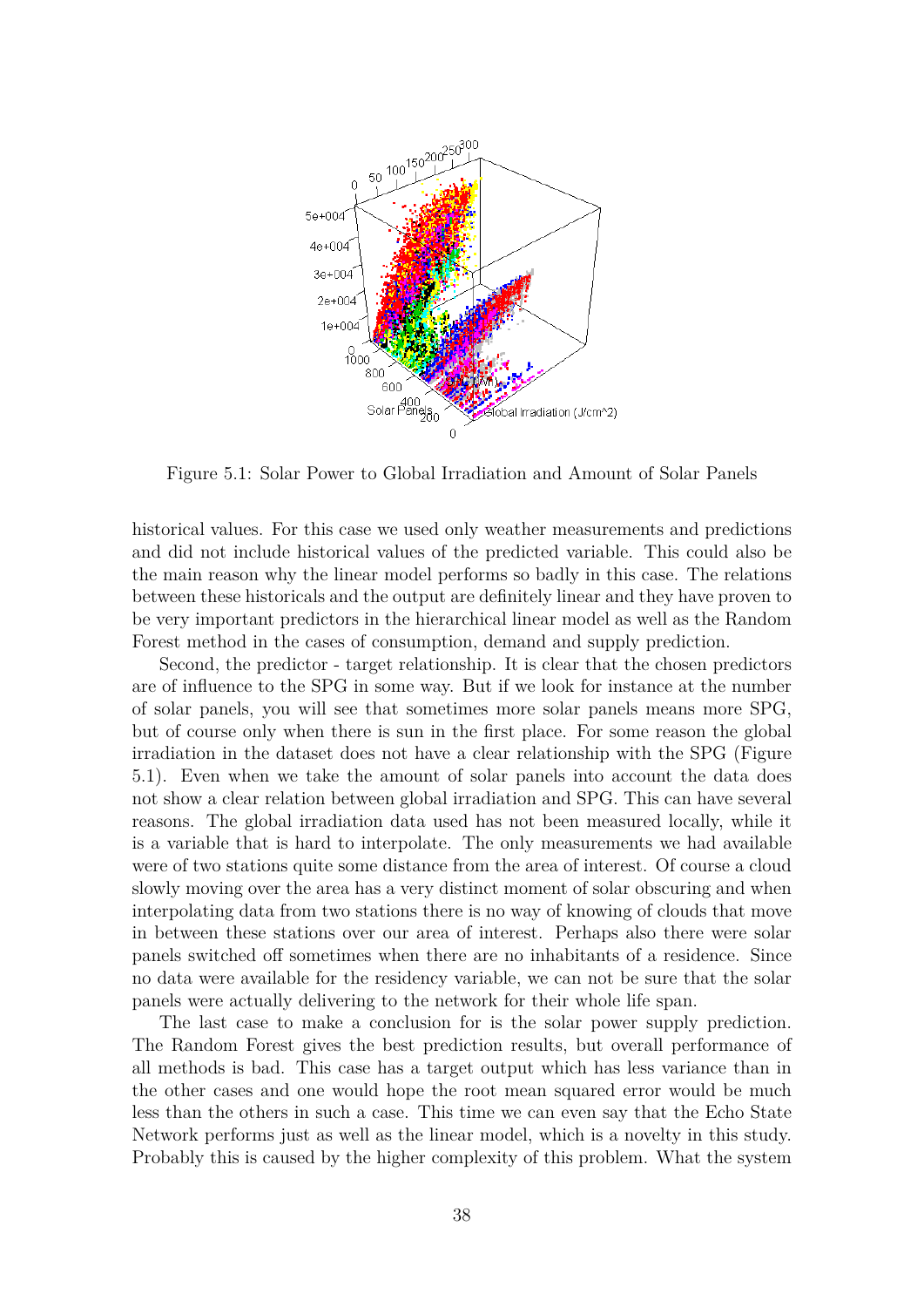needs to work out is the solar power generation, and the consumption, and the general amount of solar power which is not used directly by the user each interval. This is evidently a too complex problem to tackle with the predictors we have used.

### **5.2 Implications for Business**

As this research has been commissioned by CGI it is of course paramount to discuss the implications of these results for CGI. The main conclusion of this research is that the ESN does not outperform the other two methods and is thus not as useful for applications. For CGI this is a positive outcome because the ESN is a patented idea in some countries. Furthermore the regression model used in this research is a very basic one and leaves room for possible improvements within the spectrum of linear models. The linear model is also very interesting for business cases for another reason. It is much easier to implement domain and expert knowledge into the model with a linear model. Random Forests leave less room for this and with ESNs there is not an easy way to do this.

#### **5.3 Future Research**

Research never ends. We will constantly discover new questions by answering old ones. This research has answered some questions but also raised others. One question is whether this dataset is adequate enough. As discussed before there are a lot of discrepancies in the database that had to be taken care of before using the data. Also some probably relevant data is not available, like whether houses were occupied and whether solar panels in unoccupied houses were still delivering solar power to the network or not. Solving this challenge will make the data more accurate and will probably have a positive effect on the performance of all methods used.

A recent study was done where training neural networks was done using only similar samples from the dataset to the sample that was predicted (Vonk et al., 2012). This study used only feed-forward neural networks with a single hidden layer for forecasting. For each input sample they chose training samples that were similar to the current input based on mutual information with the output to train a new neural network. It appears from that study that the performance of neural networks can be greatly increased by pre-selection of similar input samples. Perhaps the same training data selection method could greatly improve the result of the Echo State Networks too. A study that looks into that should try to figure out whether the probable increase in overall training time would weigh out against the increase in accuracy.

As a last point of advice I would like to repeat a statement by Gross and Galiana (1987): 'Guarantees for real life performance can only be given after testing these systems in a real online environment for an extended period of time.' So the results found in any research on short term load forecasting should be compared in a realistic setting before any dependence on the forecasts can be justified.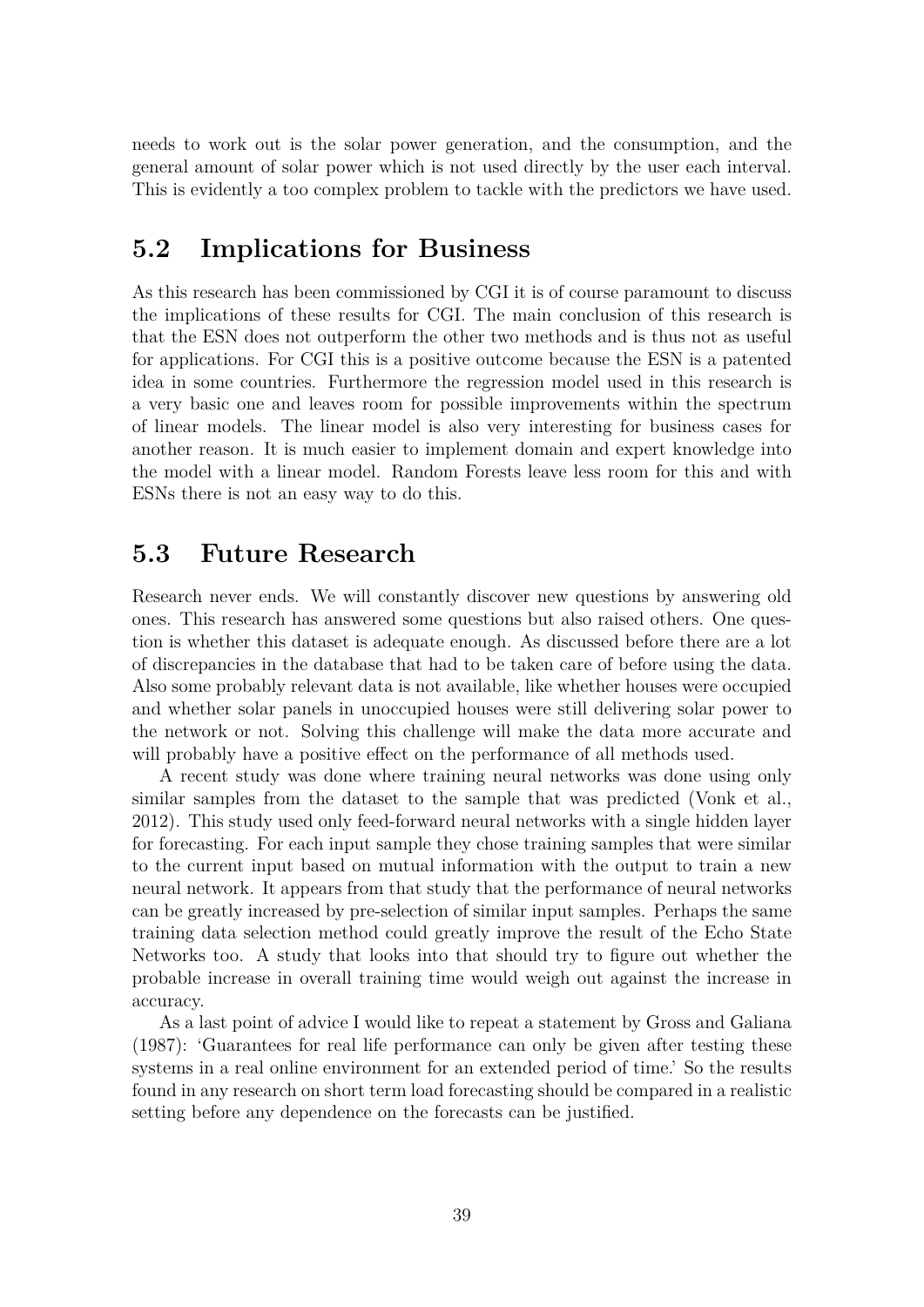# **Bibliography**

- Z.A. Bashir and M.E. El-Hawary. Applying wavelets to short-term load forecasting using pso-based neural networks. *Power Systems, IEEE Transactions on*, 24(1): 20–27, Feb 2009.
- G.E.P. Box and G.M. Jenkins. *Time Series Analysis: Forecasting and Control*. Prentice Hall PTR, Upper Saddle River, NJ, USA, 3rd edition, 1994.
- L. Breiman. Bagging predictors. *Machine Learning*, 24(2):123–140, 1996.
- L. Breiman. Random forests. *Machine learning*, pages 5–32, 2001.
- L. Breiman, J. Friedman, R. Olshen, C. Stone, D. Steinberg, and P. Colla. *CART: Classification and Regression Trees*. Belmont, Calif.: Wadsworth International Group., 1984.
- B.G. Brown, R.W. Katz, and A.H. Murphy. Time series models to simulate and forecast wind speed and wind power. *J. Climate Appl. Meteor.*, 23(8):1184–1195, Aug 1984.
- A. Bruhns, G. Deurveilher, and J.-S. Roy. A non linear regression model for midterm load forecasting and improvements in seasonality. In *Proceedings of the 15th Power Systems Computation Conference*, pages 22–26, 2005.
- W. Charytoniuk, M.-S. Chen, and P. Van Olinda. Nonparametric regression based short-term load forecasting. *Power Systems, IEEE Transactions on*, 13(3):725– 730, Aug 1998.
- S.-T. Chen, D.C. Yu, and A.R. Moghaddamjo. Weather sensitive short-term load forecasting using nonfully connected artificial neural network. *Power Systems, IEEE Transactions on*, 7(3):1098–1105, Aug 1992.
- W.R. Christiaanse. Short-term load forecasting using general exponential smoothing. *Power Apparatus and Systems, IEEE Transactions on*, PAS-90(2):900–911, March 1971.
- R. Eberhart and J. Kennedy. A new optimizer using particle swarm theory. In *Micro Machine and Human Science, 1995. MHS '95., Proceedings of the Sixth International Symposium on*, pages 39–43, Oct 1995.
- European Council. On the promotion of the use of energy from renewable sources and amending and subsequently repealing directives 2001/77/ec and 2003/30/ec.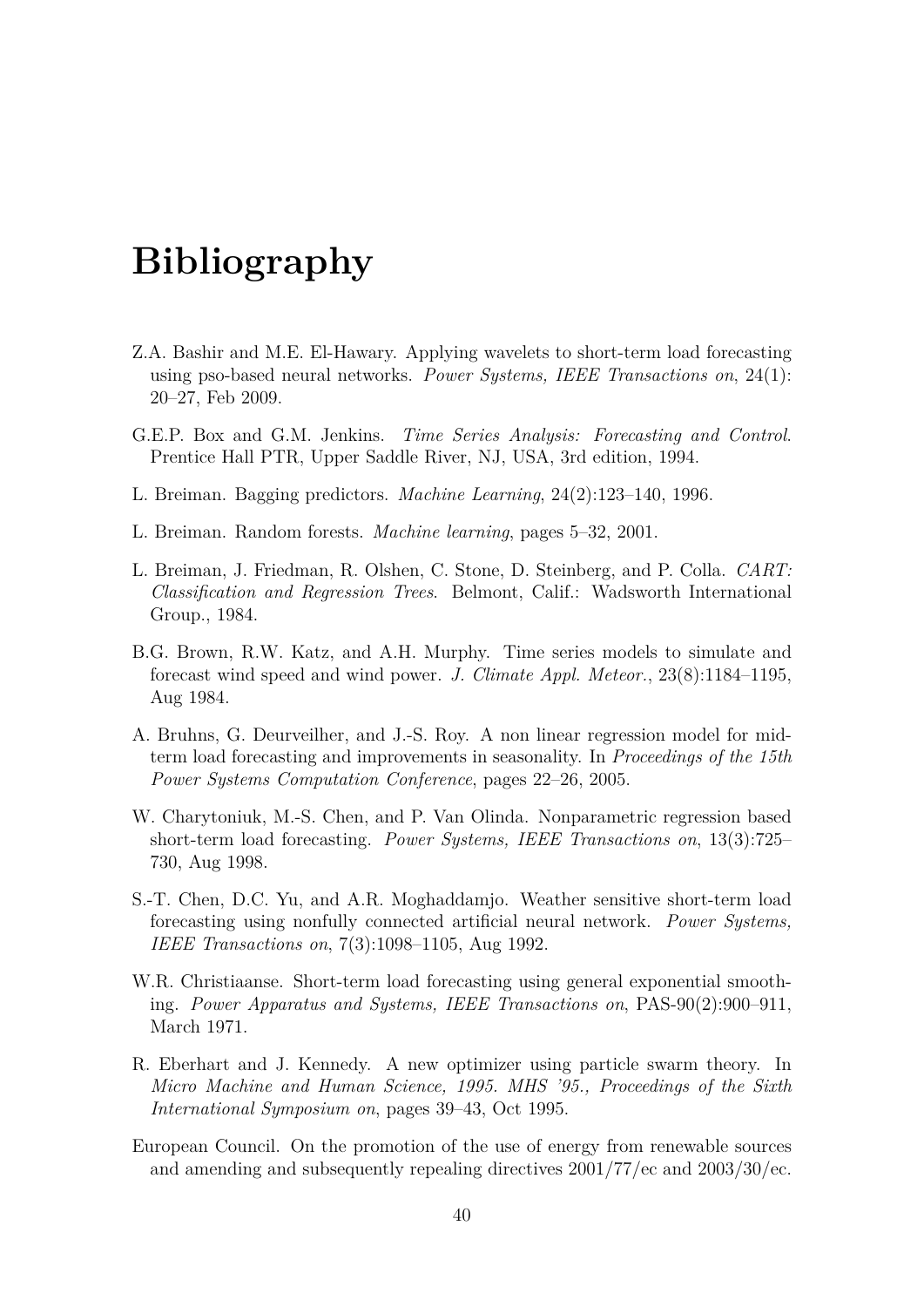- E.A. Feinberg and D. Genethliou. Load forecasting. In J. H. Chow, F. F. Wu, and J. Momoh, editors, *Applied Mathematics for Restructured Electric Power Systems*, Power Electronics and Power Systems, pages 269–285. Springer US, 2005.
- G. Gross and F.D. Galiana. Short-term load forecasting. *Proceedings of the IEEE*, 75(12):1558–1573, 1987.
- M.T. Hagan and S.M. Behr. The time series approach to short term load forecasting. *Power Systems, IEEE Transactions on*, 2(3):785–791, Aug 1987.
- H. Hahn, S. Meyer-Nieberg, and S. Pickl. Electric load forecasting methods: Tools for decision making. *European Journal of Operational Research*, 199(3):902–907, 2009.
- T. Haida and Shoichi M. Regression based peak load forecasting using a transformation technique. *Power Systems, IEEE Transactions on*, 9(4):1788–1794, Nov 1994.
- G.T. Heinemann, D.A. Nordmian, and E.C. Plant. The relationship between summer weather and summer loads-a regression analysis. *Power Apparatus and Systems, IEEE Transactions on*, (11):1144–1154, 1966.
- H.S. Hippert, C.E. Pedreira, and R.C. Souza. Neural networks for short-term load forecasting: a review and evaluation. *Power Systems, IEEE Transactions on*, 16 (1):44–55, Feb 2001.
- K. Hornik, M. Stinchcombe, and H. White. Multilayer feedforward networks are universal approximators. *Neural Networks*, 2(5):359 – 366, 1989.
- E.B. Hunt, J. Marin, and P.J. Stone. Experiments in induction. 1966.
- H. Jaeger. The "echo state" approach to analysing and training recurrent neural networks-with an erratum note. *Bonn, Germany: German National Research Center for Information Technology GMD Technical Report*, 148:34, 2001.
- J. Kennedy. Particle swarm optimization. In C. Sammut and G.I. Webb, editors, *Encyclopedia of Machine Learning*, pages 760–766. Springer US, 2010.
- E.A.M. Klaassen, E. Veldman, J.G. Slootweg, and W.L. Kling. Energy efficient residential areas through smart grids. In *Power and Energy Society General Meeting (PES), 2013 IEEE*, pages 1–5. IEEE, 2013.
- E. Kyriakides and M. Polycarpou. Short term electric load forecasting: A tutorial. In *Trends in Neural Computation*, pages 391–418. Springer, 2007.
- M. Lukoševičius. A practical guide to applying echo state networks. In *Neural Networks: Tricks of the Trade*, pages 659–686. Springer, 2012.
- H. Lütkepohl. Univariate time series analysis. *Applied Time Series Econometrics*, 2004.